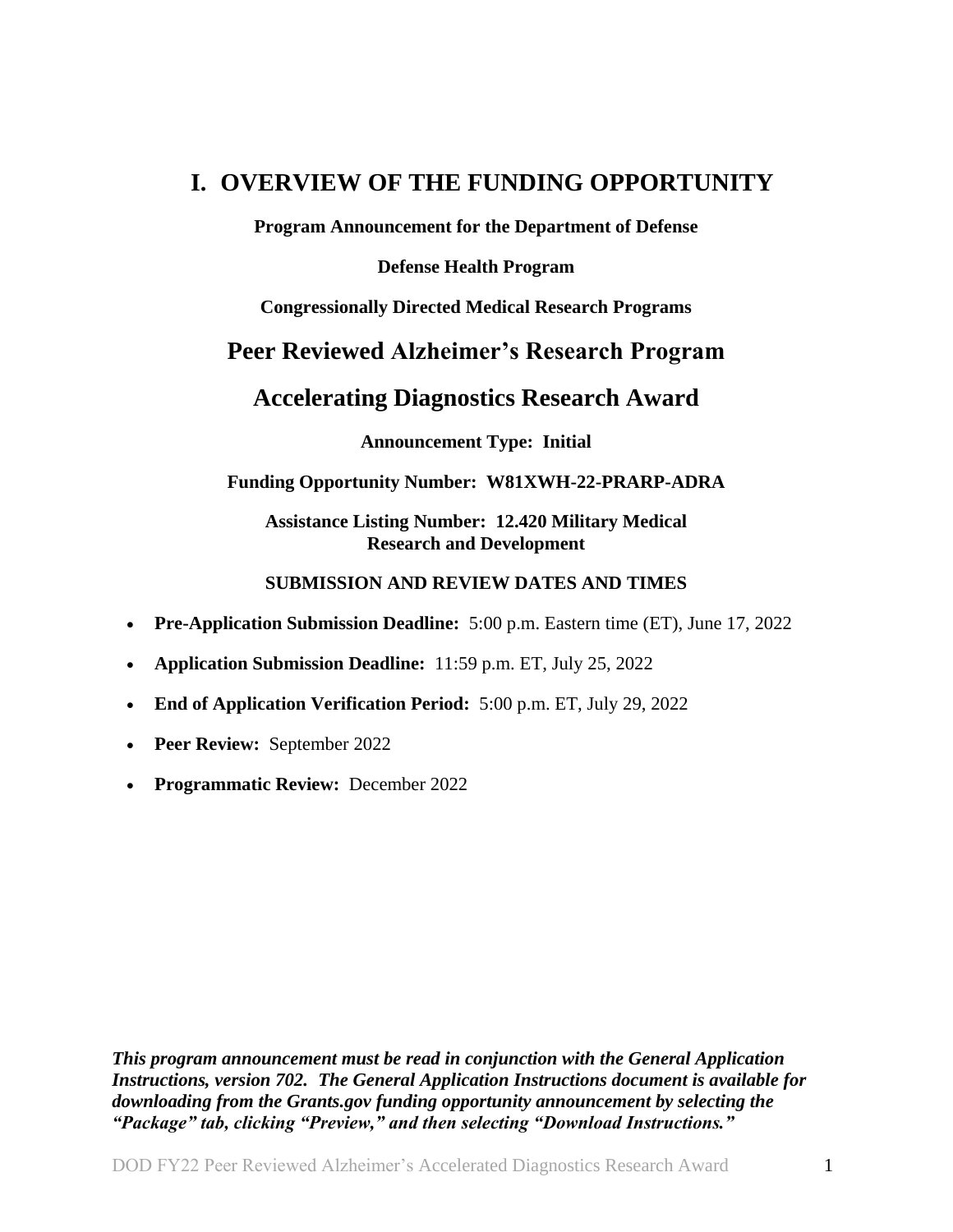## **TABLE OF CONTENTS**

| I.                                                                               |  |
|----------------------------------------------------------------------------------|--|
| DETAILED INFORMATION ABOUT THE FUNDING OPPORTUNITY  3<br>II.                     |  |
|                                                                                  |  |
| II.A.1. FY22 PRARP Accelerating Diagnostics Research Award (ADRA) Focus Area  3  |  |
|                                                                                  |  |
|                                                                                  |  |
|                                                                                  |  |
|                                                                                  |  |
|                                                                                  |  |
|                                                                                  |  |
|                                                                                  |  |
|                                                                                  |  |
|                                                                                  |  |
| II.D.3. Unique Entity Identifier (UEI) and System for Award Management (SAM)  27 |  |
|                                                                                  |  |
|                                                                                  |  |
|                                                                                  |  |
|                                                                                  |  |
|                                                                                  |  |
|                                                                                  |  |
|                                                                                  |  |
|                                                                                  |  |
|                                                                                  |  |
|                                                                                  |  |
|                                                                                  |  |
|                                                                                  |  |
|                                                                                  |  |
|                                                                                  |  |
|                                                                                  |  |
|                                                                                  |  |
| II.H.1. Program Announcement and General Application Instructions Versions 37    |  |
|                                                                                  |  |
|                                                                                  |  |
|                                                                                  |  |
|                                                                                  |  |
|                                                                                  |  |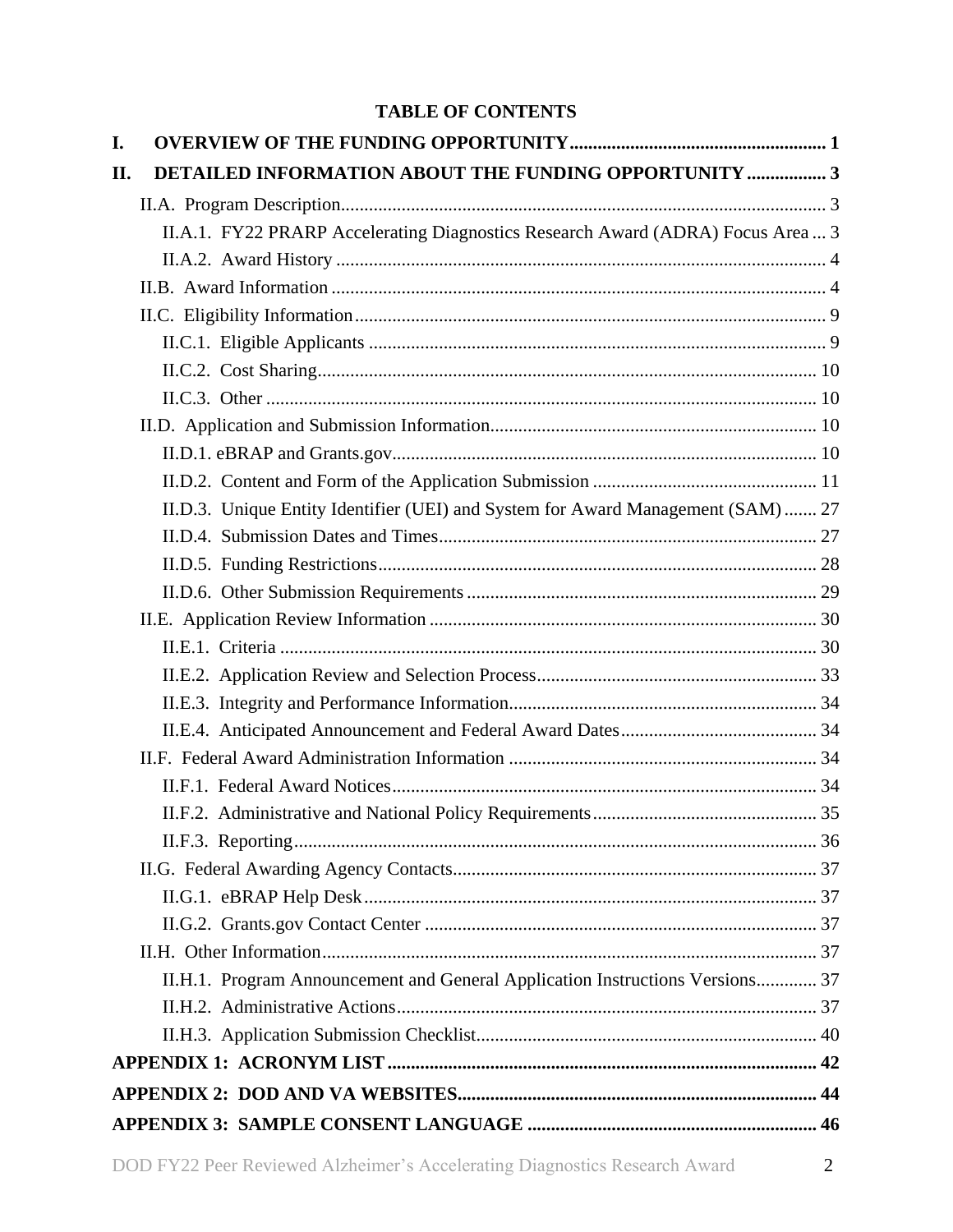# <span id="page-2-0"></span>**II. DETAILED INFORMATION ABOUT THE FUNDING OPPORTUNITY**

## <span id="page-2-1"></span>**II.A. Program Description**

Applications to the Fiscal Year 2022 (FY22) Peer Reviewed Alzheimer's Research Program (PRARP) are being solicited by the U.S. Army Medical Research Acquisition Activity (USAMRAA) using delegated authority provided by United States Code, Title 10, Section 4001 (10 USC 4001). The execution management agent for this program announcement is the Congressionally Directed Medical Research Programs (CDMRP) at the U.S. Army Medical Research and Development Command (USAMRDC). The PRARP was initiated in (FY11 to address the long-term consequences of traumatic brain injury (TBI) as they pertain to Alzheimer's disease (AD) and AD-related dementias (ADRD). Appropriations for the PRARP from FY11 through FY21 totaled \$153 million (M). The FY22 appropriation is \$15M.

The PRARP prioritizes research that will provide meaningful outcomes to support caregivers and persons with AD and ADRD, with a focus on partnership with those most impacted by these conditions. In addition, the PRARP strongly advocates for study population diversity, including but not limited to ethnic, cultural, socioeconomic, and health access factors.

In addition to a focus on individual and care support, the PRARP seeks to support research focusing on the intersection of TBI-AD/ADRD, including understanding mechanisms, biomarkers, and risk factors associated with Veteran populations. The PRARP is interested in supporting research leading to treatment modalities that have near-term benefit.

#### *The proposed research must be relevant to active-duty Service Members, Veterans, military beneficiaries, and/or the American public.*

#### <span id="page-2-2"></span>**II.A.1. FY22 PRARP Accelerating Diagnostics Research Award (ADRA) Focus Area**

To address the intent of the award mechanism, applications submitted to this program announcement *must address* the FY22 PRARP ADRA Focus Area listed below.

**Diagnostic, environmental, and prognostic factors:** Research to better detect, diagnose, support treatment decisions, and predict long-term outcomes and risk factors associated with AD/ADRD following military service and/or TBI. Research of interest may include, but is not limited to, identification and validation of biomarkers for diagnosis and prognosis of AD and ADRD, including but not limited to, fluid, tissue, and imaging biomarkers, psychosocial indicators, development and validation of devices/technologies, or a combination thereof. In addition, research could address the contribution and identification of risk and resiliency factors for development of AD/ADRD during and after military service, which may include, but are not limited to, life history, genetic, physiological, and psychosocial factors. Epidemiological studies examining TBI and/or military-service-related factors and AD/ADRD development are also included under this Focus Area.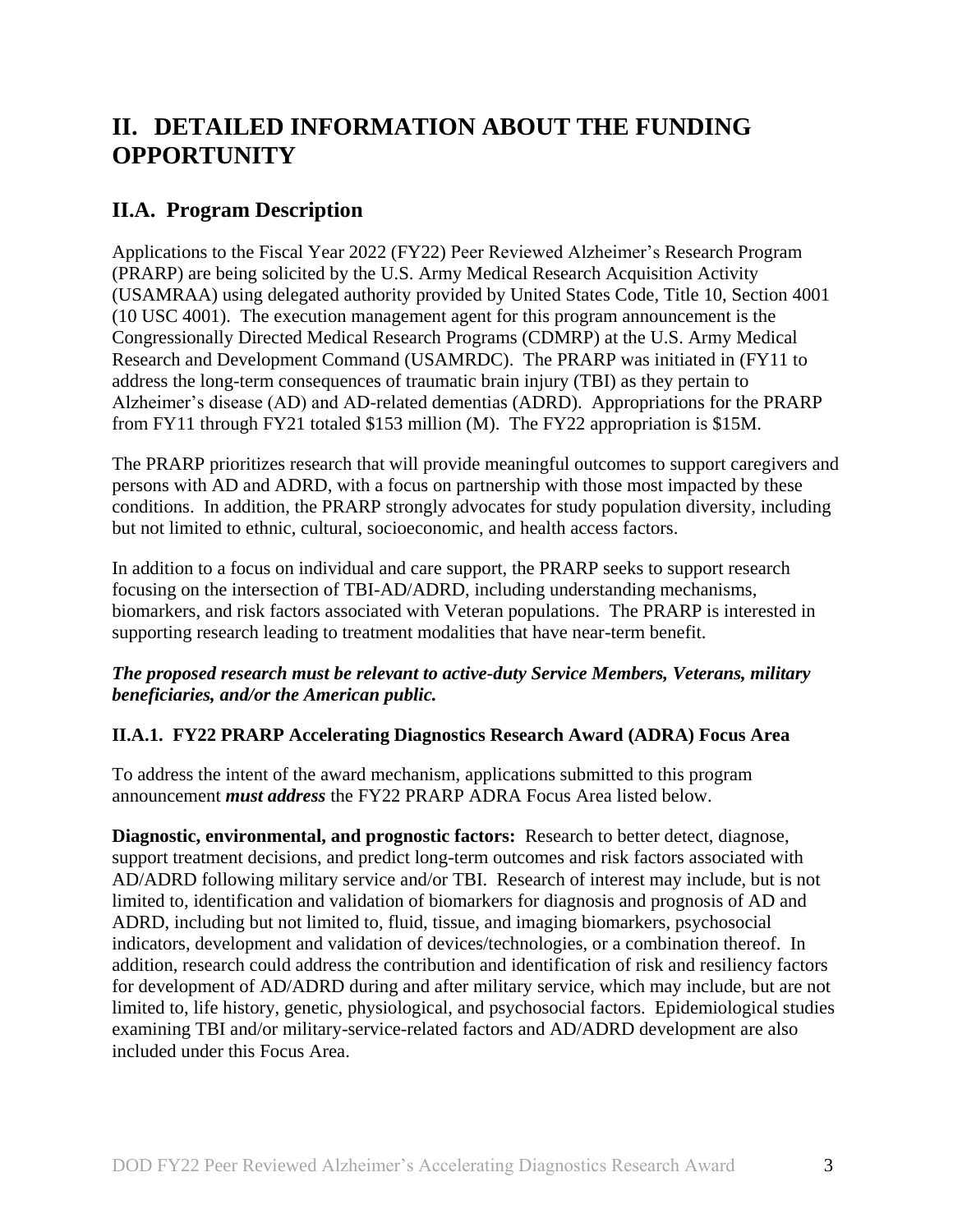## <span id="page-3-0"></span>**II.A.2. Award History**

The PRARP ADRA funding opportunity was first offered in FY20. Since then, 12 ADRA applications have been received, and 3 applications have been recommended for funding.

## <span id="page-3-1"></span>**II.B. Award Information**

The intent of the FY22 PRARP ADRA is to support high-impact advancement of robust diagnostic and/or prognostic factors pertaining to AD/ADRD following military service and/or TBI. Applications meeting the intent of this mechanism will accelerate clinically useful factors for rapid transfer to clinical practice to bridge a critical gap between identification of relevant factors and clinical usage. The proposed factors for investigation must correlate with clinical endpoints relevant to AD/ADRD following military service and/or TBI. Inclusion of preliminary data is required.

Applicants should clearly describe the intent, purpose, as well as the clinical and practical utility of the diagnostic and/or prognostic factors being studied. Considerations for how the diagnostic/prognostic factors meaningfully inform care and disease management should be described both at the provider and individual living with AD/ADRD level. As part of the application, the proposed prognostic or diagnostic factors should demonstrate their potential for improved specificity and sensitivity with respect to diagnosis and/or prognosis of AD/ADRD as the study endpoint. Additionally, applications should address the utility of the diagnostic/ prognostic factor(s) in rural or resource-limited environments.

Applications may consider elements of biomarker and risk factor validation as part of the application, particularly if validation is intended to widen the diversity of the population to which the factors/biomarkers will be applicable. Biomarker validation is defined as assessing the biomarker's measurement performance characteristics in terms of reproducibility, accuracy, precision, and limits of sensitivity. Risk factors may include modifiable and non-modifiable factors that influence a person's likelihood to develop AD/ADRD. *Clinical trials are not allowed;* however, the FY22 ADRA may use data and/or human anatomical substances from an existing clinical trial to carry out the research.

The FY22 PRARP ADRA *does not support* basic discovery of biomarkers or basic epidemiological studies, and *animal research is prohibited*. Investigators with projects that contain such research should consider applying to the FY22 PRARP Investigator-Initiated Research Award (W81XWH-22-PRARP-IIRA) or Translational Research Award (W81XWH-22-PRARP-TRA) funding opportunities, as appropriate.

*Due to nature of the FY22 PRARP ADRA, studies are required to prospectively recruit study participants. Applications must provide a plan that demonstrates access to a suitable cohort and a plan for participant accrual.* Thus, applications must describe how the anticipated outcome(s) can be attributable to the results of the proposed research (short-term gains), as well as consider the long-term scientific gains from the proposed research project. In addition, applications should describe the diversity of study population and how it is appropriate for the proposed project.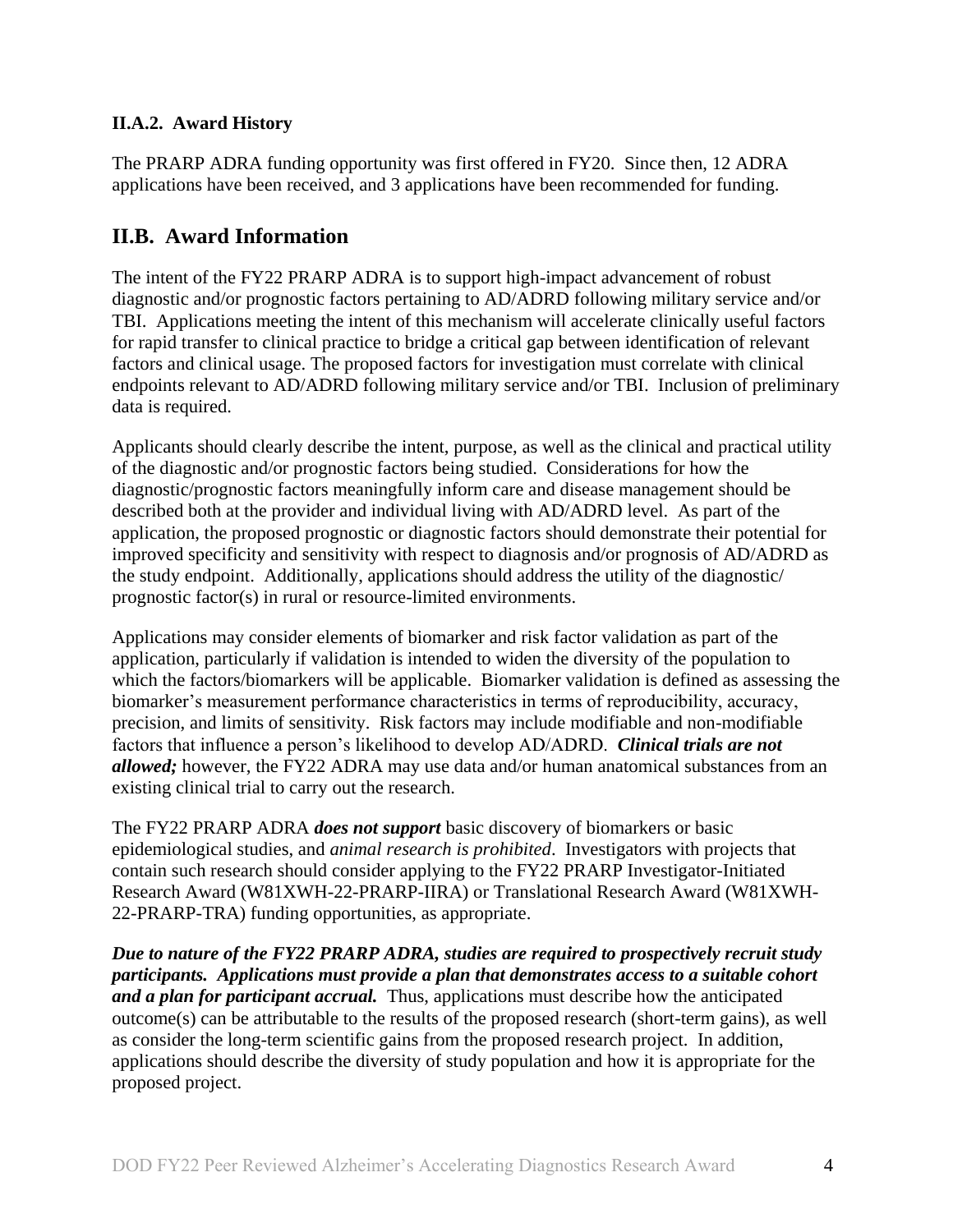**Optimizing Research Impact Through Community Collaboration:** Research funded by the FY22 PRARP should be responsive to the needs of persons with AD/ADRD lived experience, family, and care provider communities. Through the establishment and utilization of effective and equitable collaborations and partnerships, the translational and impact potential of the proposed research can be maximized. For the FY22 PRARP ADRA, inclusion of a minimum of one collaborative community partner approach is *required for all applications*.

*Clinical trials are not allowed under this mechanism. A clinical trial is defined* as a research study in which one or more human subjects are prospectively assigned to one or more interventions (which may include placebo or other control) to evaluate the effects of the interventions on biomedical or behavioral health-related outcomes.

*Clinical research is defined* as: (1) Patient-oriented research. Research conducted with human subjects (or on material of human origin such as tissues, specimens, and cognitive phenomena) for which an investigator (or colleague) directly interacts with human subjects. Excluded from this definition are in vitro studies that utilize human tissues that cannot be linked to a living individual. Patient-oriented research includes: (a) mechanisms of human disease, (b) therapeutic interventions, (c) clinical trials, and (d) development of new technologies. (2) Epidemiologic and behavioral studies. (3) Outcomes research and health services research. *Note:* Studies that meet the requirements for Institutional Review Board (IRB) Exemption 4 are not considered CDMRP-defined clinical research. IRB Exemption 4 refers to research involving the collection or study of existing de-identified specimens or data, if these sources are publicly available.

**Optimizing Research Impact Through Community Collaboration:** Research funded by the FY22 PRARP should be responsive to the needs of persons with AD/ADRD lived experience, family, and care provider communities. Through the establishment and utilization of effective and equitable collaborations and partnerships, the translational and impact potential of the proposed research can be maximized. For the FY22 PRARP ADRA, inclusion of collaborative community partner approaches is **required for all projects**.

*Collaborative research approaches feature shared responsibility and ownership for the research project to ensure non-tokenistic involvement of community members within the research team.* Collaborative research approaches such as community-based participatory research (CBPR), participatory action research, and integrated knowledge transition, generate partnerships between scientific researchers and community members to create knowledge useable by both sets of stakeholders. Recognizing the strengths of each partner, scientific researchers and community members must *collaborate and contribute their expertise equitably* on all aspects of the project, which may include needs assessment, planning, research intervention design, implementation, evaluation, and dissemination. Research results are jointly interpreted, disseminated, fed back to affected communities, and may be translated into interventions or policy. These methods are critically important for community-level interventions and can also augment the potential impact of a research program on people living with dementia, their families, and/or their care partners.

These collaborative relationships are often established through integrating community members into research teams as co-researchers, advisors, and consultants. Some examples for community collaborations include: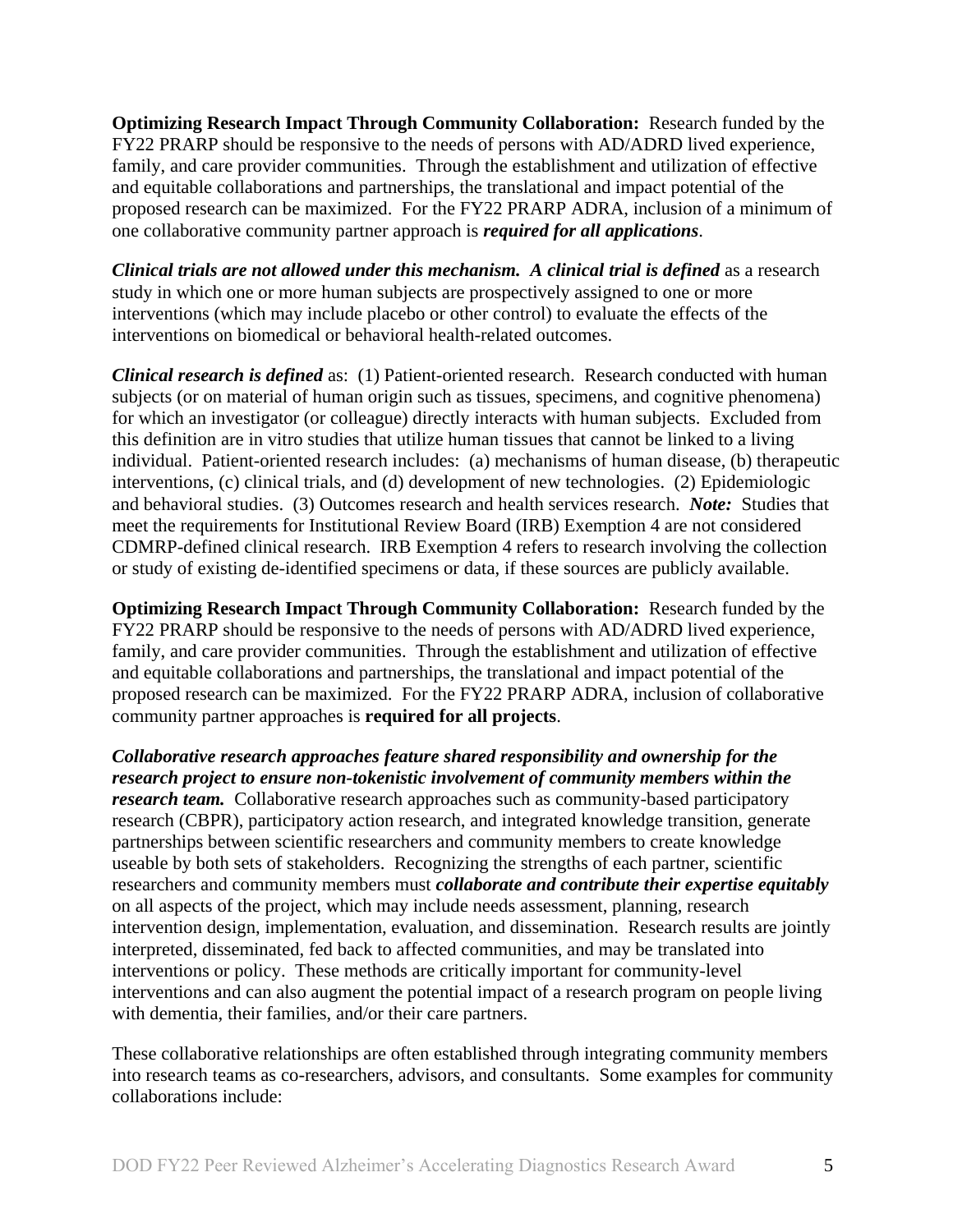- **Lived Experience Consultation:** The research team includes at least one project advisor with AD/ADRD experience who will integrate with the research team to provide consultation throughout the planning, implementation, and dissemination of the research project. Lived experience consultants (LECs) may include individuals with AD/ADRD, their family members, care partners, or others as appropriate.
- **Partnership with a Community-Based Organization:** The research team establishes partnerships with at least one community-based organization that provides consultation throughout the planning, implementation, and dissemination of the research project. Community-based organizations may include advocacy groups, service providers, policymakers, or other formal organizational stakeholders.
- **Community Advisory Board (CAB):** A CAB is composed of multiple community stakeholders and can take many forms, from a board of LECs to a coalition of communitybased organizations or any combination thereof. As with LECs and organizational partners, the CAB provides consultation throughout the planning, implementation, and dissemination of the research project.

Additional information on CBPR can be found in:

- Wallerstein N and Duran B. 2010. Community-based participatory research contributions to intervention research: The intersection of science and practice to improve health equity. *American Journal of Public Health* 100(S1):S40-S46. doi: 10.2105/AJPH.2009.184036.
- Jull J, Giles A, and Graham ID. 2017. Community-based participatory research and integrated knowledge translation: Advancing the co-creation of knowledge. *Implementation Science* 12(1):150. doi: 10.1186/s13012-017-0696-3.

The types of awards made under the program announcement will be assistance agreements. An assistance agreement is appropriate when the federal government transfers a "thing of value" to a "state, local government," or "other recipient" to carry out a public purpose of support or stimulation authorized by a law of the United States instead of acquiring property or service for the direct benefit and use of the U.S. government. An assistance agreement can take the form of a grant or cooperative agreement. The level of involvement on the part of the Department of Defense (DOD) during project performance is the key factor in determining whether to award a grant or cooperative agreement. If "no substantial involvement" on the part of the funding agency is anticipated, a grant award will be made (31 USC 6304). Conversely, if substantial involvement on the part of the funding agency is anticipated, a cooperative agreement will be made (31 USC 6305), and the award will identify the specific substantial involvement. Substantial involvement may include, but is not limited to, collaboration, participation, or intervention in the research to be performed under the award. The award type, along with the start date, will be determined during the negotiation process.

The anticipated total (direct plus indirect) costs budgeted for the entire period of performance for an FY22 PRARP Accelerated Diagnostics Research Award will not exceed **\$2.5M**. Refer to Section [II.D.5, Funding Restrictions,](#page-27-0) for detailed funding information.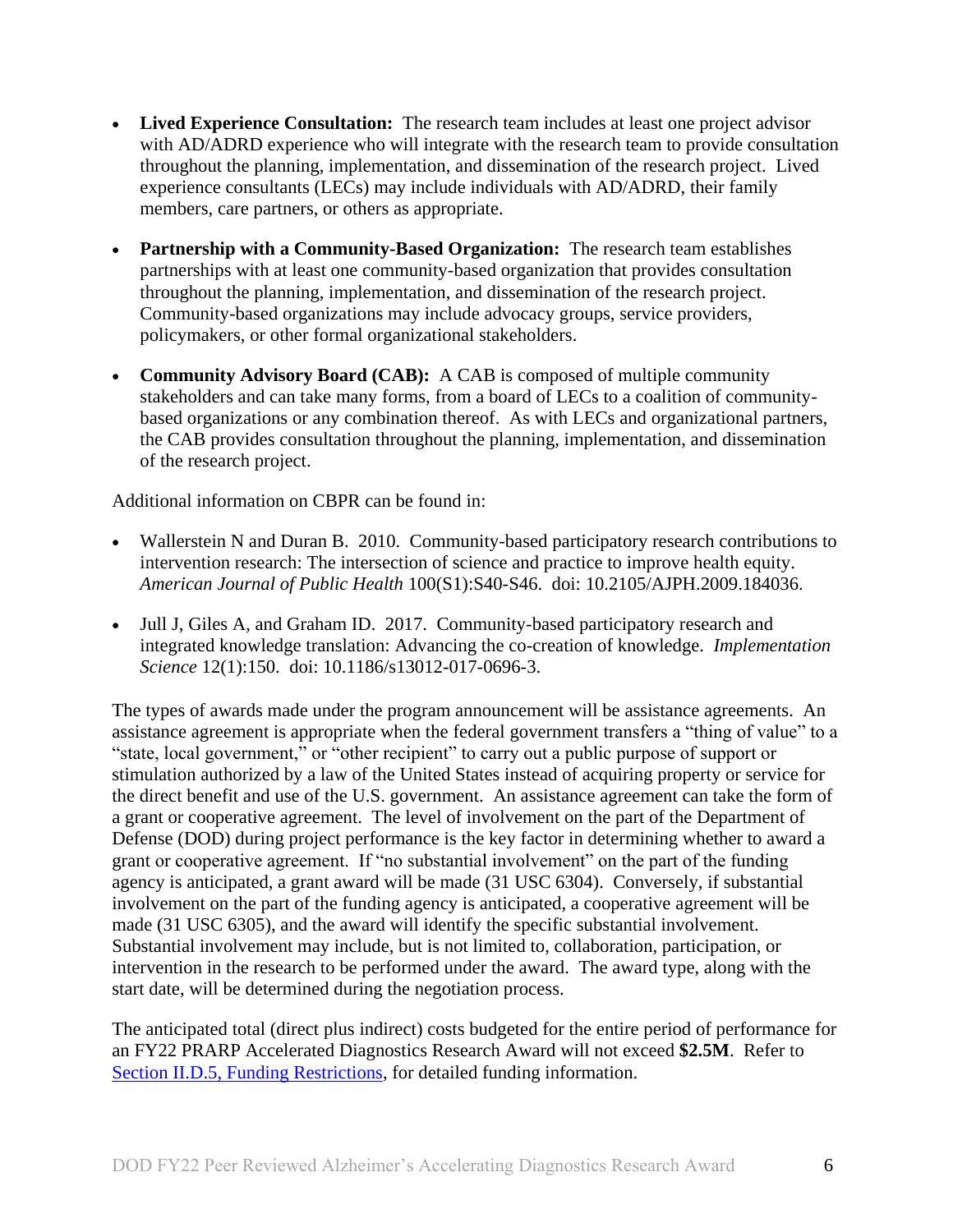Awards will be made no later than September 30, 2023. For additional information refer to [Section II.F.1, Federal Award Notices.](#page-33-3)

*The CDMRP expects to allot approximately \$5M to fund approximately two PRARP Accelerating Diagnostics Research Award applications. Funding of applications received is contingent upon the availability of federal funds for this program as well as the number of applications received, the quality and merit of the applications as evaluated by scientific and programmatic review, and the requirements of the government. Funds to be obligated on any award resulting from this funding opportunity will be available for use for a limited time period based on the fiscal year of the funds. It is anticipated that awards made from this FY22 funding opportunity will be funded with FY22 funds, which will expire for use on September 30, 2028.*

#### **Research Involving Human Anatomical Substances, Human Subjects, or Human**

**Cadavers:** All DOD-funded research involving new and ongoing research with human anatomical substances, human subjects, or human cadavers must be reviewed and approved by the USAMRDC Office of Research Protections (ORP), Human Research Protection Office (HRPO), prior to research implementation. This administrative review requirement is in addition to the local IRB or Ethics Committee (EC) review. Local IRB/EC approval at the time of submission is *not* required. Allow up to 3 months to complete the HRPO regulatory review and approval process following submission of *all required and complete* documents to the HRPO. Refer to the General Application Instructions, Appendix 1, and the Human Research Protections Office Resources and Overview document available on the electronic Biomedical Research Application Portal (eBRAP) "Funding Opportunities & Forms" web page [\(https://ebrap.org/eBRAP/public/Program.htm\)](https://ebrap.org/eBRAP/public/Program.htm) for additional information.

If the proposed research involves more than one institution, a written plan for single IRB review arrangements must be provided at the time of application submission or award negotiation. The lead institution responsible for developing the master protocol and master consent form should be identified and should be the single point of contact for regulatory submissions and requirements.

**Use of DOD or Department of Veterans Affairs (VA) Resources:** If the proposed research involves access to active-duty military or VA patient populations and/or DOD or VA resources or databases, the application must describe the access at the time of submission and include a plan for maintaining access as needed throughout the proposed research. Refer to Section [II.D.2.b.ii, Full Application Submission Components,](#page-14-0) for detailed information. Refer to the General Application Instructions, Appendix 1, for additional information.

#### **Research Involving Animals:** *The FY22 PRARP ADRA prohibits the use of animals in the proposed project.*

**Federal Interagency Traumatic Brain Injury Research (FITBIR) Data Sharing:** The DOD requires that awardees make TBI research data generated by this award mechanism available to the research community through the FITBIR Informatics System. The FITBIR Informatics System is a free resource designed to accelerate research progress by allowing the storage, reanalysis, integration, and rigorous comparison of multiple datasets. Currently, FITBIR-eligible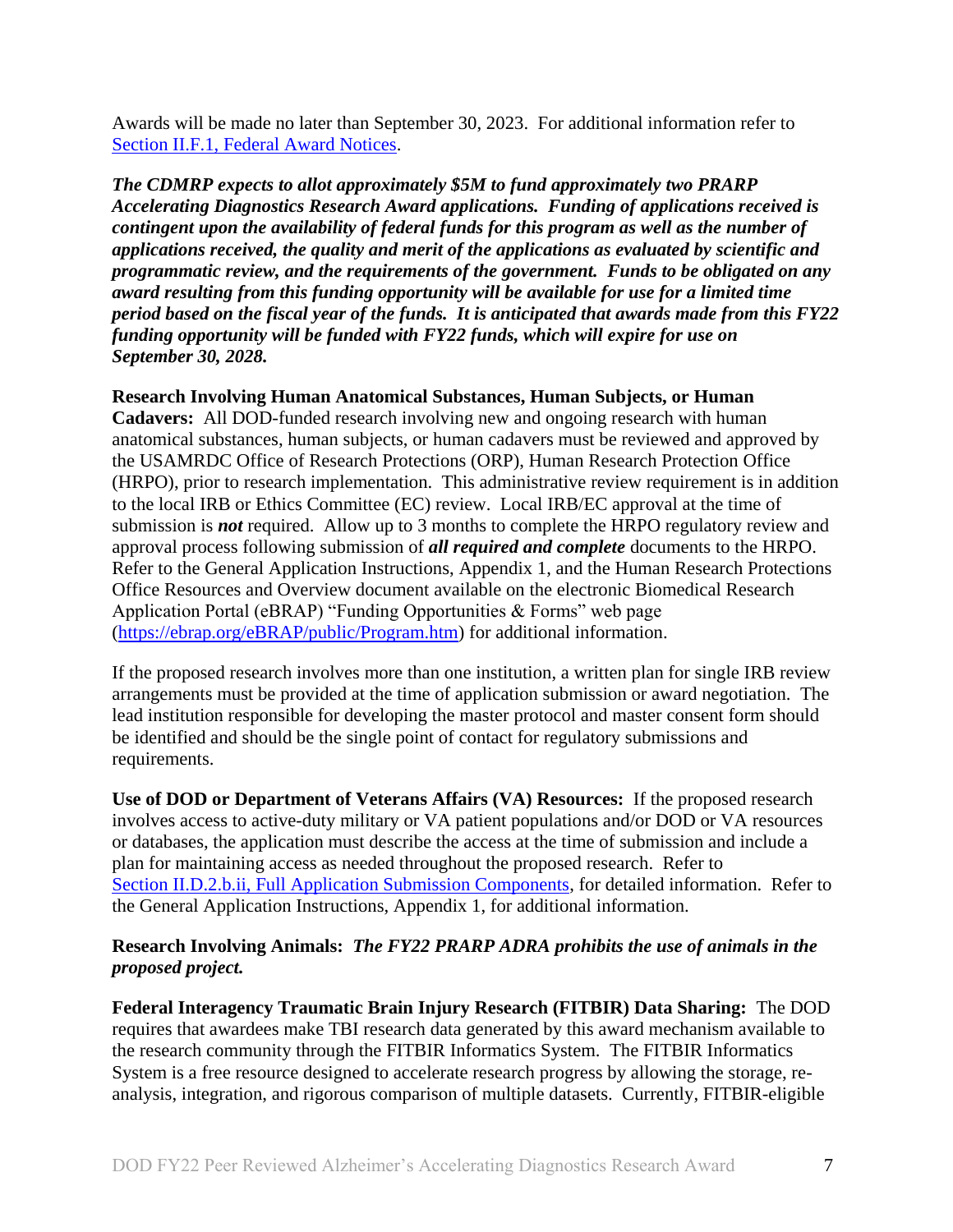research includes all studies generating prospectively collected human TBI subject data (e.g., clinical, demographic, phenotypic, imaging, and genomic).

Data reporting to FITBIR is an opportunity for investigators to facilitate their own research and to collaborate with others engaged in similar research. While there is no direct charge to users of the FITBIR Informatics System, a project estimation tool [\(https://fitbir.nih.gov/jsp/contribute/fitbir-costs.jsp\)](https://fitbir.nih.gov/jsp/contribute/fitbir-costs.jsp) is available to help estimate costs and manpower needs that may be associated with data submission. FITBIR guidance and policies, as well as the considerable advantages of FITBIR participation to the researcher, are detailed at [http://fitbir.nih.gov/.](http://fitbir.nih.gov/)

In order to share data with FITBIR, three elements must be included in the proposed research:

- 1. Updated informed consent language that includes FITBIR data sharing. Sample consent language is included in [Appendix 3.](#page-45-0)
- 2. Global Unique Identifier (GUID): FITBIR encourages collaboration between laboratories, as well as interconnectivity with other informatics platforms. Such community-wide sharing requires common data definitions and standards. FITBIR allows for de-identification and storage of data (medical imaging clinical assessment, environmental and behavioral history, etc.) of various types (text, numeric, image, time series, etc.). Use of FITBIR's GUID system facilitates repeated and multi-user access to data without the need to personally identify data sources. In order to generate a GUID for a subject, the following personally identifiable information (PII) *must be collected in the proposed research:*
	- Complete legal given (first) name of subject at birth
	- Complete legal additional name of subject at birth (if subject has a middle name)
	- Complete legal family (last) name of subject at birth
	- Day of birth
	- Month of birth
	- Year of birth
	- Name of city/municipality in which subject was born
	- Country of birth

*Note that this PII is never sent to the FITBIR system. PII cannot be extracted from the GUID. Information on GUID compliance with Health Insurance Portability and Accountability Act (HIPAA) regulations can be found at [https://fitbir.nih.gov/content/global](https://fitbir.nih.gov/content/global-unique-identifier)[unique-identifier.](https://fitbir.nih.gov/content/global-unique-identifier)*

3. Common Data Elements (CDEs): Research data elements must be reported using the National Institute of Neurological Disorders and Stroke (NINDS) TBI CDEs or entered into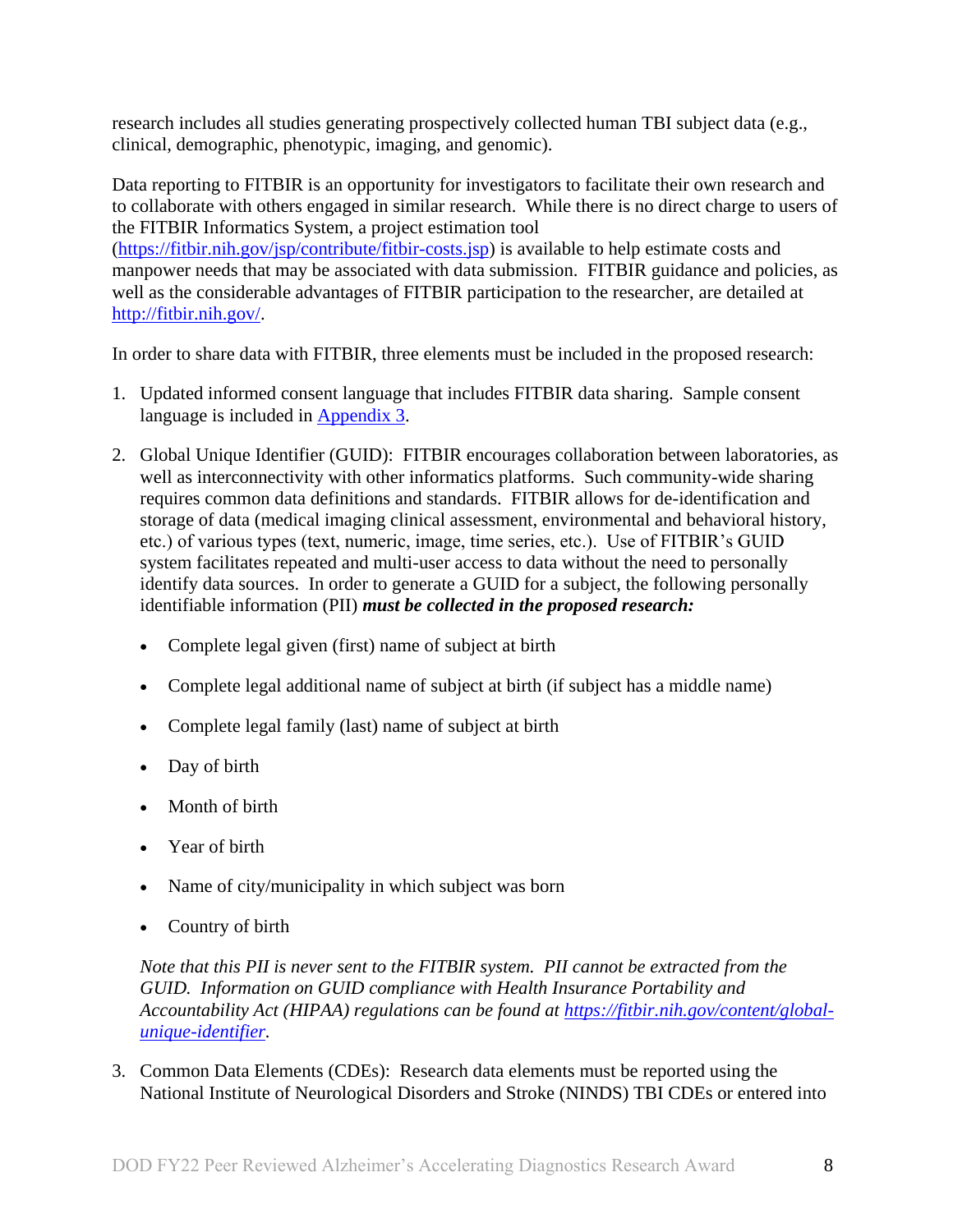the FITBIR data dictionary as new, unique data elements (UDEs). For the most current version of the NINDS TBI CDEs, go to [http://www.commondataelements.ninds.nih.gov.](http://www.commondataelements.ninds.nih.gov/) Assistance will be available to help the researchers map their study variables to specific CDEs and ensure the formats of the CDEs collected are compatible with the FITBIR Informatics System. Use of the TBI CDEs is required wherever possible in an effort to create standardized definitions and guidelines about the kinds of data to collect and the data collection methods that should be used in clinical studies of TBI. *Use of UDEs is strongly discouraged and subject to program approval.*

## <span id="page-8-0"></span>**II.C. Eligibility Information**

## <span id="page-8-1"></span>**II.C.1. Eligible Applicants**

**II.C.1.a. Organization: All organizations, including foreign organizations, foreign public entities, and international organizations, are eligible to apply.** 

**Government Agencies Within the United States:** Local, state, and federal government agencies are eligible to the extent that applications do not overlap with their fully funded internal programs. Such agencies are required to explain how their applications do not overlap with their internal programs.

As applications for this program announcement may be submitted by extramural and intramural organizations, these terms are defined below.

**Extramural Organization:** An eligible non-DOD organization. Examples of extramural organizations include academic institutions, biotechnology companies, foundations, federal government organizations other than the DOD, and research institutes.

**Intramural DOD Organization:** A DOD laboratory, DOD military treatment facility, and/or DOD activity embedded within a civilian medical center. *Intramural Submission:* **An**  *application submitted by a DOD organization for an intramural investigator working within a DOD laboratory or military treatment facility or in a DOD activity embedded within a civilian medical center.*

**The USAMRAA makes awards to eligible organizations, not to individuals.**

#### **II.C.1.b. Principal Investigator**

The Principal Investigator (PI) named by the organization on the application must be an independent investigator at or above the level of Assistant Professor (or equivalent).

An eligible PI, regardless of ethnicity, nationality, or citizenship status, must be employed by, or affiliated with, an eligible organization.

The CDMRP strongly encourages all PIs to participate in a digital identifier initiative through Open Researcher and Contributor ID, Inc. (ORCID). Registration for a unique ORCID identifier can be done online at [https://orcid.org/.](https://orcid.org/)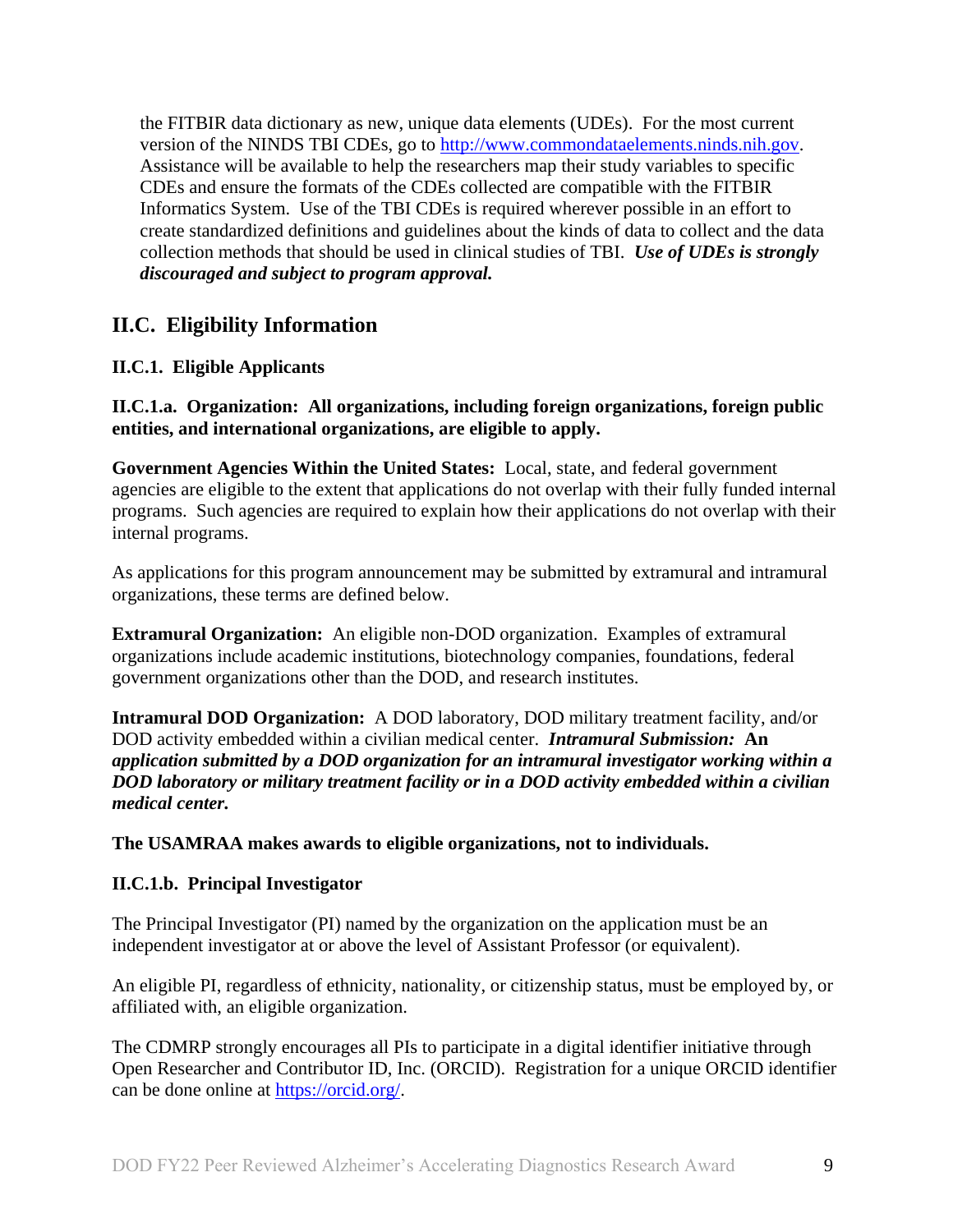## <span id="page-9-0"></span>**II.C.2. Cost Sharing**

Cost sharing/matching is not an eligibility requirement.

## <span id="page-9-1"></span>**II.C.3. Other**

Organizations must be able to access **.gov** and **.mil** websites in order to fulfill the financial and technical deliverable requirements of the award and submit invoices for payment.

For general information on required qualifications for award recipients, refer to the General Application Instructions, Appendix 3.

Refer to [Section II.H.2, Administrative Actions,](#page-36-5) for a list of administrative actions that may be taken if a pre-application or application does not meet the administrative, eligibility, or ethical requirements defined in this program announcement.

## <span id="page-9-2"></span>**II.D. Application and Submission Information**

*Submission of applications that are essentially identical or propose essentially the same research project to different funding opportunities within the same program and fiscal year is prohibited and will result in administrative withdrawal of the duplicative application(s).*

## <span id="page-9-3"></span>**II.D.1. eBRAP and Grants.gov**

**eBRAP** [\(https://ebrap.org\)](https://ebrap.org/) is a secure web-based system that allows PIs to submit their preapplications, view and verify extramural full applications submitted to Grants.gov [\(https://grants.gov\)](https://grants.gov/), receive communications from the CDMRP, and submit documentation during award negotiations and throughout the period of performance. eBRAP also allows intramural organizations to submit full applications following pre-application submission.

Grants.gov is a federal system required to be utilized by agencies to receive and process extramural grant applications. Full applications may only be submitted to Grants.gov after submission of a pre-application through eBRAP.

Contact information for the eBRAP Help Desk and the Grants.gov Contact Center can be found in [Section II.G, Federal Awarding Agency Contacts.](#page-36-0)

#### *Extramural Submission:*

- Pre-application content and forms must be accessed and submitted at eBRAP.org.
- Full application packages must be accessed and submitted at Grants.gov.

#### *Intramural DOD Submission:*

- Pre-application content and forms must be accessed and submitted at eBRAP.org.
- Full application packages must be accessed and submitted at eBRAP.org.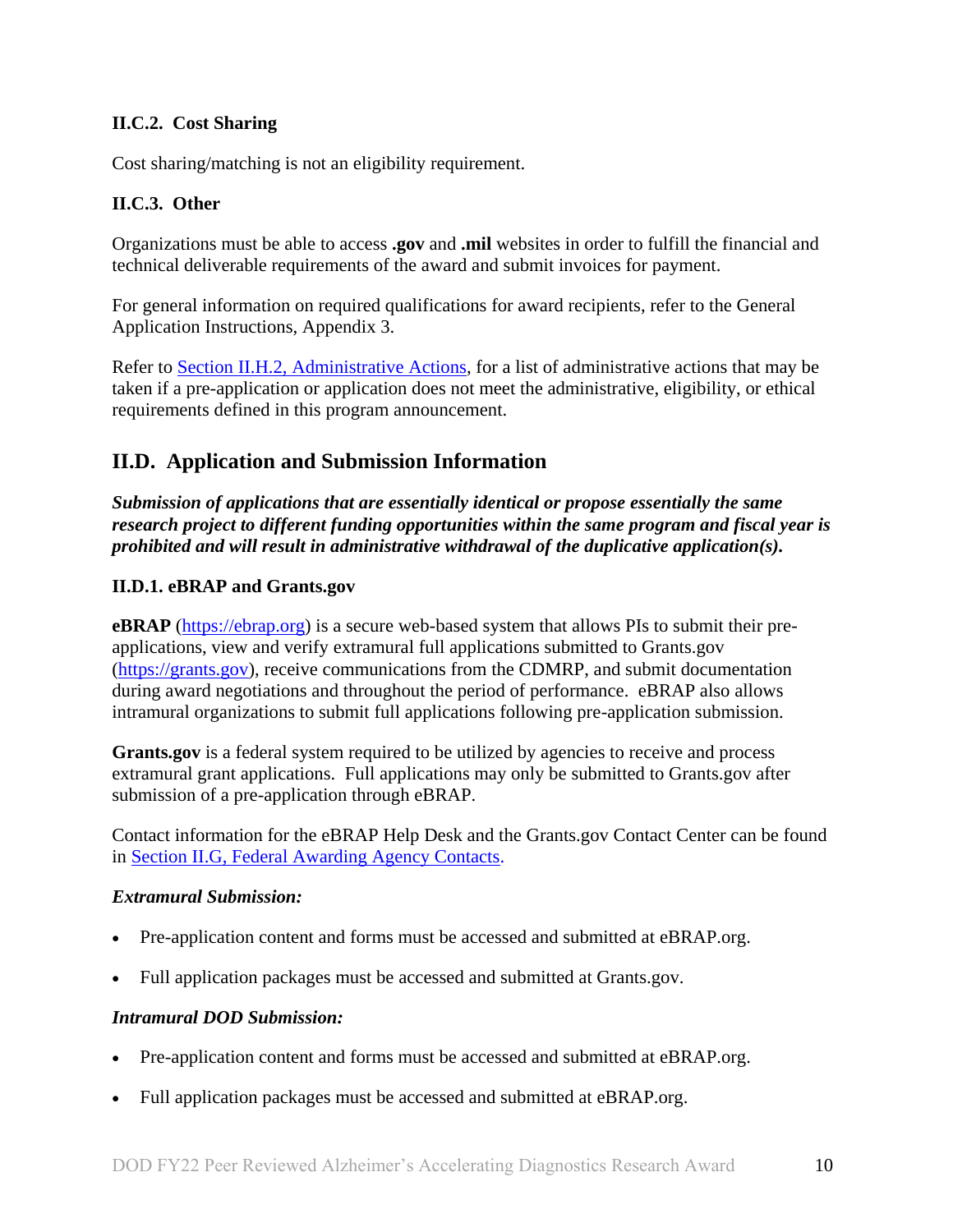#### *Note: Applications from an intramural DOD organization or from an extramural federal government organization may be submitted to Grants.gov through a research foundation.*

### <span id="page-10-0"></span>**II.D.2. Content and Form of the Application Submission**

Submission is a two-step process requiring both *pre-application* (eBRAP.org) and *full application* (eBRAP.org or Grants.gov) as indicated below. The submission process should be started early to avoid missing deadlines. There are no grace periods. Full application submission guidelines differ for extramural (Grants.gov) and intramural (eBRAP.org) organizations (refer to [Table 1, Full Application Guidelines\)](#page-12-0).

*The application title, eBRAP log number, and all information for the PI, Business Official(s), performing organization, and contracting organization must be consistent throughout the entire pre-application and full application submission process.* Inconsistencies may delay application processing and limit or negate the ability to view, modify, and verify the application in eBRAP. If any changes need to be made, the applicant should contact the eBRAP Help Desk at [help@eBRAP.org](mailto:help@eBRAP.org) or 301-682-5507 prior to the application submission deadline.

#### **II.D.2.a. Step 1: Pre-Application Submission Content**

### *During the pre-application process, eBRAP assigns each submission a unique log number. This unique eBRAP log number is required during the full application submission process***.**

To begin the pre-application process, first select whether the submitting organization is extramural or intramural, then confirm your selection or cancel. **Incorrect selection of extramural or intramural submission type will delay processing.**

If an error has been made in the selection of extramural versus intramural and the pre-application submission deadline has passed, the PI or Business Official must contact the eBRAP Help Desk at [help@eBRAP.org](mailto:help@eBRAP.org) or 301-682-5507 to request a change in designation.

All pre-application components must be submitted by the PI through eBRAP [\(https://eBRAP.org/\)](https://ebrap.org/).

The applicant organization and associated PI identified in the pre-application should be the same as those intended for the subsequent application submission. If any changes are necessary after submission of the pre-application, the applicant must contact the eBRAP Help Desk at [help@eBRAP.org](mailto:help@eBRAP.org) or 301-682-5507.

PIs with an ORCID identifier should enter that information in the appropriate field in the "My Profile" tab in the "Account Information" section of eBRAP.

The pre-application consists of the following components, which are organized in eBRAP by separate tabs (refer to the General Application Instructions, Section II.B, for additional information on pre-application submission):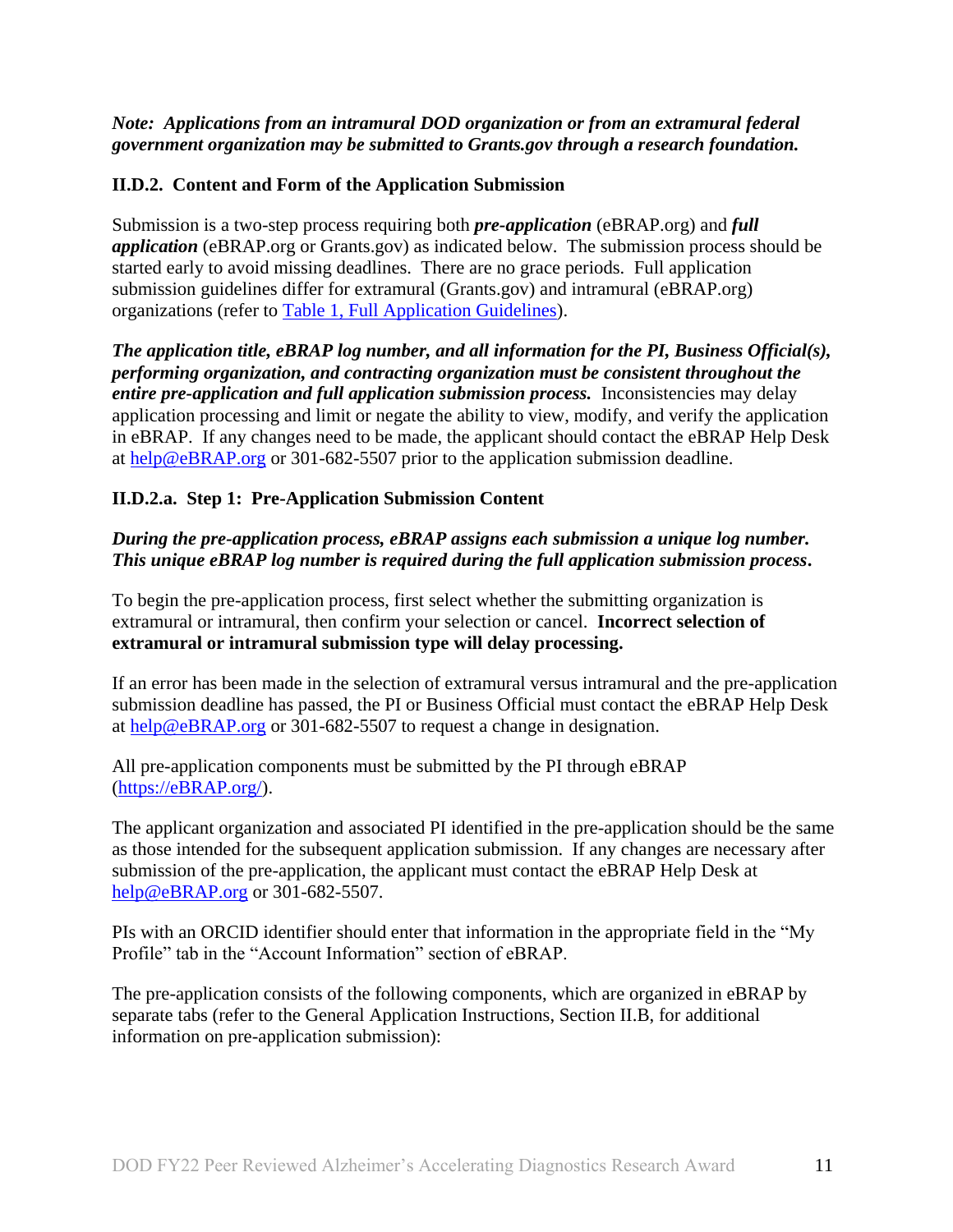#### **Tab 1 – Application Information**

Submission of application information includes assignment of primary and secondary research classification codes, which may be found at [https://ebrap.org/eBRAP/public/Program.htm.](https://ebrap.org/eBRAP/public/Program.htm) Applicants are strongly encouraged to review and confirm the codes prior to making their selection.

## **Tab 2 – Application Contacts**

Enter contact information for the PI. Enter the organization's Business Official responsible for sponsored program administration (the "person to be contacted on matters involving this application" in Block 5 of the Grants.gov SF424 Research & Related Form). The Business Official must be either selected from the eBRAP list or invited in order for the preapplication to be submitted.

Select the performing organization (site at which the PI will perform the proposed work) and the contracting organization (organization submitting on behalf of the PI, which corresponds to Block 5 on the Grants.gov SF424 Research & Related Form), and click on "Add Organizations to this Pre-application." The organization(s) must be either selected from the eBRAP drop-down list or invited in order for the pre-application to be submitted.

It is recommended that applicants identify an Alternate Submitter in the event that assistance with pre-application submission is needed.

#### **Tab 3 – Collaborators and Key Personnel**

Enter the name, organization, and role of all collaborators and key personnel associated with the application.

[FY22 PRARP Programmatic Panel members](https://cdmrp.army.mil/prarp/pscs/psc22) should not be involved in any pre-application or application. For questions related to panel members and pre-applications or applications, refer to [Section II.H.2.c, Withdrawal,](#page-37-0) or contact the eBRAP Help Desk at [help@eBRAP.org](mailto:help@eBRAP.org) or 301-682-5507.

#### **Tab 4 – Conflicts of Interest**

List all individuals other than collaborators and key personnel who may have a conflict of interest in the review of the application (including those with whom the PI has a personal or professional relationship).

#### **Tab 5 – Pre-Application Files**

Letter of Intent (LOI) (one-page limit): Provide a brief description of the research to be conducted. LOIs are used for program planning purposes only (e.g., reviewer recruitment) and will not be reviewed during either the peer or programmatic review sessions. *An invitation to submit a full application is NOT required after LOI submission and applicants should not expect to receive such an invitation in order to proceed to submitting a full application.*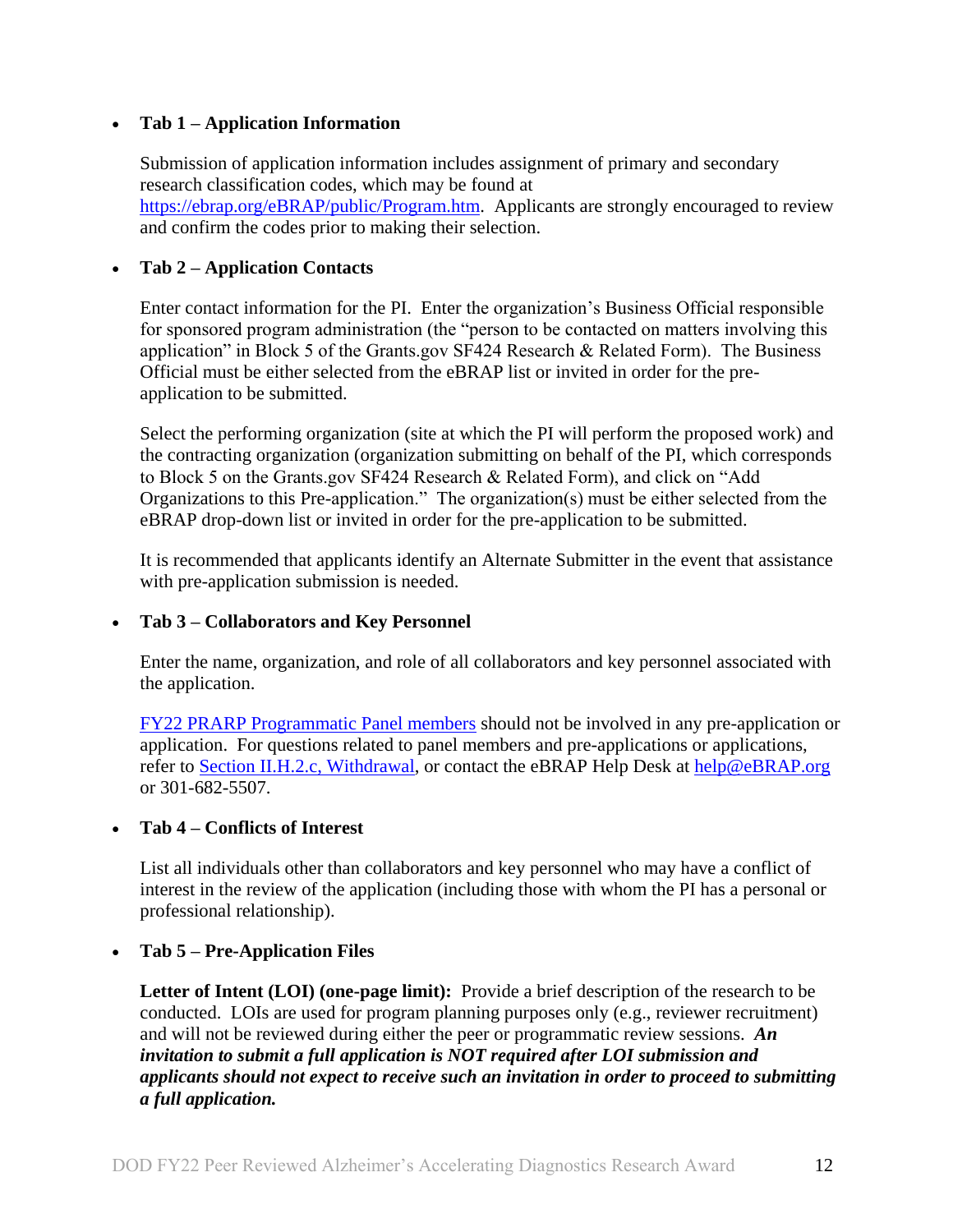## **Tab 6 – Submit Pre-Application**

This tab must be completed for the pre-application to be accepted and processed.

### **II.D.2.b. Step 2: Full Application Submission Content**

## *The CDMRP cannot make allowances/exceptions to its policies for submission problems encountered by the applicant organization using system-to-system interfaces with Grants.gov.*

Each application submission must include the completed full application package for this program announcement. The full application package is submitted by the Authorized Organizational Representative through Grants.gov [\(https://grants.gov/\)](https://www.grants.gov/) for extramural organizations or through eBRAP [\(https://ebrap.org/\)](https://ebrap.org/) for intramural organizations. See Table 1 below for more specific guidelines.

## **II.D.2.b.i. Full Application Guidelines**

Extramural organizations must submit full applications through Grants.gov. Applicants must create a Grants.gov Workspace for submission, which allows the application components to be completed online and routed through the applicant organization for review prior to submission. Applicants may choose to download and save individual PDF forms rather than filling out webforms in Workspace. A compatible version of Adobe Reader **must** be used to view, complete, and submit an application package consisting of PDF forms. If more than one person is entering text into an application package, the *same version* of Adobe Reader software should be used by each person. Check the version number of the Adobe software on each user's computer to make sure the versions match. Using different versions of Adobe Reader may cause submission and/or save errors – even if each version is individually compatible with Grants.gov. Refer to the General Application Instructions, Section III, and the "Apply For Grants" page of Grants.gov [\(https://www.grants.gov/web/grants/applicants/apply-for-grants.html\)](https://www.grants.gov/web/grants/applicants/apply-for-grants.html) for further information about the Grants.gov Workspace submission process. Submissions of extramural applications through eBRAP may be withdrawn.

<span id="page-12-0"></span>*Do not password protect any files of the application package, including the Project Narrative.*

| <b>Extramural Submissions</b>                                                                                                                                                                                                                                                                                                         | <b>Intramural DOD Submissions</b>                                                                      |  |
|---------------------------------------------------------------------------------------------------------------------------------------------------------------------------------------------------------------------------------------------------------------------------------------------------------------------------------------|--------------------------------------------------------------------------------------------------------|--|
| <b>Application Package Location</b>                                                                                                                                                                                                                                                                                                   |                                                                                                        |  |
| Download application package components for<br>W81XWH-22-PRARP-ADRA from Grants.gov<br>(https://grants.gov) and create a Grants.gov<br>Workspace. Workspace allows online completion<br>of the application components and routing of the<br>application package through the applicant<br>organization for review prior to submission. | Download application package components for<br>W81XWH-22-PRARP-ADRA from eBRAP<br>(https://ebrap.org). |  |

#### **Table 1. Full Application Submission Guidelines**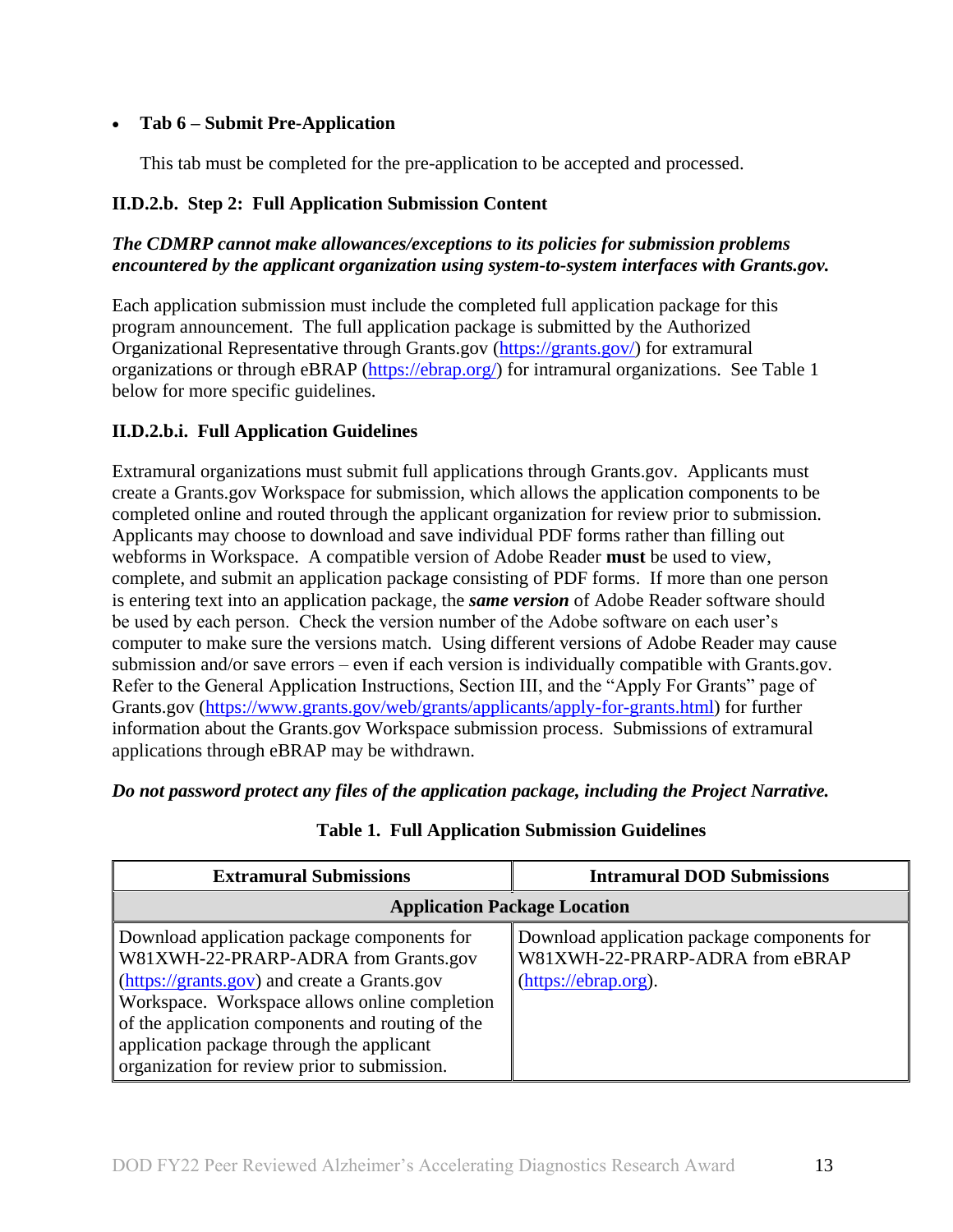| <b>Extramural Submissions</b>                                                                                                                                                                                                                                                                                                                                                                                                                                                                                                                                                                                                                                                                                                                                                                                                                                                                                                                                                                                                                                                         | <b>Intramural DOD Submissions</b>                                                                                                                                                                                                                                                                                                                                                                                                                                                                                                                                                          |  |
|---------------------------------------------------------------------------------------------------------------------------------------------------------------------------------------------------------------------------------------------------------------------------------------------------------------------------------------------------------------------------------------------------------------------------------------------------------------------------------------------------------------------------------------------------------------------------------------------------------------------------------------------------------------------------------------------------------------------------------------------------------------------------------------------------------------------------------------------------------------------------------------------------------------------------------------------------------------------------------------------------------------------------------------------------------------------------------------|--------------------------------------------------------------------------------------------------------------------------------------------------------------------------------------------------------------------------------------------------------------------------------------------------------------------------------------------------------------------------------------------------------------------------------------------------------------------------------------------------------------------------------------------------------------------------------------------|--|
| <b>Full Application Package Components</b>                                                                                                                                                                                                                                                                                                                                                                                                                                                                                                                                                                                                                                                                                                                                                                                                                                                                                                                                                                                                                                            |                                                                                                                                                                                                                                                                                                                                                                                                                                                                                                                                                                                            |  |
| <b>SF424 Research &amp; Related Application for</b><br>Federal Assistance Form: Refer to the General<br>Application Instructions, Section III.A.1, for<br>detailed information.                                                                                                                                                                                                                                                                                                                                                                                                                                                                                                                                                                                                                                                                                                                                                                                                                                                                                                       | Tab 1 – Summary: Provide a summary of the<br>application information.<br>Tab 2 – Application Contacts: This tab will be<br>pre-populated by eBRAP; add Authorized<br>Organizational Representative.                                                                                                                                                                                                                                                                                                                                                                                        |  |
| Descriptions of each required file can be found<br>under Full Application Submission Components:<br><b>Attachments</b><br>$\bullet$<br>Research & Related Personal Data<br><b>Research &amp; Related Senior/Key Person</b><br>$\bullet$<br>Profile (Expanded)<br><b>Research &amp; Related Budget</b><br>٠<br><b>Project/Performance Site Location(s) Form</b><br><b>Research &amp; Related Subaward Budget</b><br><b>Attachment(s)</b> Form                                                                                                                                                                                                                                                                                                                                                                                                                                                                                                                                                                                                                                          | Tab 3 - Full Application Files: Upload files<br>under each Application Component in eBRAP.<br>Descriptions of each required file can be found<br>under Full Application Submission Components:<br><b>Attachments</b><br><b>Key Personnel</b><br><b>Budget</b><br>$\bullet$<br><b>Performance Sites</b><br>Tab 4 - Application and Budget Data: Review<br>and edit proposed project start date, proposed end<br>date, and budget data pre-populated from the<br>Budget Form.                                                                                                                |  |
| <b>Application Package Submission</b>                                                                                                                                                                                                                                                                                                                                                                                                                                                                                                                                                                                                                                                                                                                                                                                                                                                                                                                                                                                                                                                 |                                                                                                                                                                                                                                                                                                                                                                                                                                                                                                                                                                                            |  |
| <b>Create a Grants.gov Workspace.</b><br>Add participants (investigators and Business<br>Officials) to Workspace, complete all required<br>forms, and check for errors before submission.<br><b>Submit a Grants.gov Workspace Package.</b><br>An application may be submitted through<br>Workspace by clicking the "Sign and Submit"<br>button on the "Manage Workspace" page, under<br>the "Forms" tab. Grants.gov recommends<br>submission of the application package at least<br>24-48 hours prior to the close date to allow time<br>to correct any potential technical issues that may<br>disrupt the application submission.<br><b>Note:</b> If either the Project Narrative or the budget<br>fails eBRAP validation or needs to be modified, an<br>updated Grants.gov application package must be<br>submitted via Grants.gov as a "Changed/Corrected<br>Application" with the previous Grants.gov<br>Tracking ID <i>prior to</i> the application submission<br>deadline. Do not password protect any files of the<br>application package, including the Project<br>Narrative. | <b>Submit package components to eBRAP</b><br>(https://ebrap.org).<br>Tab 5 - Submit/Request Approval Full<br>Application: After all components are uploaded<br>and prior to the full application submission<br>deadline, enter your password in the space<br>provided next to "Enter Your Password Here" and<br>press the "Submit Full Application" button.<br>eBRAP will notify your Resource Manager/<br>Comptroller/Task Area Manager or equivalent<br>Business Official by email. Do not password<br>protect any files of the application package,<br>including the Project Narrative. |  |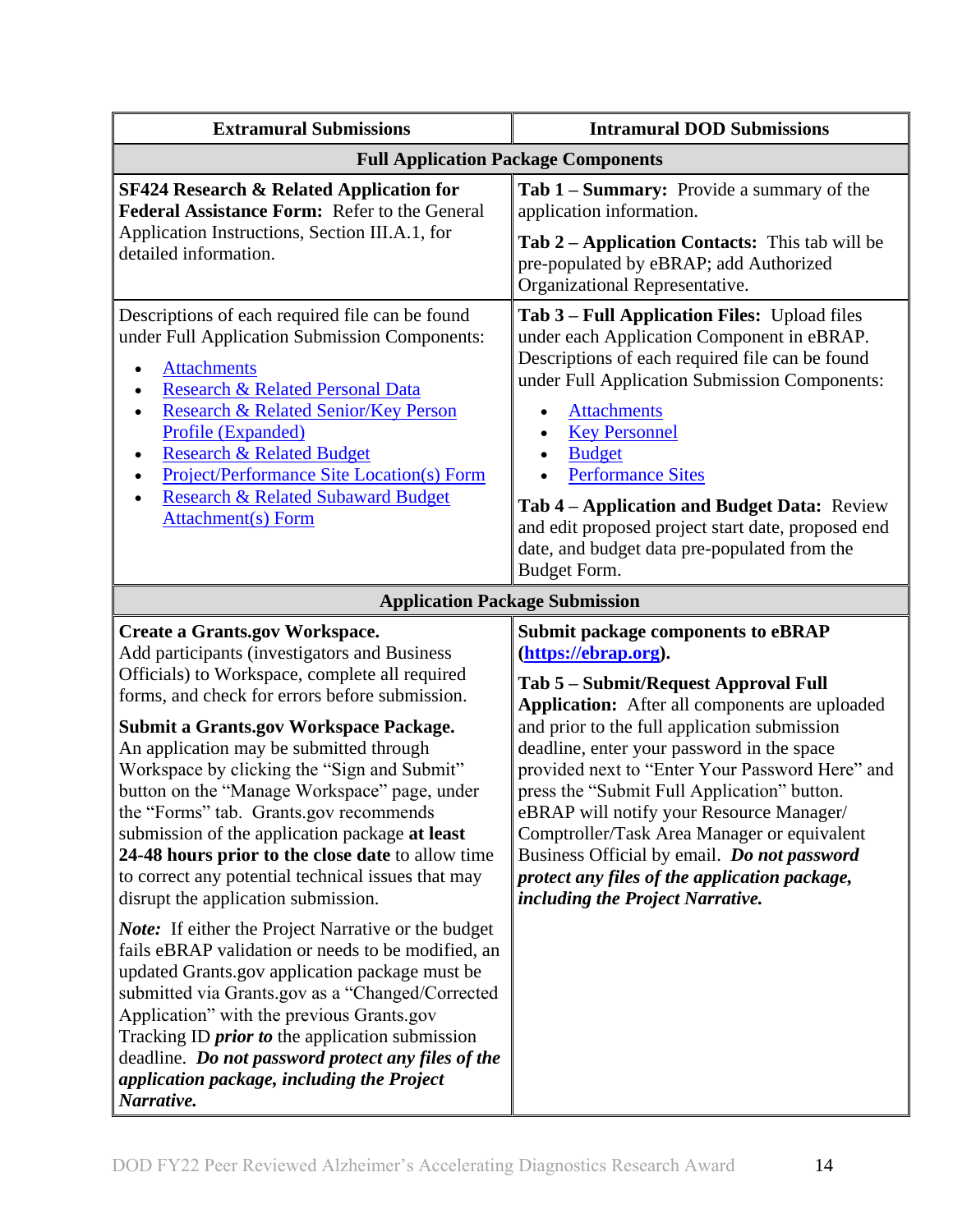| <b>Extramural Submissions</b>                                                                                                                                                                                                                                                                                                                                                                                     | <b>Intramural DOD Submissions</b>                                                                                                                                                                                                                                                                                                                                                                                                                                                                                                                                                                                                                                                        |  |
|-------------------------------------------------------------------------------------------------------------------------------------------------------------------------------------------------------------------------------------------------------------------------------------------------------------------------------------------------------------------------------------------------------------------|------------------------------------------------------------------------------------------------------------------------------------------------------------------------------------------------------------------------------------------------------------------------------------------------------------------------------------------------------------------------------------------------------------------------------------------------------------------------------------------------------------------------------------------------------------------------------------------------------------------------------------------------------------------------------------------|--|
| <b>Application Verification Period</b>                                                                                                                                                                                                                                                                                                                                                                            |                                                                                                                                                                                                                                                                                                                                                                                                                                                                                                                                                                                                                                                                                          |  |
| The full application package submitted to<br>Grants.gov may be viewed and modified in eBRAP<br>until the end of the application verification period.<br>During the application verification period, the full<br>application package may be modified with the<br>exception of the Project Narrative and Research<br>& Related Budget Form.                                                                         | After eBRAP has processed the full application,<br>the organizational Resource Manager/Comptroller/<br>Task Area Manager or equivalent Business<br>Official and PI will receive email notification of<br>this status and will be able to view and modify<br>application components in eBRAP. During the<br>application verification period, the full application<br>package may be modified with the exception of<br>the Project Narrative and Research & Related<br><b>Budget Form.</b> Your Resource Manager/<br>Comptroller/Task Area Manager or equivalent<br>Business Official should log into eBRAP to review<br>and to approve prior to the application verification<br>deadline. |  |
| <b>Further Information</b>                                                                                                                                                                                                                                                                                                                                                                                        |                                                                                                                                                                                                                                                                                                                                                                                                                                                                                                                                                                                                                                                                                          |  |
| <b>Tracking a Grants.gov Workspace Package.</b><br>After successfully submitting a Workspace<br>package, a Grants.gov Tracking Number is<br>automatically assigned to the package. The<br>number will be listed on the "Confirmation" page<br>that is generated after submission.<br>Refer to the General Application Instructions,<br>Section III, for further information regarding<br>Grants.gov requirements. | Refer to the General Application Instructions,<br>Section IV, for further information regarding<br>eBRAP requirements.                                                                                                                                                                                                                                                                                                                                                                                                                                                                                                                                                                   |  |

The full application package must be submitted using the unique eBRAP log number to avoid delays in application processing.

## <span id="page-14-0"></span>**II.D.2.b.ii. Full Application Submission Components**

#### **Extramural Applications Only**

**SF424 Research & Related Application for Federal Assistance Form:** Refer to the General Application Instructions, Section III.A.1, for detailed information.

## **Extramural and Intramural Applications**

#### <span id="page-14-1"></span>**Attachments:**

*Each attachment to the full application components must be uploaded as an individual file in the format specified and in accordance with the formatting guidelines listed in the General Application Instructions, Appendix 4.*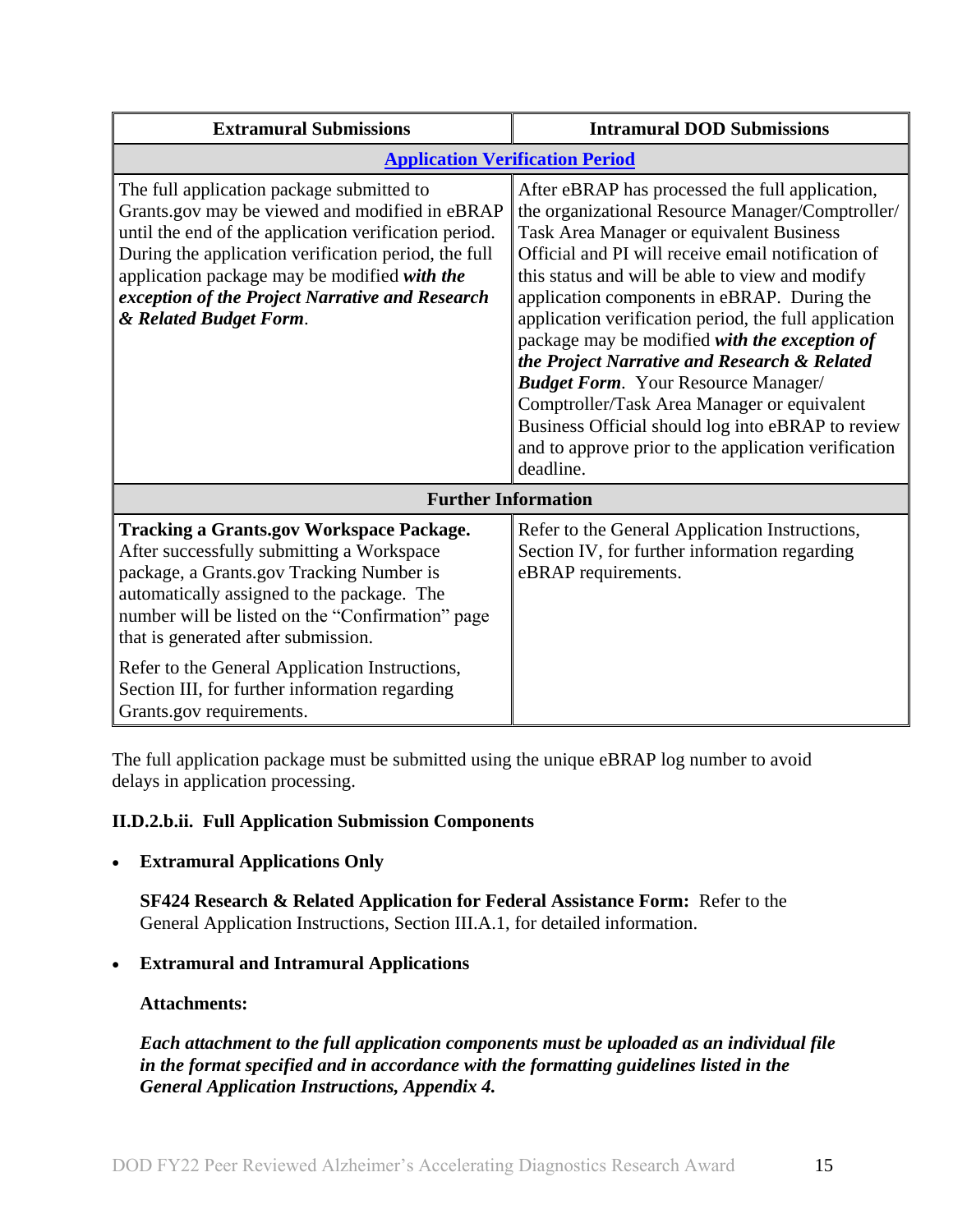For all attachments, ensure that the file names are consistent with the guidance. Attachments will be rejected if the file names are longer than 50 characters or have incorrect file names that contain characters other than the following: A-Z, a-z, 0-9, underscore, hyphen, space, and period. In addition, there are file size limits that may apply in some circumstances. Individual attachments may not exceed 20 megabytes (MB), and the file size for the entire full application package may not exceed 200 MB.

#### ○ **Attachment 1: Project Narrative (15-page limit): Upload as**

**"ProjectNarrative.pdf".** The page limit of the Project Narrative applies to text and nontext elements (e.g., figures, tables, graphs, photographs, diagrams, chemical structures, drawings) used to describe the project. Inclusion of URLs (uniform resource locators) that provide additional information to expand the Project Narrative and could confer an unfair competitive advantage is prohibited and may result in administrative withdrawal of the application.

Describe the proposed project in detail using the outline below.

- **Background:** Present the ideas and scientific rationale behind the proposed clinical research project and endpoints to be measured. Clearly demonstrate that there is sufficient scientific evidence to support the proposed research. Establish the relevance to the FY22 PRARP ADRA intent (refer to [Section II.B, Award](#page-3-1)  [Information\)](#page-3-1), clearly describing how the project will accelerate the usage of the diagnostic/prognostic/risk factor(s) to near-term clinical utility. Cite relevant literature. Describe previous experience.
- **Hypothesis/Objectives/Specific Aims:**State the hypothesis (or hypotheses) or objectives to be tested. Concisely explain the project's specific aims.
- **Rationale:** Describe the type and intended purpose and utility of diagnostic or prognostic factor(s). Describe the overall plan for access to a suitable cohort and the plan for participant accrual. Describe the suitability and diversity of the cohort or participant population in accelerating to clinical utility.
- **Project Milestones:** Concisely describe expected project milestones relevant to each of the project's technical objectives and specific aims.
- **Preliminary Data:**Provide preliminary data to support the suitability of the biomarker(s) for further testing toward biomarker qualification. Preliminary data may come from the PI's published work or pilot data. Describe the stakeholder engagement performed to support this project.
- **Research Strategy:** Describe the experimental design, methods, outcomes/ endpoints, and analyses, including appropriate controls, in sufficient detail for evaluation of their appropriateness and feasibility. Describe the statistical plan as appropriate for the proposed research. Outline whether researchers, subjects, clinicians, data analysts, and/or others will be blinded during the study. Describe any other measures to be taken to reduce bias. Address potential problem areas and present alternative methods and approaches.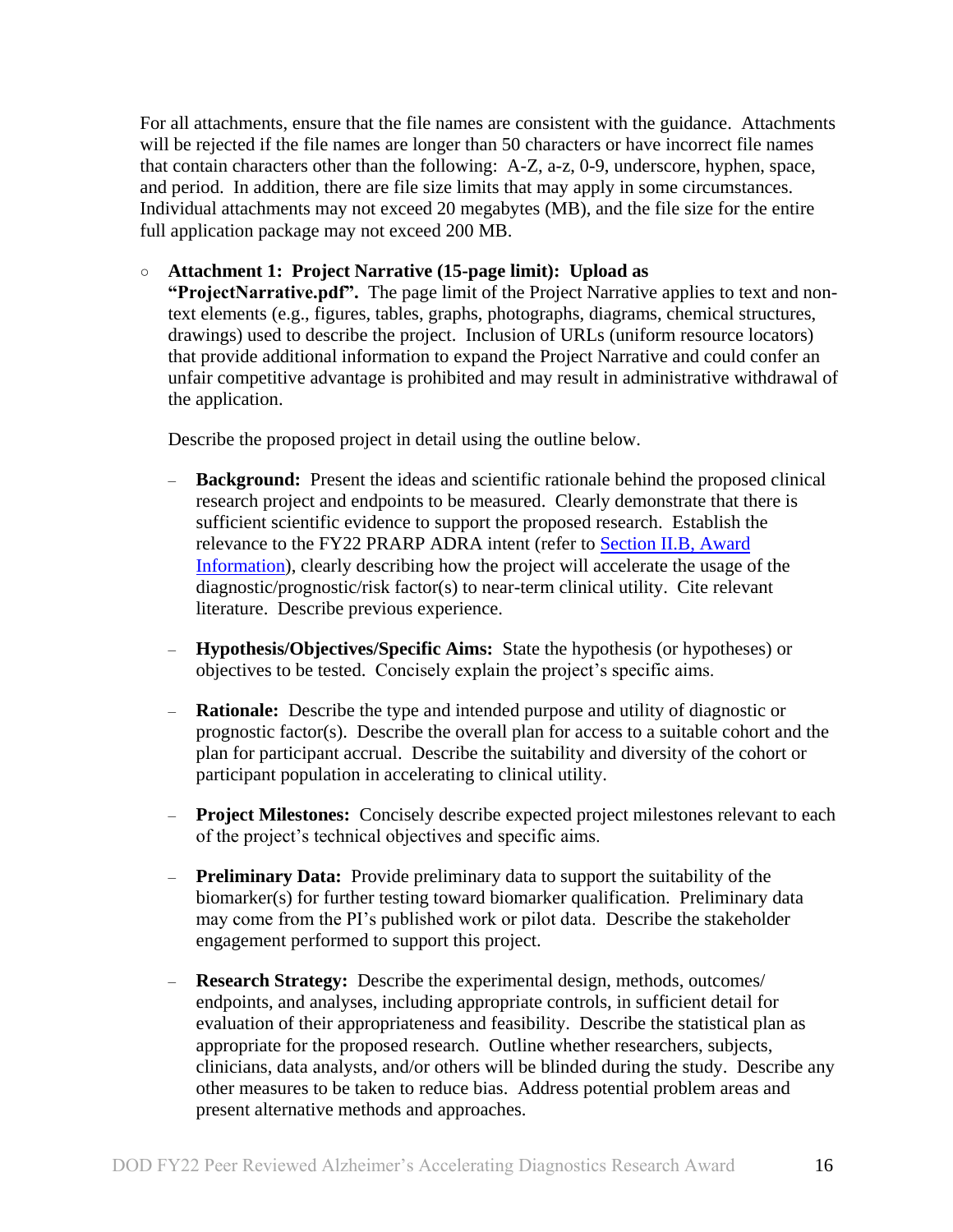- *Full details will be required in the Clinical Research Strategy Statement [\(Attachment 9\)](#page-22-0).* This award may not be used to conduct clinical trials.
- If prospectively recruited human anatomical samples or data will be used, include a detailed plan for the recruitment of subjects or the acquisition of samples or data. For all human anatomical sample or data projects, describe the strategy for the inclusion of women and minorities appropriate to the objectives of the study, including a description of the composition of the proposed study population in terms of sex/gender, racial, ethnic group, and other diversity measures including measures of health equity. Provide an accompanying rationale for the selection of subjects. Describe the availability of the proposed study population and past successes in recruiting similar populations. If active-duty military, military families, and/or Veteran populations or datasets will be used in the proposed research project, describe the feasibility of accessing the population(s)/dataset(s).
- Describe the overall strategy for accelerated transfer to clinical practice (refer to Section [II.B, Award Information\)](#page-3-1). If applicable, describe any aspects of biomarker/risk factor validation proposed as part of the application (refer to Section [II.B, Award Information](#page-3-1) for validation definition) and show the relevance of the validation to the overall project. Describe how the proposed research will demonstrate the potential of the biomarker, risk factor, or other measure for improved specificity and sensitivity with respect to diagnosis and/or prognosis of AD/ADRD. Describe how the research strategy will correlate with clinical endpoints to relevant to AD/ADRD research.
	- **Statistical Plan:** Describe the statistical model and data analysis plan with respect to the study objectives. If applicable, specify the approximate number of human subjects to be enrolled. If multiple study sites are involved, state the approximate number to be enrolled at each site. Include a complete power analysis to demonstrate that the sample size is appropriate to meet the objectives of the study and all proposed correlative studies. If a subpopulation of a recruited sample population will be used for analysis, complete a statistical analysis to ensure appropriate power can be achieved within the subpopulation study. Describe plans for the valid analysis of group differences on the basis of sex/ gender, race, and/or ethnicity as appropriate for the scientific goals of the study. Ensure sufficient information is provided to allow thorough evaluation of all statistical calculations during review of the application.
	- Describe the randomization and blinding procedures for the study, and any other measures to be taken to minimize the effects of subjective bias during assessment of results. If randomization and/or blinding will not be utilized, provide justification.
	- Describe how data will be handled, including rules for stopping data collection, criteria for inclusion and exclusion of data, how outliers will be defined and handled, statistical methods for data analysis, and identification of the primary endpoint(s).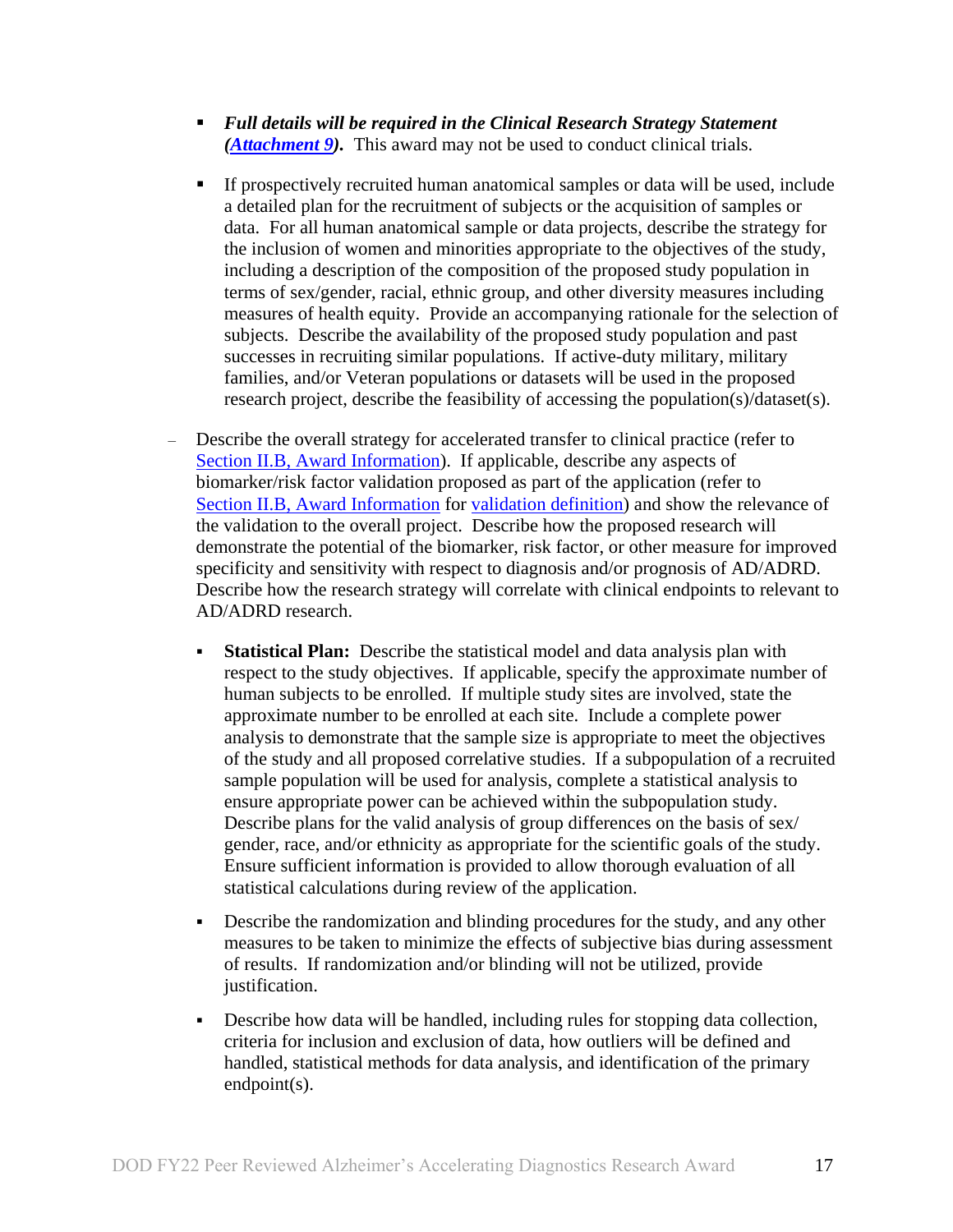- Describe how data will be reported and how it will be assured that the documentation will support a future regulatory filing with the U.S. Food and Drug Administration (FDA) or international regulatory agency, if applicable.
- **Attachment 2: Supporting Documentation: Combine and upload as a single file named "Support.pdf".** Start each document on a new page. If documents are scanned to PDF, the lowest resolution (100 to 150 dpi) should be used. The Supporting Documentation attachment should not include additional information such as figures, tables, graphs, photographs, diagrams, chemical structures, or drawings. These items should be included in the Project Narrative.

*There are no page limits for any of these components unless otherwise noted. Include only those components described below; inclusion of items not requested or viewed as an extension of the Project Narrative will result in the removal of those items or may result in administrative withdrawal of the application.*

**References Cited:** List the references cited (including URLs, if available) in the Project Narrative using a standard reference format that includes the full citation (i.e., author[s], year published, title of reference, source of reference, volume, chapter, page numbers, and publisher, as appropriate).

**List of Abbreviations, Acronyms, and Symbols:** Provide a list of abbreviations, acronyms, and symbols.

**Quad Chart:** Provide a Quad Chart for the proposed project. The format for the quad chart is available on the eBRAP "Funding Opportunities & Forms" web page at [https://ebrap.org/eBRAP/public/Program.htm.](https://ebrap.org/eBRAP/public/Program.htm)

**Facilities, Existing Equipment, and Other Resources:** Describe the facilities and equipment available for performance of the proposed project and any additional facilities or equipment proposed for acquisition at no cost to the award. Indicate whether or not government-furnished facilities or equipment are proposed for use. If so, reference should be made to the original or present government award under which the facilities or equipment items are now accountable. There is no form for this information.

**Publications and/or Patents:** Include a list of relevant publication URLs and/or patent abstracts. If articles are not publicly available, then copies of up to five published manuscripts may be included in Attachment 2. Extra items will not be reviewed.

**Letters of Organizational Support:** Provide a letter (or letters, if applicable) signed by the Department Chair or appropriate organization official, confirming the laboratory space, equipment, and other resources available for the project. Letters of support not requested in the program announcement, such as those from members of Congress, do not impact application review or funding decisions.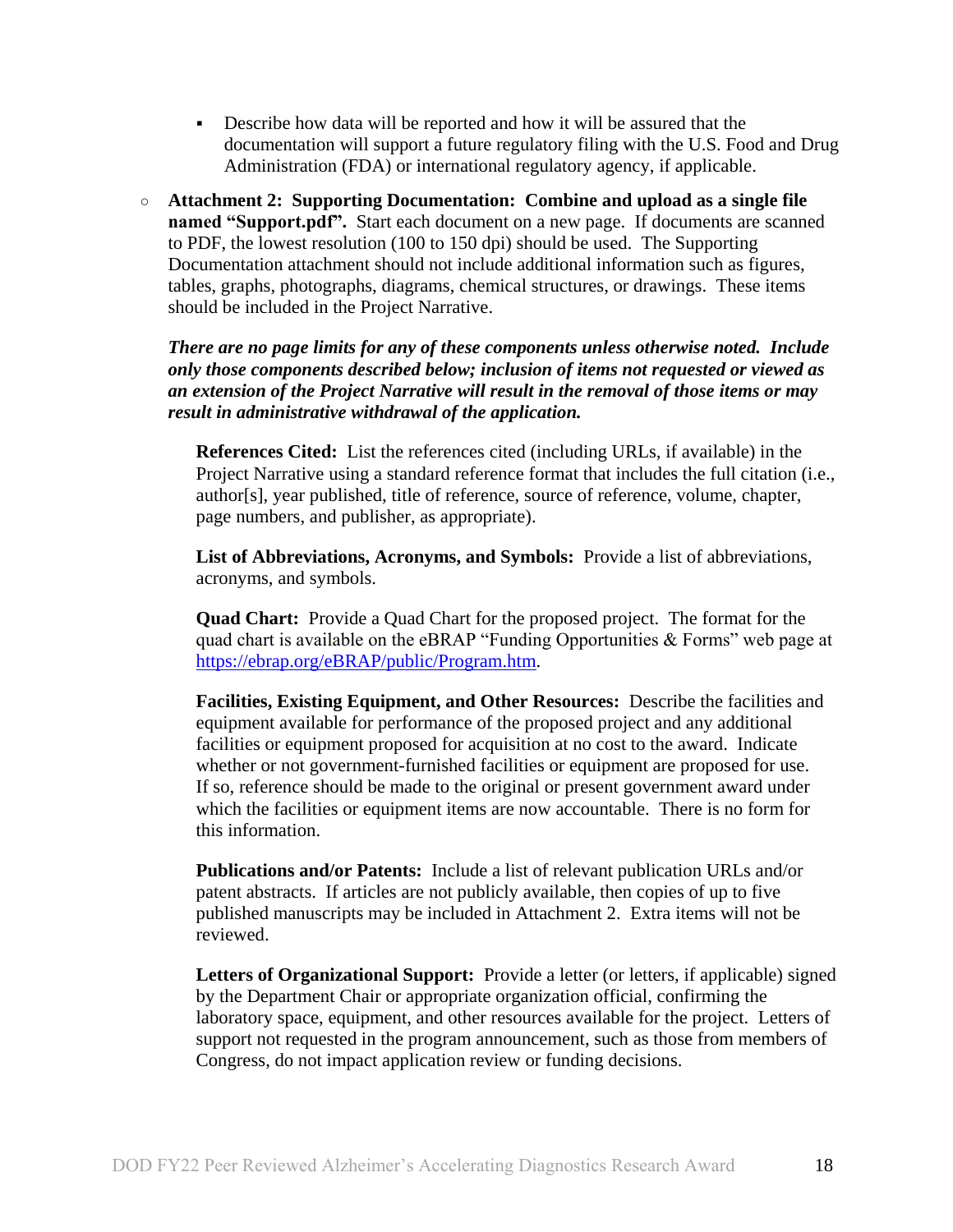**Letters of Collaboration (if applicable):** Provide a signed letter from each collaborating individual or organization that demonstrates that the PI has the support or resources necessary for the proposed work. If an investigator at an intramural organization is named as a collaborator on an application submitted through an extramural organization, the application must include a letter from the collaborator's Commander or Commanding Officer at the intramural organization that authorizes the collaborator's involvement.

**Intellectual Property:** Information can be found in the Code of Federal Regulations, Title 2, Part 200.315 (2 CFR 200.315), "Intangible Property."

**Intellectual and Material Property Plan (if applicable):** Provide a plan for resolving intellectual and material property issues among participating organizations. Address any impact of intellectual property issues on product development and subsequent government access to products supported by this program announcement."

**Data and Research Resources Sharing Plan:** Describe how data and resources generated during the performance of the project will be shared with the research community, including the sharing of de-identified data with data repositories. Refer to the General Application Instructions, Appendix 2, Section K, for more information about the CDMRP expectations for making data and research resources publicly available.

**Use of DOD Resources (if applicable):** Provide a letter of support signed by the lowest-ranking person with approval authority confirming access to active-duty military populations and/or DOD resources or databases.

**Use of VA Resources (if applicable):** Provide a letter of support from the VA Facility Director(s) or individual designated by the VA Facility Director(s), such as the Associate Chief of Staff for Research and Development (ACOS/R&D) or Clinical Service Chief, confirming access to VA patients, resources, and/or VA research space. For VA PIs, if the VA non-profit corporation is not identified as the applicant institution for administering the funds, include a letter from the VA ACOS/R&D confirming this arrangement and identifying the institution that will administer the funds associated with the proposed research.

○ **Attachment 3: Technical Abstract (one-page limit): Upload as "TechAbs.pdf".** The technical abstract is used by all reviewers. Abstracts of all funded research projects will be posted publicly. *Do not include proprietary or confidential information.* Use only characters available on a standard QWERTY keyboard. Spell out all Greek letters, other non-English letters, and symbols. Graphics are not allowed.

Technical abstracts should be written using the outline below. The technical abstract should provide an appropriate description of the project's key aspects; clarity and completeness within the space limits of the technical abstract are highly important. Describe the proposed research project, including the following elements: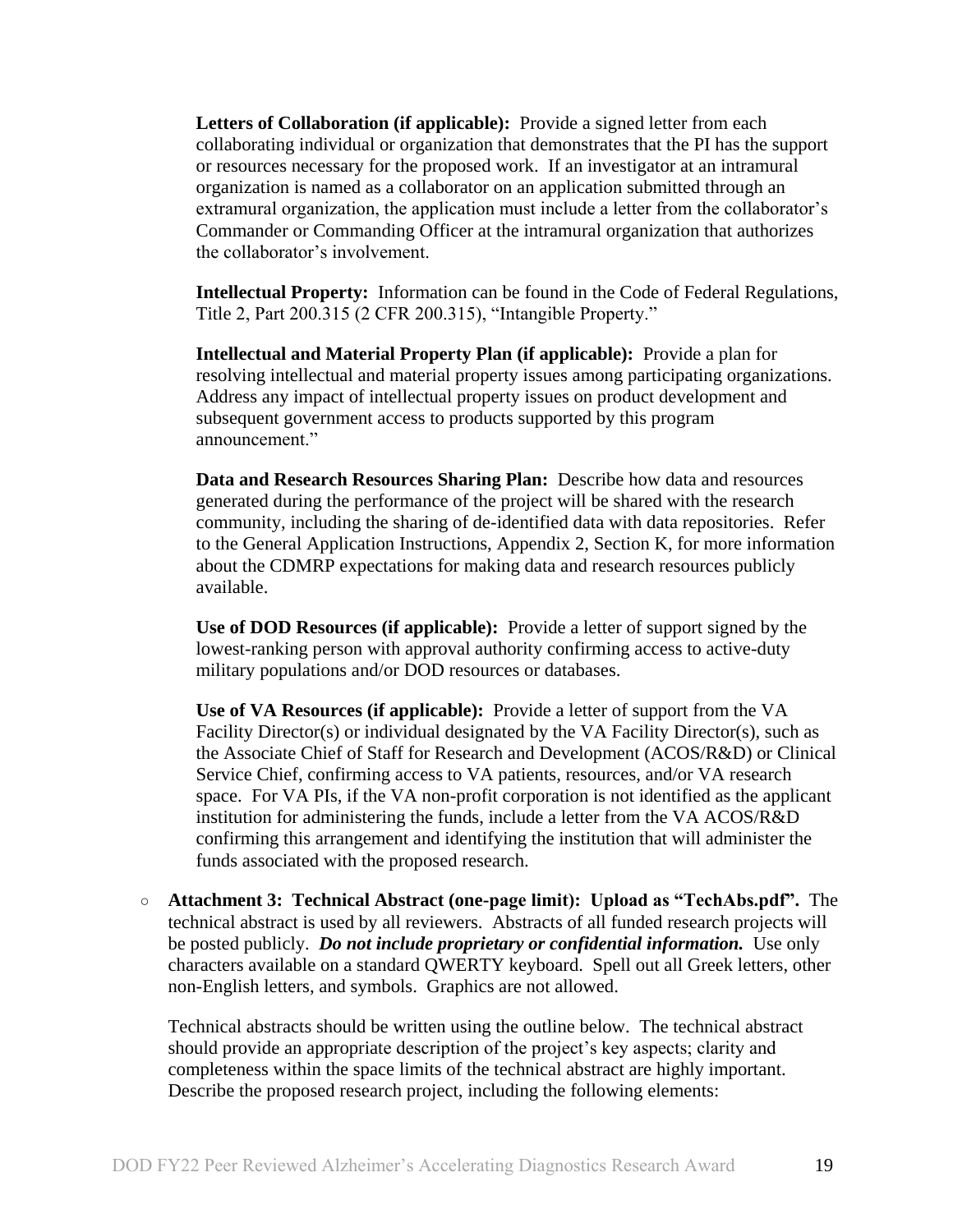- **Background:** Present the ideas and reasoning behind the proposed.
- **Objective/Hypothesis:** State the objective to be reached or the hypothesis to be tested. Provide evidence or rationale that supports the objective/hypothesis.
- **Specific Aims:** State the specific aims of the proposed research project.
- **Research Strategy:** Briefly describe the research strategy and experimental design.
- **Impact:** Briefly describe how the proposed research project will make important contribution(s) to AD/ADRD and/or TBI research fields, patient care, and/or quality of life
- **Relevance to Military Health:** Explain how the project is relevant to the healthcare needs of Service Members, Veterans, and/or military beneficiaries.
- **Attachment 4: Lay Abstract (one-page limit): Upload as "LayAbs.pdf".** The lay abstract is used by all reviewers. Abstracts of all funded research projects will be posted publicly. *Do not include proprietary or confidential information*. *Do not duplicate the technical abstract.* Use only characters available on a standard QWERTY keyboard. Spell out all Greek letters, other non-English letters, and symbols. Graphics are not allowed.
	- Lay abstracts should be written using the outline below. Minimize use of acronyms and abbreviations, where appropriate. The lay abstract is an important component of the application review process because it addresses issues of particular interest to lived experience subject matter experts (consumers).
	- State the [FY22 PRARP ADRA Focus Area](#page-2-2) to be addressed by the proposed research.
	- Describe the objectives and rationale for the proposed research in a manner that will be *readily understood by readers without a background in science or medicine.*
- Describe the types of patients that will be helped by the research and how it will help them.
- Describe potential clinical applications, benefits, and risks.
- Describe the projected timeline to achieve the expected patient-related outcome.
- Describe the likely contributions of the proposed research project to advance knowledge, treatments, or quality of life of individuals with TBI and/or AD/ADRD/dementia.
- Describe how the proposed project will impact the health and well-being of Service Members, Veterans, and/or military beneficiaries.
- **Attachment 5: Statement of Work (no page limit): Upload as "SOW.pdf".** The suggested Statement of Work (SOW) format and examples specific to different types of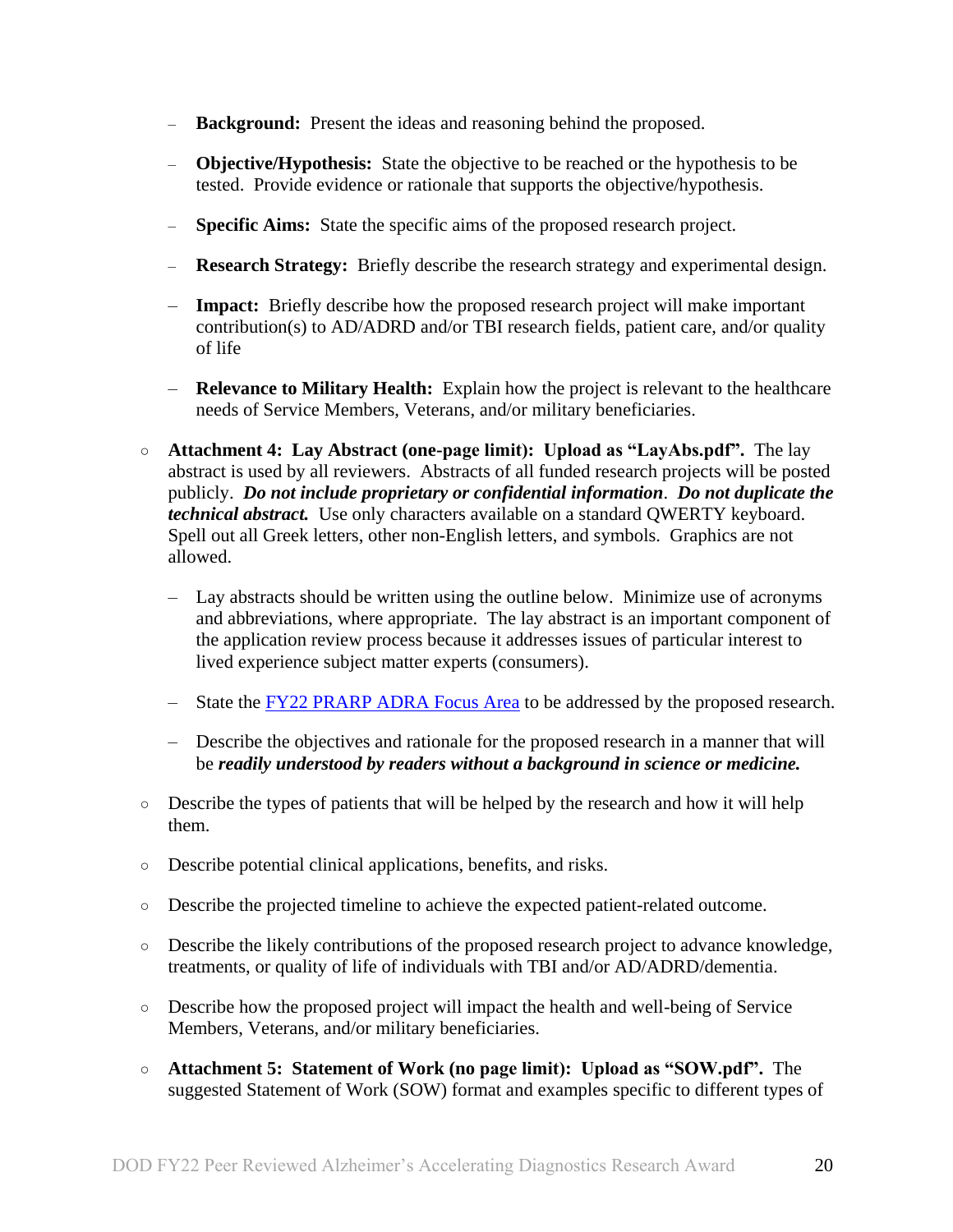research projects are available on the eBRAP "Funding Opportunities & Forms" web page [\(https://ebrap.org/eBRAP/public/Program.htm\)](https://ebrap.org/eBRAP/public/Program.htm). Recommended strategies for assembling the SOW can be found at [https://ebrap.org/eBRAP/public/Program.htm.](https://ebrap.org/eBRAP/public/Program.htm)

For the FY22 PRARP ADRA, refer to either the "*Suggested SOW Strategy Clinical Research*" or "*Suggested SOW Strategy Generic Research*", whichever format is most appropriate for the proposed effort, and use the blank SOW format titled "Suggested SOW Format". The SOW must be in PDF format prior to attaching.

The SOW should include a list of major tasks that support the proposed specific aims, followed by a series of subtasks outlined related to the major tasks and milestones within the period of performance. The SOW should describe only the work for which funding is being requested by this application and, as applicable, should also:

- Include the name(s) of the key personnel and contact information for each study site/ subaward site. The contributions of the key personnel and collaborative research partners (e.g., LECs) should be noted for each task.
- Indicate the number (and type, if applicable) of human research subjects and/or human anatomical samples projected or required for each task and at each site.
- Allocate time within the period of performance to obtain local IRB and federal ORP approval. Refer to the General Application Instructions, Appendix 1, for additional information regarding regulatory requirements.
- For studies with prospective accrual of human subjects, indicate quarterly enrollment targets.
- Identify cell line(s) and commercial or organizational source(s) to be used.
- If applicable, indicate timelines required for regulatory approvals relevant to human subjects research.
- For FITBIR-eligible research, include:
	- FITBIR investigator and study registration within the first 30 days of the award
	- Sharing of draft data collection forms with FITBIR
	- Annual FITBIR data submissions

### <span id="page-20-0"></span>○ **Attachment 6: Community Collaboration Plan (no page limit). Upload as "Collaboration.pdf".**

– **Collaborative Research Statement (suggested three-page limit):** Include the names of at least one community partner (e.g., LEC, representative of communitybased organization) who will provide advice and consultation throughout the planning and implementation of the research project. The individual's role in the project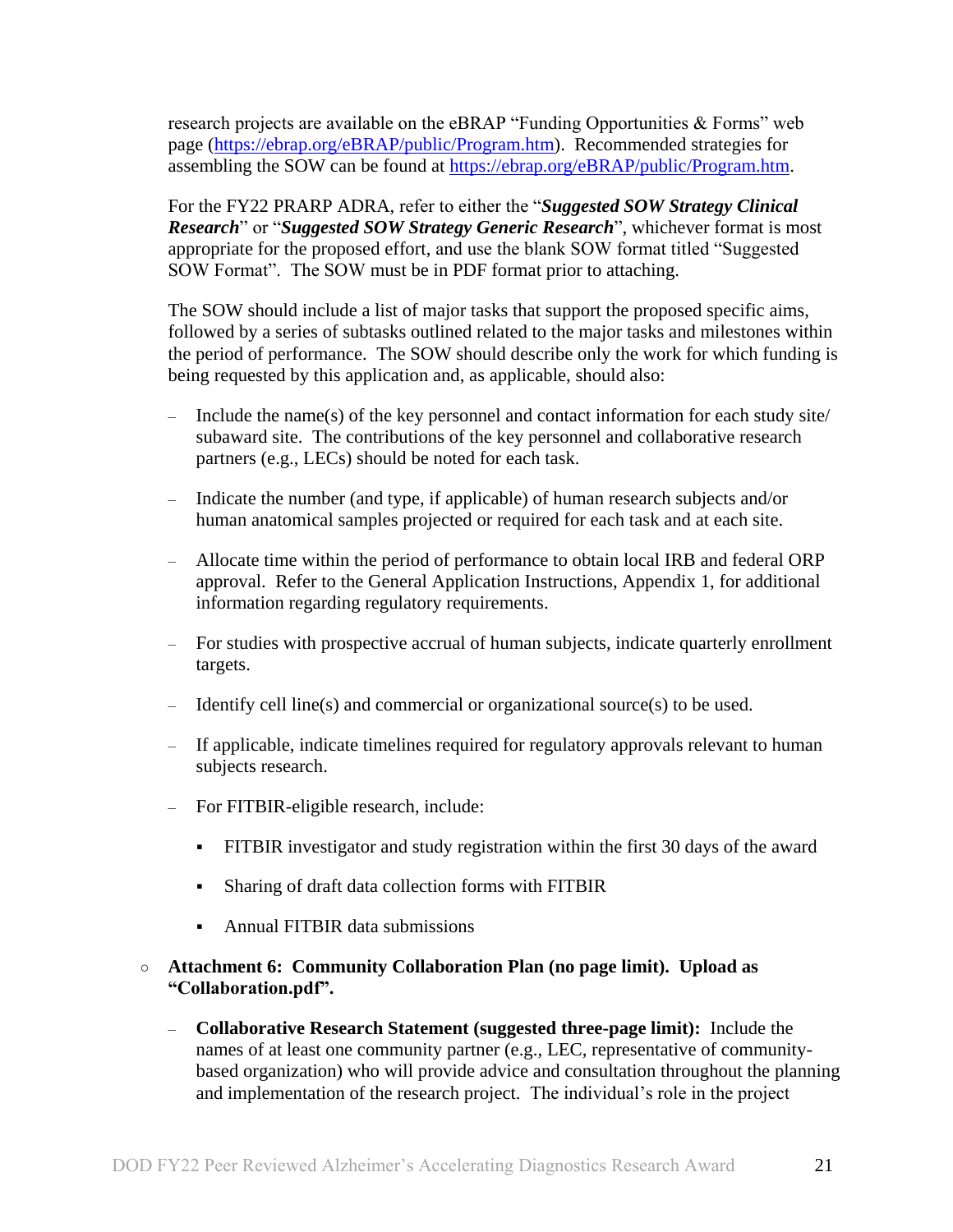should be independent of their employment, and they should not be employees of any of the organizations participating in the application.

- Describe the collaborative research approach that will be used (e.g., Lived Experience Consultation, partnership with community-based organization, CAB, co-researcher model) including a justification for the approach as well as when the approach will be used within the research project.
- Indicate the input from the partner that has been or will be captured and how this input will be meaningfully integrated and incorporated into the needs assessment, planning, design, execution, analysis, and dissemination of the research.
- Describe the resource allocation, decision-making, and equitable participation processes to be employed.
- Describe any training, co-learning, or capacity-building activities that will be provided to both scientific researchers and community members on collaborative research approaches, decision-making, and equitable participation.
- Describe the process measures used to assess the effectiveness of the chosen collaborative approach.
- **Letters of Community Collaboration, (suggested two-page limit per letter):** Provide a letter signed by each community partner (e.g., LEC; representative of community-based organization) confirming their role and commitment to participate on the research team. If a community-based organization will be engaged, the letter of commitment should be signed by BOTH the organization point of contact leading the engagement and the organization's leadership endorsing the collaboration. The letter should include the qualifications and background of the individual and describe the relevance of those qualifications to the individual's role within the team and to the proposed research project.
- o **Attachment 7: Impact Statement (three-page limit): Upload as "Impact.pdf".** This attachment should be written in a manner that will be *readily understood by readers without a background in science or medicine.* 
	- *Describe the near-term impact:* Detail the anticipated outcome(s) or knowledge/ materiel product(s) that will make important scientific advances and improve the understanding, prevention, and/or treatment of AD, ADRD, and/or TBI health conditions.
	- *Describe the near-term and long-term community impact:* Explain how the research and/or outcomes will impact the fields of TBI, AD, and ADRD/dementia. Describe how a successful outcome of the proposed research will lead to or impact a practical application in individuals living with TBI and/or AD/ADRD and their communities.
	- *Describe the long-term impact:* Explain the anticipated long-term benefits from this research in the clinic or field. Discuss how the proposed materiel or knowledge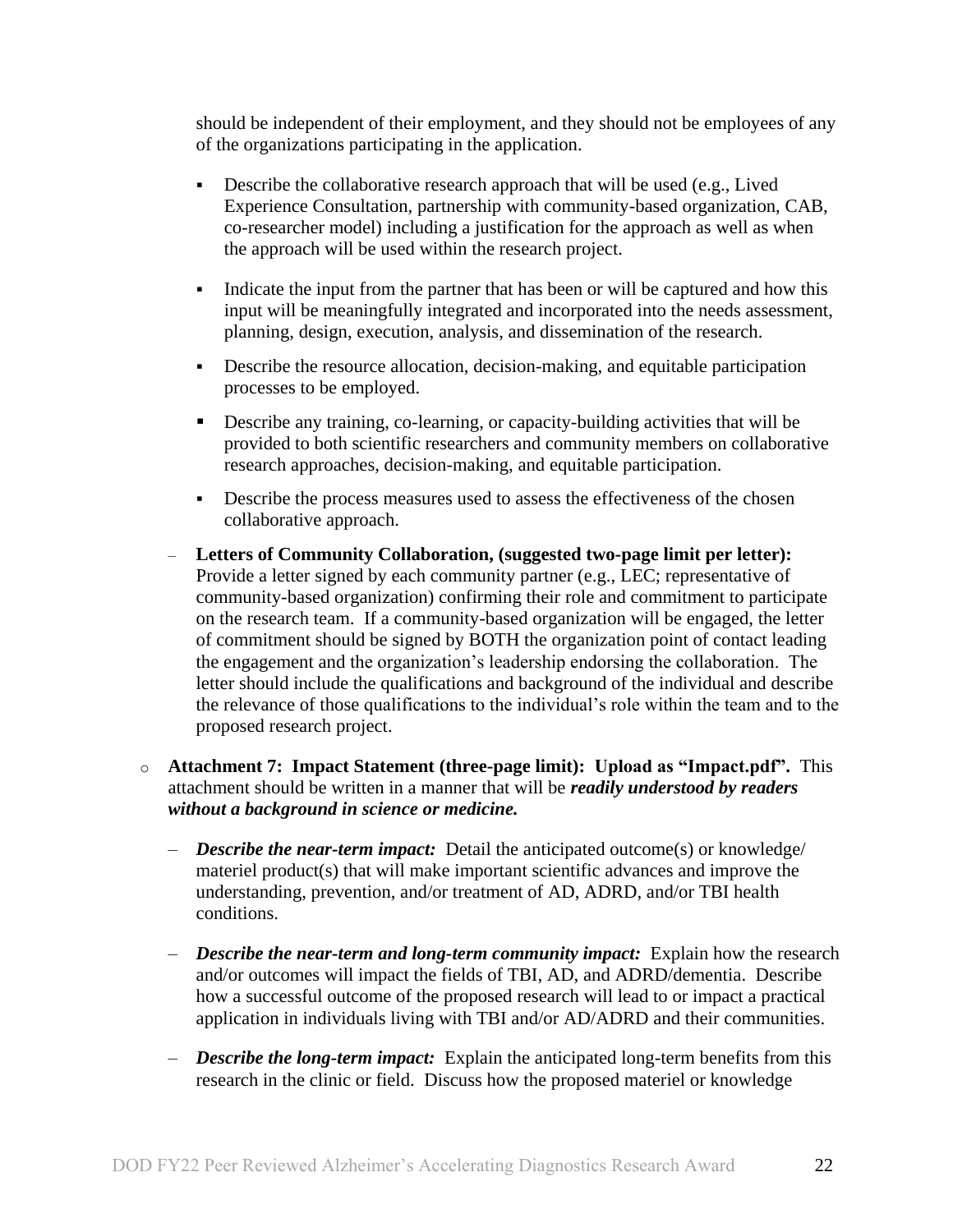product represents an improvement to currently available diagnostic/prognostic modalities, devices, or clinical practice guidelines, if applicable.

– *Describe potential issues* that might limit the impact of the proposed research and strategies that may be employed to overcome those issues.

#### ○ **Attachment 8: Relevance to Military Health (three-page limit): Upload as "Military.pdf".**

– Demonstrate how the proposed research project is applicable to the healthcare needs and quality of life of military Service Members, Veterans, and/or their family members and care partners. If active-duty military, Veteran, or military family population(s) will be used in the proposed research project, describe the appropriateness of the population(s) for the proposed research, and the feasibility of using the population. If applicable, describe how the study team composition is able to provide military-relevant subject matter expertise to the proposed research. If a non-military population will be used for the proposed research project, explain how the population simulates the relevant military population.

#### <span id="page-22-0"></span>o **Attachment 9: Clinical Research Strategy Statement (no page limit): Upload as "Clinical.pdf".**

- Describe the study procedures and outcomes, and detail the clinical research plan. Describe how participants will benefit from the study or knowledge produced by the study, and how participation would impact their daily lives.
- **Study Population and Recruitment:** Describe the target population (to whom the study findings will be generalized) and the nature, approximate number, and pertinent demographic characteristics of the accessible population at the study site(s). Provide a table of anticipated enrollment counts at each study site, if applicable. Demonstrate and detail the research team's access and plan to recruit the proposed study population at each site, and describe the efforts that will be made to achieve accrual and retention goals. Describe how the study impacts the daily lives of participants. Explain methods for identification of potential human subjects (e.g., medical record review, obtaining sampling lists, healthcare provider identification). Furthermore, discuss past efforts in recruiting human subjects from the target population for previous clinical research, if applicable. Explain the informed consent process and steps taken to safeguard vulnerable populations (e.g., persons with dementia). Identify any potential barriers to accrual/retention and provide mitigation plans for addressing unanticipated delays (e.g., slow accrual, attrition). Identify ongoing clinical research/trials that may compete for the same patient population and how they may impact enrollment progress. Provide justification related to the scientific goals of the proposed study for limiting inclusion of any group by age, race, ethnicity, or sex/gender. *For clinical research proposing to include military personnel or Veterans, refer to the General Application Instructions, Appendix 1, for more information.*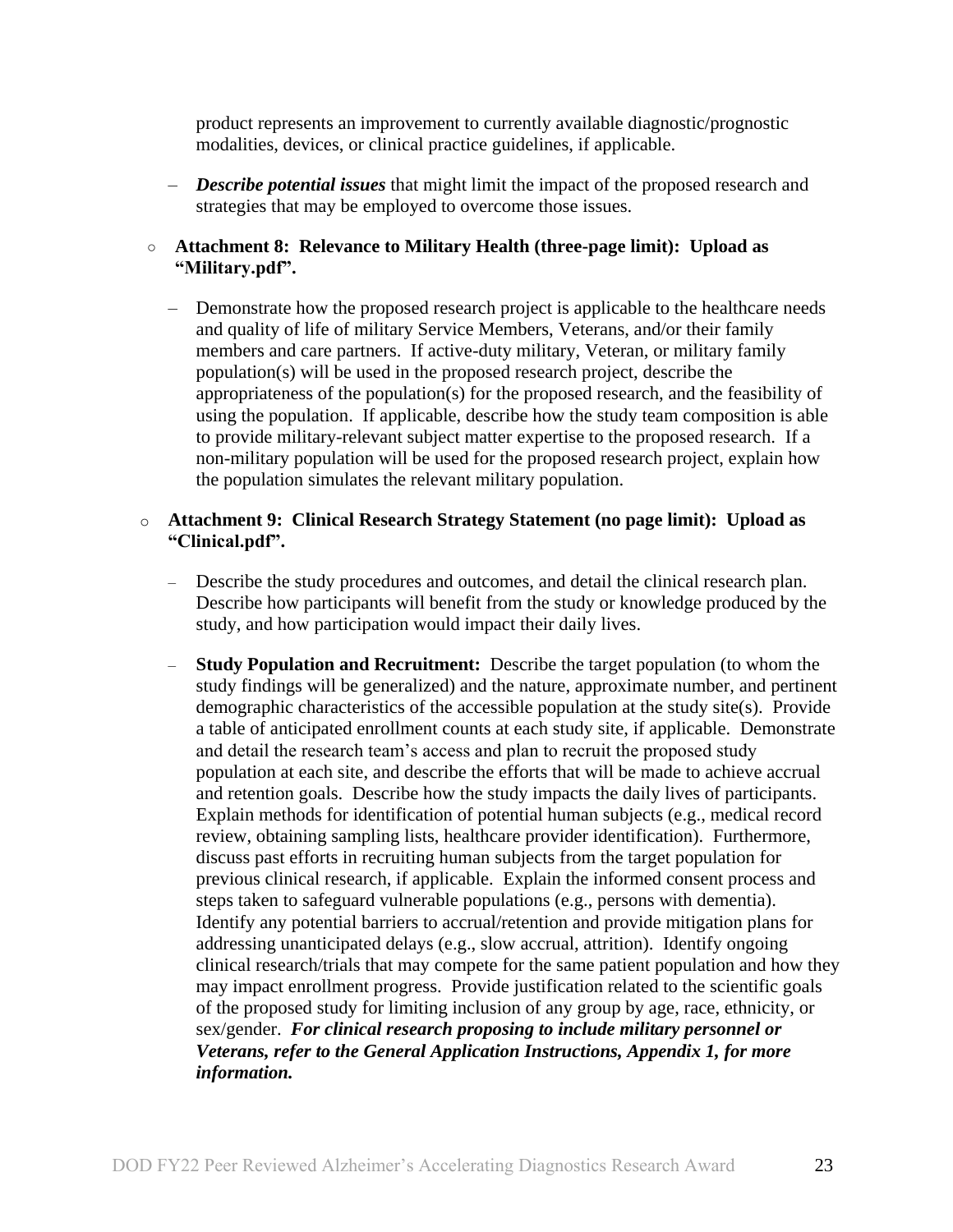- **Inclusion/Exclusion Criteria:** List the inclusion and exclusion criteria for the proposed clinical research. Describe how the inclusion and exclusion criteria meet the needs of the proposed clinical research. Inclusion/exclusion criteria should take into consideration the specific risk profile of the studies to be conducted and the standard of care for that patient population. Provide detailed justification for exclusions.
- Provide an anticipated enrollment table(s) for the inclusion of women and minorities appropriate to the objectives of the study with the proposed enrollment distributed on the basis of sex/gender, race, and ethnicity. The Public Health Service (PHS) Inclusion Enrollment Report is a three-page fillable PDF form, which can be downloaded from eBRAP at [https://ebrap.org/eBRAP/public/Program.htm.](https://ebrap.org/eBRAP/public/Program.htm)

#### o **Attachment 10: Transition Plan (four-page limit): Upload as "Transition.pdf".**

- Applicants are encouraged to work with their organization's Technology Transfer Office (or equivalent) to develop an appropriate transition plan.
- **Describe the steps, methodologies, and strategies** proposed to facilitate the product or knowledge/informational outcomes of the project to the next phases of development and/or clinical use following the successful completion of the proposed effort.
- **Describe how the outcomes** of this translational plan benefit the end-user, how quickly they will be accelerated towards clinical applicability.
- **Describe the funding, collaboration, and resources** required to advance the project to the next logical phase of development along the translational continuum.
- **Provide a schedule with milestones** for the next translational steps.
- **Commercialization strategy (if applicable):** Describe the commercialization plan. The plan should include intellectual property, market size, financial analysis, strengths and weaknesses, barriers to the market, competitors, and management team. Discuss the significance of this development effort, when it can be anticipated, and the potential commercial use for the technology being developed.
- If applicable, describe the overall regulatory strategy and product development plan that will support the planned product indication or product label change (if applicable). Include a description of the numbers and types of studies proposed to reach approval, licensure, or clearance, the types of FDA meetings that will be held/ planned, and the submission filing strategy.
	- If applicable, provide documentation verifying an Investigational New Drug or Investigational Device Exemption is in place or not needed, as appropriate.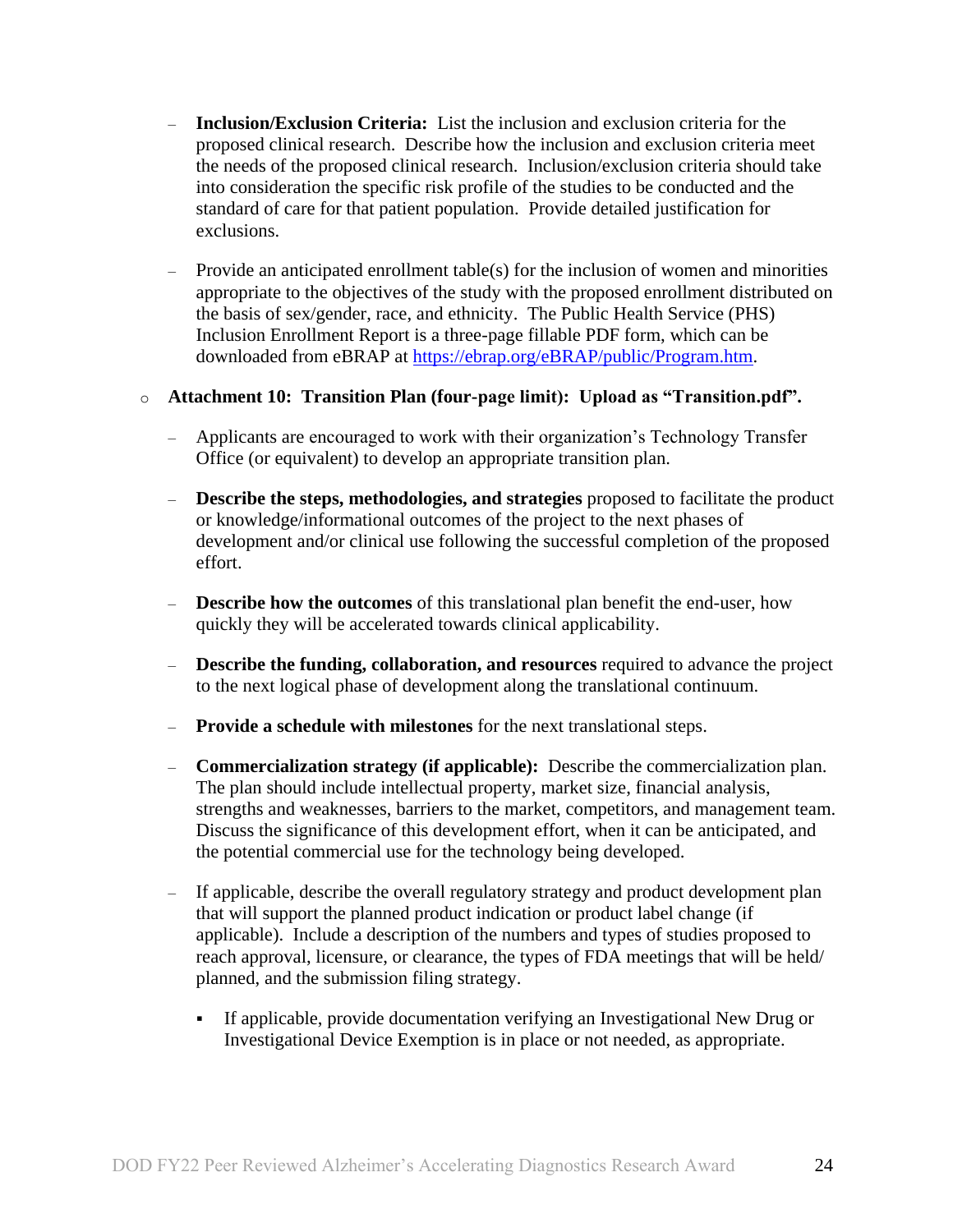- A description of the outcomes expected upon completion of the proposed research efforts. Outcomes should be relevant, measurable, and include the intended enduser.
- A brief schedule and milestones for bringing the outcomes to the next phase of development (e.g., further research, clinical trials, transition to industry, delivery to the market, incorporation into clinical practice, approval by the FDA).
- **Attachment 11: Representations, if applicable (extramural submissions only): Upload as "RequiredReps.pdf".** All extramural applicants must complete and submit the Required Representations template available on eBRAP [\(https://ebrap.org/eBRAP/](https://ebrap.org/eBRAP/public/Program.htm) [public/Program.htm\)](https://ebrap.org/eBRAP/public/Program.htm). For more information, see the General Application Instructions, Appendix 5, Section B, Representations.
- <span id="page-24-2"></span>○ **Attachment 12: Suggested Collaborating DOD Military Facility Budget Format, if applicable: Upload as "MFBudget.pdf".** If a military facility (Military Health System facility, research laboratory, medical treatment facility, dental treatment facility, or a DOD activity embedded with a civilian medical center) will be a collaborator in performance of the project, complete a separate budget, using "Suggested Collaborating DOD Military Facility Budget Format", available for download on the eBRAP "Funding Opportunities & Forms" web page [https://ebrap.org/eBRAP/public/Program.htm\)](https://ebrap.org/eBRAP/public/Program.htm), including a budget justification, for each military facility as instructed. The costs per year should be included on the Grants.gov Research & Related Budget Form under subaward costs. Refer to the General Application Instructions, Section III.A.8, for detailed information.

#### **Extramural and Intramural Applications**

To evaluate compliance with Title IX of the Education Amendments of 1972 (20 USC 1681[a] et seq.), the DOD is collecting certain demographic and career information to be able to assess the success rates of women who are proposed for key roles in applications in science, technology, engineering, and/or mathematics (STEM) disciplines. To enable this assessment, each application must include the following forms completed as indicated.

<span id="page-24-0"></span>**Research & Related Personal Data:** For extramural submissions (via Grants.gov), refer to the General Application Instructions, Section III.A.3, and for intramural submissions (via eBRAP), refer to the General Application Instructions, Section IV.A.2, for detailed information.

<span id="page-24-1"></span>**Research & Related Senior/Key Person Profile (Expanded):** For extramural submissions (via Grants.gov), refer to the General Application Instructions, Section III.A.4, and for intramural submissions (via eBRAP), refer to the General Application Instructions, Section IV.A.3, for detailed information.

○ PI Biographical Sketch (six-page limit): Upload as "Biosketch\_LastName.pdf". The suggested biographical sketch format is available on the "Funding Opportunities  $\&$ Forms" web page [\(https://ebrap.org/eBRAP/public/Program.htm\)](https://ebrap.org/eBRAP/public/Program.htm) in eBRAP. The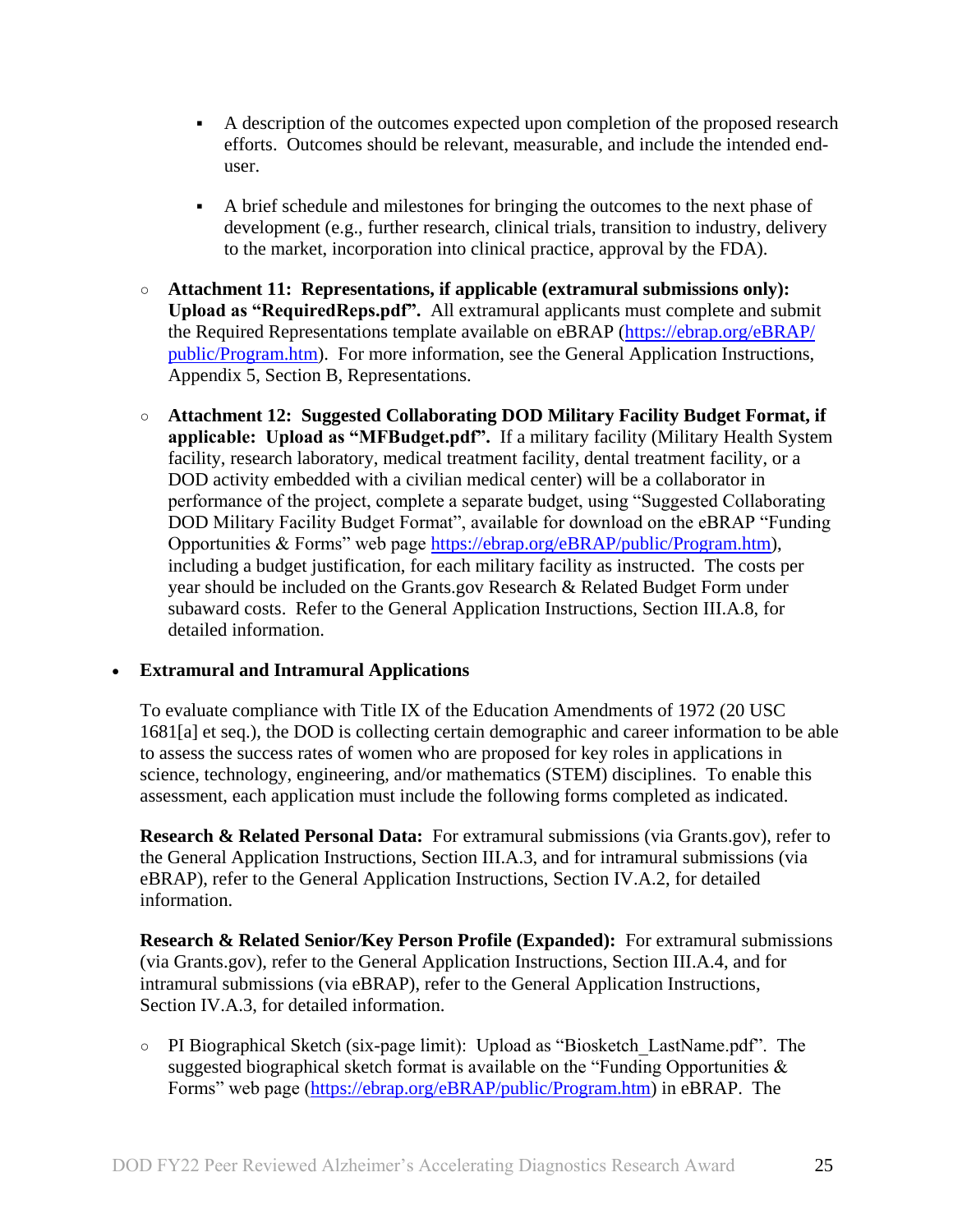National Institutes of Health (NIH) Biographical Sketch may also be used. All biographical sketches should be submitted in uneditable PDF format.

- PI Previous/Current/Pending Support (no page limit): Upload as "Support\_LastName.pdf".
	- For extramural submissions, refer to the General Application Instructions, Section III.A.4, for detailed information.
	- For intramural submissions, refer to the General Application Instructions, Section IV.A.3, for detailed information.
- Key Personnel Biographical Sketches (six-page limit each): Upload as "Biosketch\_LastName.pdf".
	- Biographical sketches, or an equivalent document, should also be included for community partners (e.g., LEC, representative of community-based organization), if applicable, to demonstrate background and experience relevant to their role in the proposed research project.
- Key Personnel Previous/Current/Pending Support (no page limit): Upload as "Support\_LastName.pdf".
	- For extramural submissions, refer to the General Application Instructions, Section III.A.4, for detailed information.
	- For intramural submissions, refer to the General Application Instructions, Section IV.A.3, for detailed information.

<span id="page-25-0"></span>**Research & Related Budget:** For extramural submissions (via Grants.gov), refer to the General Application Instructions, Section III.A.5, and for intramural submissions (via eBRAP), refer to the General Application Instructions, Section IV.A.4, for detailed information.

**Budget Justification (no page limit): Upload as "BudgetJustification.pdf".** The budget justification for the entire period of performance must be uploaded to the Research & Related Budget after completion of the budget for Period 1.

<span id="page-25-1"></span>**Project/Performance Site Location(s) Form:** For extramural submissions (via Grants.gov), refer to the General Application Instructions, Section III.A.6, and for intramural submissions (via eBRAP), refer to the General Application Instructions, Section IV.A.5, for detailed information.

**Extramural Applications Only**

<span id="page-25-2"></span>**Research & Related Subaward Budget Attachment(s) Form (if applicable):** Refer to the General Application Instructions, Section III.A.7, for detailed information.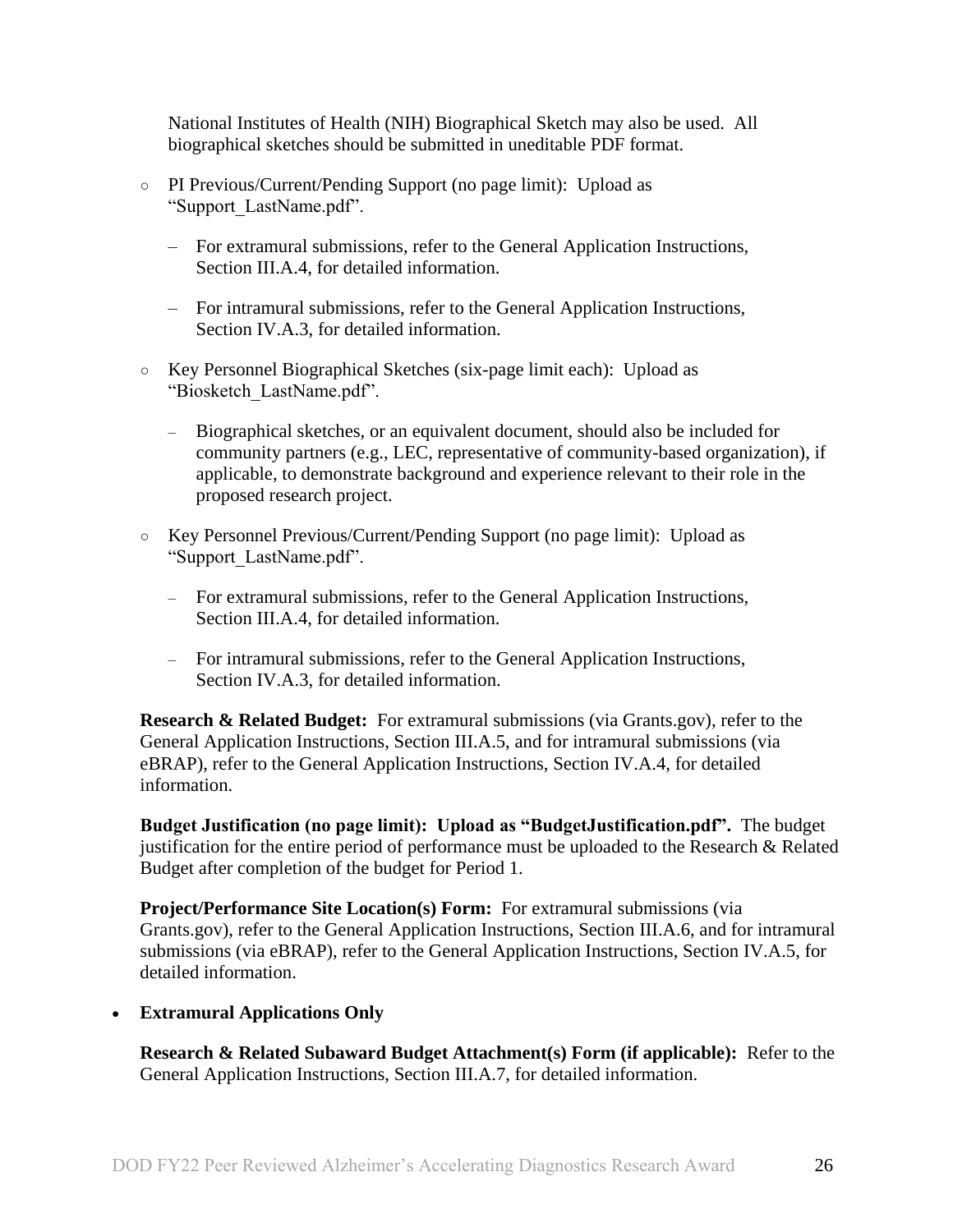- **Extramural Subaward:** Complete the Research & Related Subaward Budget Form through Grants.gov. (Refer to the General Application Instructions, Section III.A.7, for detailed information.) Verify subaward budget(s) and budget justification forms are present in eBRAP during the application verification period. If these components are missing, upload them to eBRAP before the end of the application verification period.
- **Intramural DOD Collaborator(s):** Complete the "Suggested Collaborating DOD Military Facility Budget Format" and upload to Grants.gov attachment form as [Attachment 12.](#page-24-2) (Refer to the General Application Instructions, Section IV.A.4, for detailed information.) Each Intramural DOD Collaborator should include costs per year on the Grants.gov Research & Related Budget Form under subaward costs.

## <span id="page-26-0"></span>**II.D.3. Unique Entity Identifier (UEI) and System for Award Management (SAM)**

The applicant organization must be registered as an entity in SAM [\(https://www.sam.gov/SAM/\)](https://www.sam.gov/SAM/) and receive confirmation of an "Active" status before submitting an application through Grants.gov. As published in the Federal Register, July 10, 2019, [\(https://www.federalregister.gov/documents/2019/07/10/2019-14665/unique-entity-id-standard](https://www.federalregister.gov/documents/2019/07/10/2019-14665/unique-entity-id-standard-for-awards-management)[for-awards-management\)](https://www.federalregister.gov/documents/2019/07/10/2019-14665/unique-entity-id-standard-for-awards-management), the UEI for awards management generated through SAM will be used instead of the Data Universal Numbering System (DUNS) number as of April 2022. *All federal awards including, but not limited to, contracts, grants, and cooperative agreements will use the UEI.* USAMRDC will transition to use of the UEI beginning with FY22 announcements and utilize the latest SF424, which includes the UEI. The DUNS will no longer be accepted. Applicant organizations will not go to a third-party website to obtain an identifier. During the transition, your SAM registration will automatically be assigned a new UEI displayed in SAM. (For more information, visit the General Services Administration: [https://www.gsa.gov/about](https://www.gsa.gov/about-us/organization/federal-acquisition-service/office-of-systems-management/integrated-award-environment-iae/iae-information-kit/unique-entity-identifier-update)[us/organization/federal-acquisition-service/office-of-systems-management/integrated-award](https://www.gsa.gov/about-us/organization/federal-acquisition-service/office-of-systems-management/integrated-award-environment-iae/iae-information-kit/unique-entity-identifier-update)[environment-iae/iae-information-kit/unique-entity-identifier-update.](https://www.gsa.gov/about-us/organization/federal-acquisition-service/office-of-systems-management/integrated-award-environment-iae/iae-information-kit/unique-entity-identifier-update)) Current SAM.gov registrants are assigned their UEI and can view it within SAM.gov. *Authorized Organizational Representatives with existing eBRAP accounts should update their organizational profile to include the UEI prior to submission of the full application to Grant.gov (see Section II.D.4, Submission Dates and Times below).* Refer to the General Application Instructions, Section III, for further information regarding Grants.gov requirements.

#### <span id="page-26-1"></span>**II.D.4. Submission Dates and Times**

All submission dates and times are indicated in [Section I, Overview of the Funding Opportunity.](#page-0-1) Pre-application and application submissions are required. The pre-application and application submission process should be started early to avoid missing deadlines. There are no grace periods. Failure to meet either of these deadlines will result in submission rejection.

#### <span id="page-26-2"></span>**Applicant Verification of Full Application Submission in eBRAP**

*For Both Extramural and Intramural Applicants:* eBRAP allows an organization's representatives and PIs to view and modify the full application submissions associated with them. Following retrieval and processing of the full application, eBRAP will notify the organizational representatives and PI by email to log into eBRAP to review, modify, and verify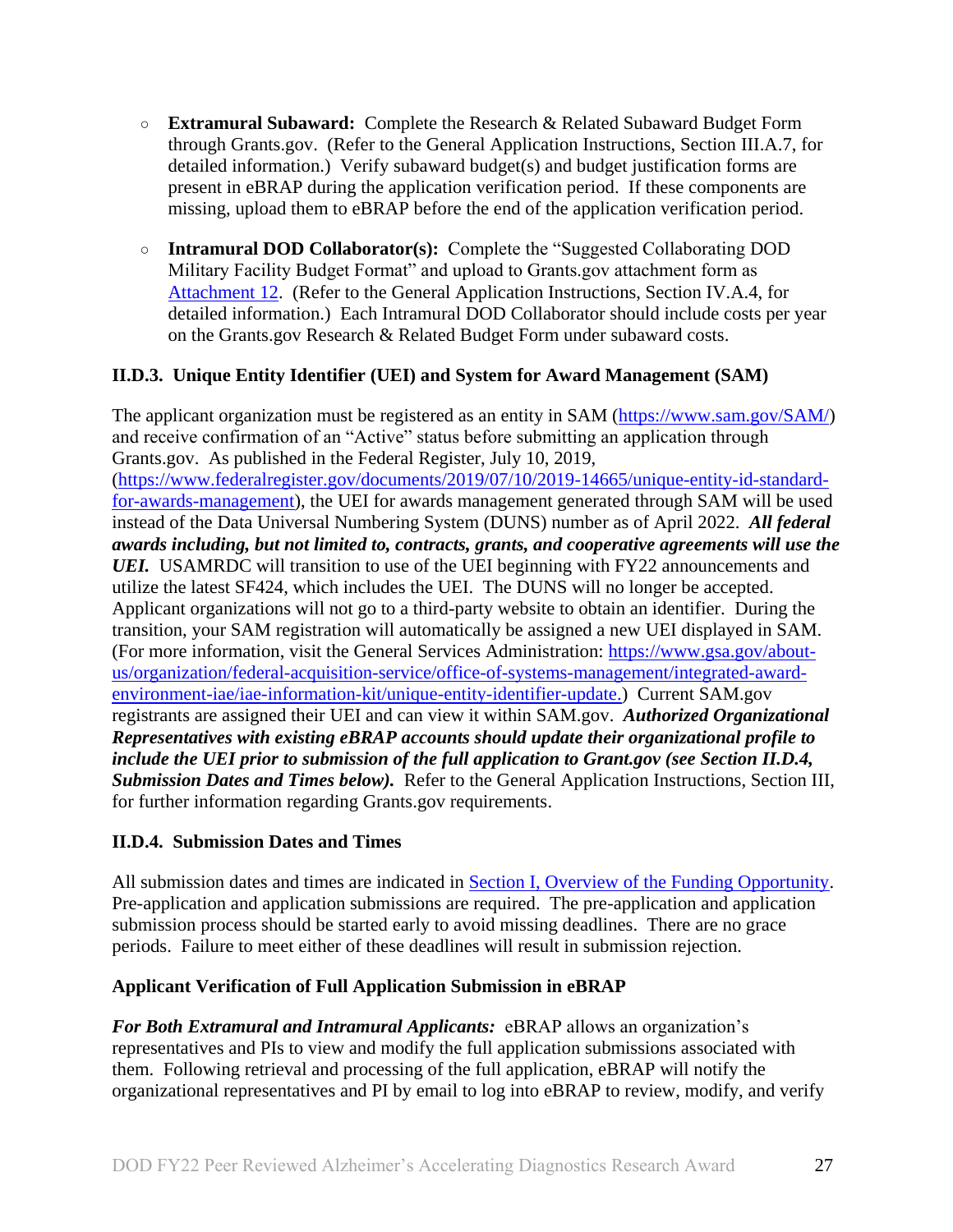the full application submission. eBRAP will validate full application files against the specific program announcement requirements, and discrepancies will be noted in an email to the PI and in the "Full Application Files" tab in eBRAP. eBRAP does not confirm the accuracy of file content. Application viewing, modification, and verification in eBRAP are strongly recommended, but not required. It is the applicant's responsibility to review all application components and ensure proper ordering as specified in the program announcement. *If either the Project Narrative or the budget fails eBRAP validation or needs to be modified, an updated full application package must be submitted prior to the application submission deadline. The Project Narrative and Research & Related Budget Form cannot be changed after the application submission deadline.* Other application components may be changed until the end of the [application verification period.](#page-0-0) Verify that subaward budget(s) and budget justification forms are present in eBRAP during the application verification period. If these components are missing, upload them to eBRAP before the end of the application verification period. After the end of the application verification period, the full application cannot be modified.

*Extramural Submission:* The full application package submitted to Grants.gov may be viewed and modified in eBRAP until the end of the application verification period. During the application verification period, the full application package, *with the exception of the Project Narrative and Budget Form,* may be modified.

*Intramural DOD Submission:* After eBRAP has processed the full application, the organizational Resource Manager/Comptroller/Task Area Manager or equivalent Business Official and PI will receive email notification of the status and will be able to view and modify application components in eBRAP. During the application verification period, the full application package, *with the exception of the Project Narrative and Budget Form*, may be modified. The Resource Manager/Comptroller/Task Area Manager or equivalent Business Official should log into eBRAP to review and to approve the application package prior to the application verification deadline.

*For All Submissions:* Verify that subaward budget(s) with budget justification are present in eBRAP during the application verification period. If these components are missing, upload them to eBRAP before the end of the application verification period.

#### <span id="page-27-0"></span>**II.D.5. Funding Restrictions**

The maximum period of performance is **4** years.

The anticipated total costs budgeted for the entire period of performance will not exceed **\$2.5M**. If indirect cost rates have been negotiated, indirect costs are to be budgeted in accordance with the organization's negotiated rate. No budget will be approved by the government exceeding \$2.5M total costs or using an indirect cost rate exceeding the organization's negotiated rate.

All direct and indirect costs of any subaward or contract must be included in the total direct costs of the primary award.

The applicant may request the entire maximum funding amount for a project that may have a period of performance less than the maximum **4** years.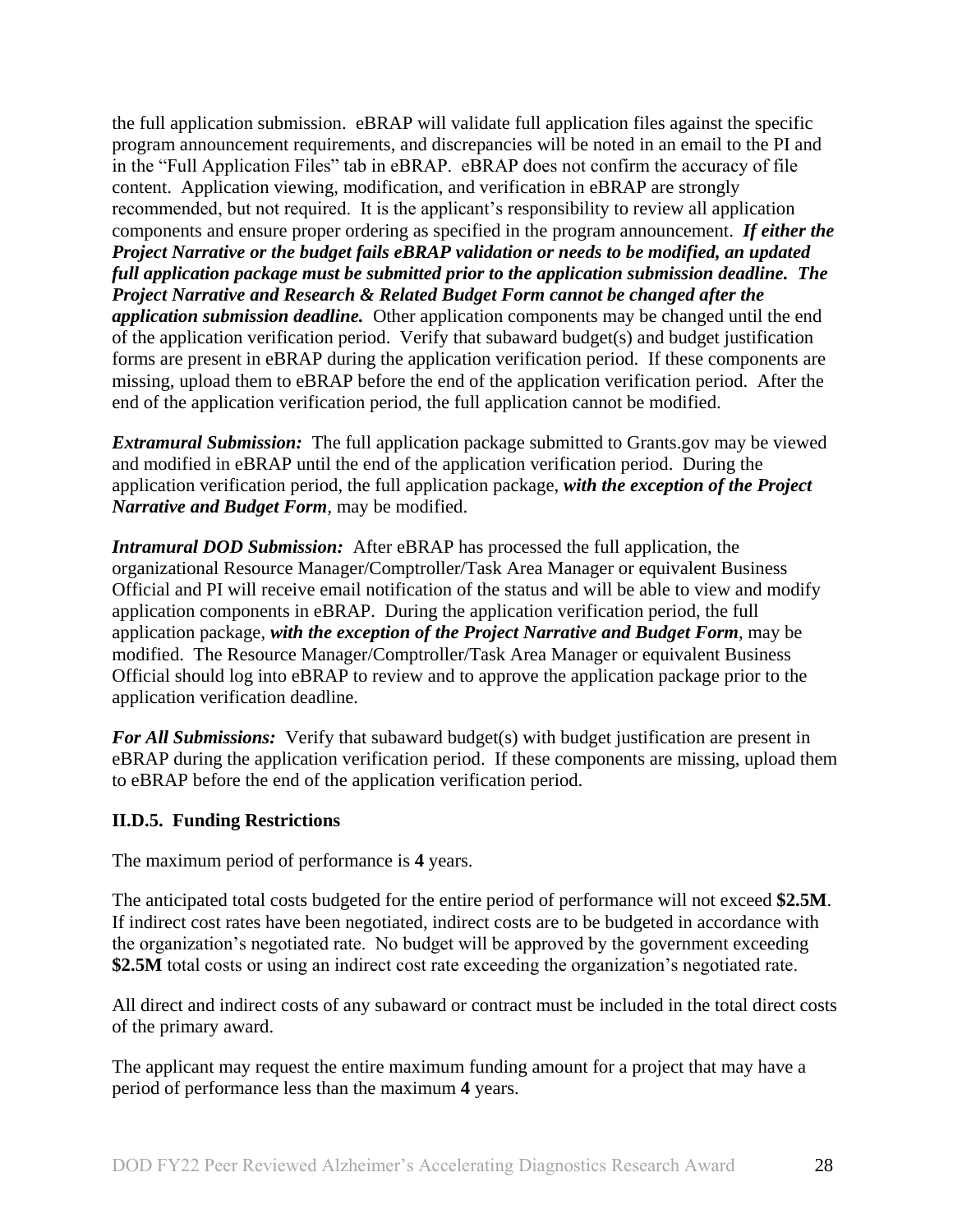For this award mechanism, direct costs must be requested for:

 Travel costs for the PI to present project information or disseminate project results at one DOD Meeting (such as a PRARP In-Progress Review meeting, Military Health System Research Symposium, or other appropriate DOD-sponsored meeting) during the period of performance. For planning purposes, it should be assumed that the meeting will be held in year 3 of the award in the National Capital Area. These travel costs are in addition to those allowed for annual scientific/technical meetings.

May be requested for (not all-inclusive):

- Travel in support of multidisciplinary collaborations.
- Costs associated with the collaborative research approach (e.g., consultant costs, equitable participating training, capacity-building exercises).
- Data and research resource sharing costs.
- Travel costs for one investigator to travel to one scientific/technical meeting per year in addition to the required meeting described above. The intent of travel costs to scientific/ technical meetings is to present project information or disseminate project results from the FY22 PRARP ADRA.

Must not be requested for:

- Clinical trial costs
- Equipment
- Mentor salary

For extramural awards with an intragovernmental component, direct transfer of funds from an extramural award recipient to a DOD or other federal agency is not allowed except under very limited circumstances. Funding to intramural DOD and other federal agencies will be managed through a direct funds transfer. Intramural applicants are responsible for coordinating through their agency's procedures the use of contractual or assistance funding awards or other appropriate agreements to support extramural collaborators.

Refer to the General Application Instructions, Section III.A.5, for budget regulations and instructions for the Research & Related Budget. *For federal agencies or organizations collaborating with federal agencies, budget restrictions apply as are noted in the General Application Instructions, Section III.A.5***.**

#### <span id="page-28-0"></span>**II.D.6. Other Submission Requirements**

Refer to the General Application Instructions, Appendix 4, for detailed formatting guidelines.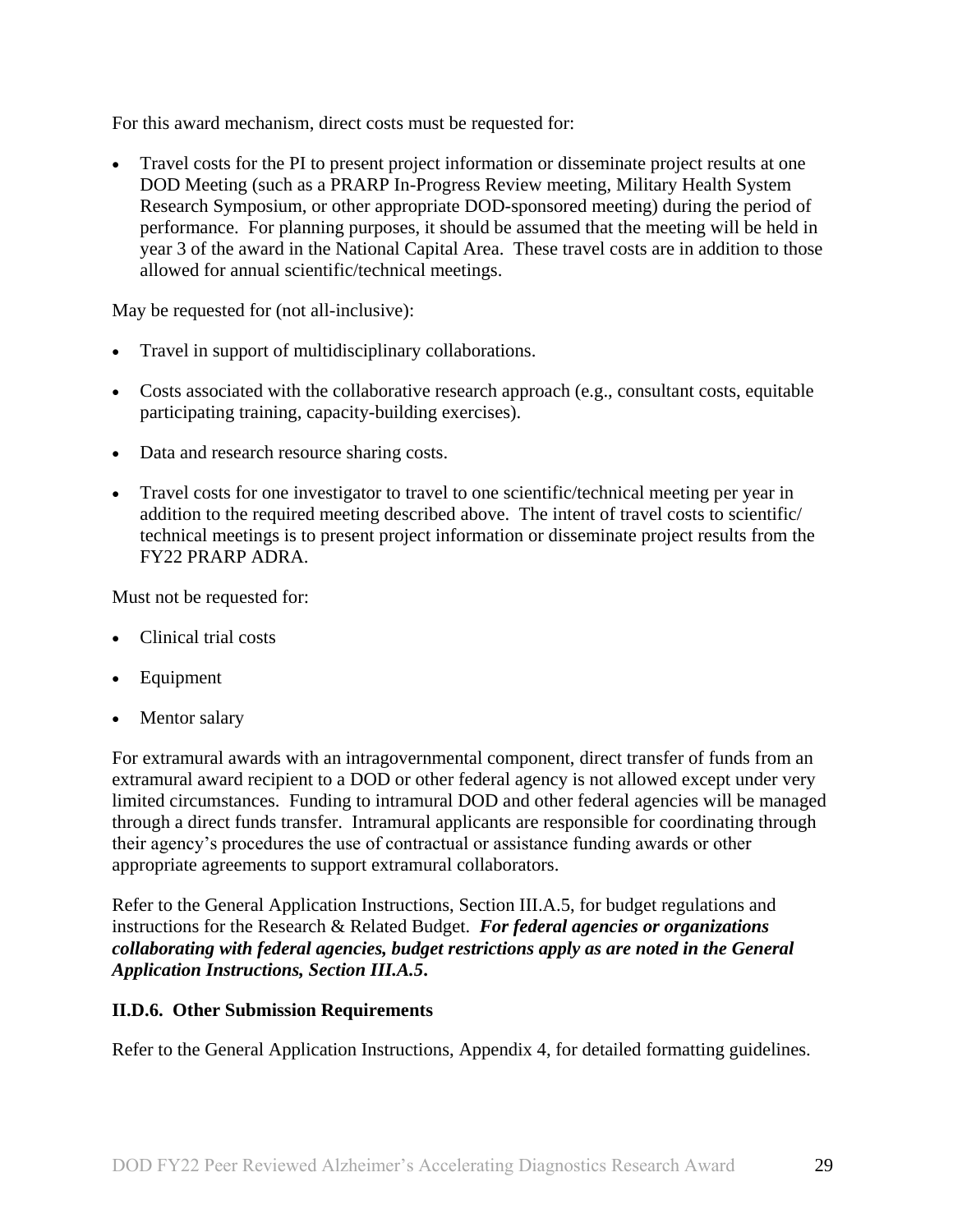## <span id="page-29-0"></span>**II.E. Application Review Information**

## <span id="page-29-1"></span>**II.E.1. Criteria**

#### **II.E.1.a. Peer Review**

To determine technical merit, all applications will be evaluated according to the following **scored criteria**, which are listed in decreasing order of importance:

#### **Research Strategy, Feasibility, and Acceleration**

- How well the hypothesis, objectives, specific aims, and project milestones are developed.
- How well the application describes the ideas and scientific rationale behind the proposed clinical research project and endpoints to be measured.
- How well the preliminary data supports the proposed clinical research and endpoints to be measured.
- If applicable, how well the stakeholder engagement was described and used to formulate the hypothesis/objective and research strategy.
- To what extent the experimental design, methods, outcomes/endpoints, and analyses are appropriate and feasible.
- How well the input from the community partner(s) is meaningfully integrated and incorporated into the planning, design, execution, and dissemination of the research.
- To what extent the project will accelerate the usage of the diagnostic/prognostic/risk factor(s) to near-term clinical utility.
- o How well the application addresses potential problem areas and presents alternative methods and approaches.
- o Whether the application includes sufficient evidence to support successful recruitment of and access to human subjects, data, and samples.
- o Whether the strategy for the inclusion of women and minorities and distribution of proposed enrollment on the basis of diversity metrics are appropriate for the proposed research.
- Whether the research can be completed within the proposed period of performance.

#### **Impact and Relevance to Military Health**

○ To what extent the anticipated outcome(s) will make important scientific advances and improve the understanding, prevention, and/or treatment of AD, ADRD, and/or TBI health conditions.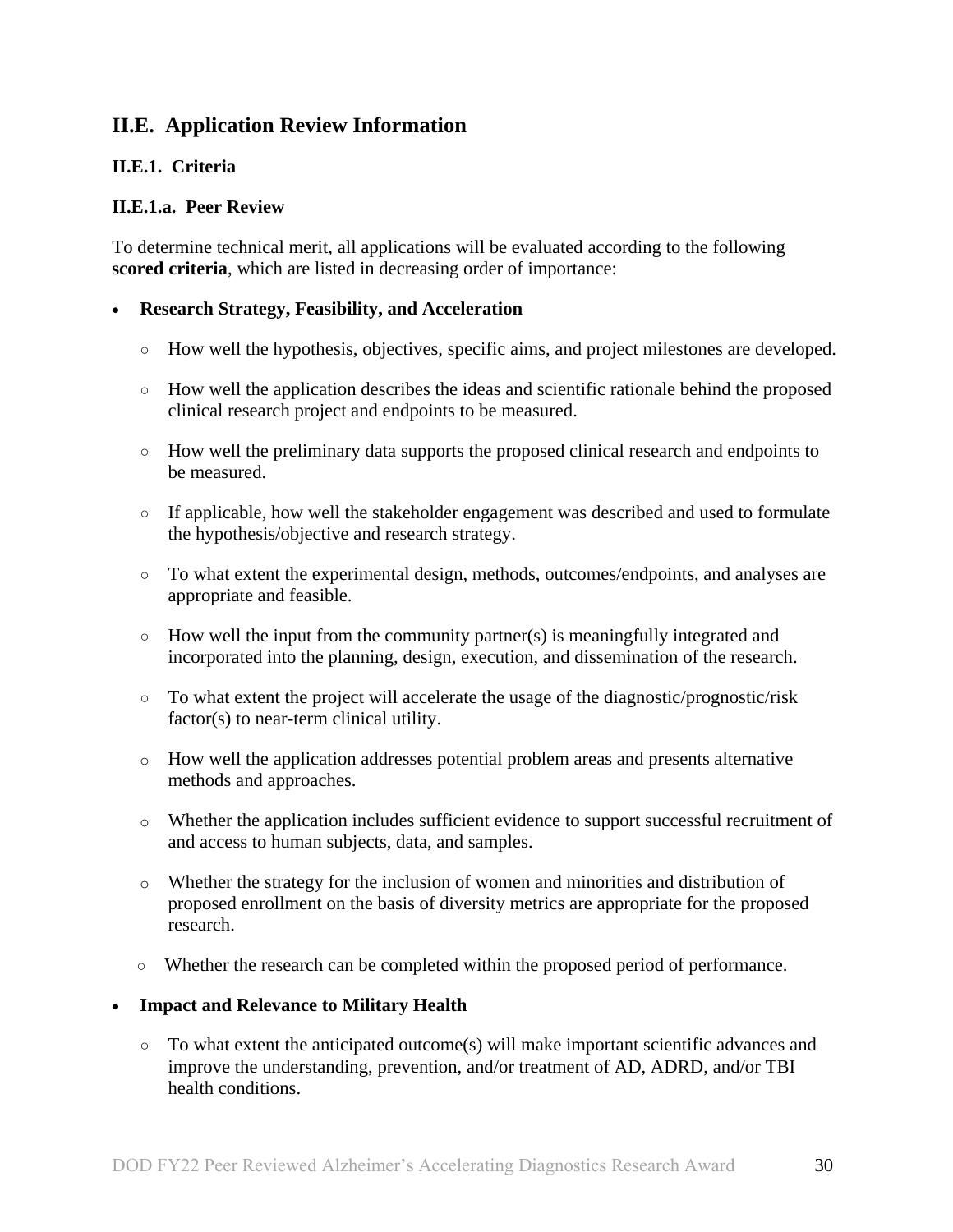- Whether the research and/or outcomes will impact the fields of TBI, AD, and ADRD/dementia.
- If applicable, to what degree the proposed materiel or knowledge product represents an improvement to currently available diagnostic/prognostic modalities, devices, or clinical practice guidelines, if applicable.
- How likely it is that a successful outcome of the proposed research will lead to a practical application in individuals living with TBI and/or AD/ADRD and their communities.
- To what degree the study identifies potential issues that might limit the impact of the proposed research and provides strategies that may be employed to overcome those issues.
- $\circ$  To what degree the proposed research, outcome(s), or product(s) will benefit military health.

#### **Translational Potential**

- How well the application demonstrates the access to all appropriate intellectual property rights necessary for development and/or commercialization of products or technologies supported with this award and the government's ability to access such products or technologies in the future, if applicable.
- How well the application addresses any impact of intellectual property issues on product development and subsequent government access to products supported by this funding opportunity, if applicable.
- If applicable, to what extent the data and documentation support a regulatory filing with the FDA or international regulatory agency, or next stage of development.
- How the data and resources generated during the performance of the project will be shared with the research community, including the sharing of de-identified data with data repositories, are described.

#### **Statistical Plan**

- o To what degree the statistical model and data analysis plan are suitable for the planned study.
- o How well the statistical plan, including sample size projections and power analysis, is adequate for the study and all proposed correlative studies.
- o As applicable, how appropriate the randomization and blinding procedures for the study are, and how well any other measures to be taken to minimize the effects of subjective bias during the study and assessment of results are described.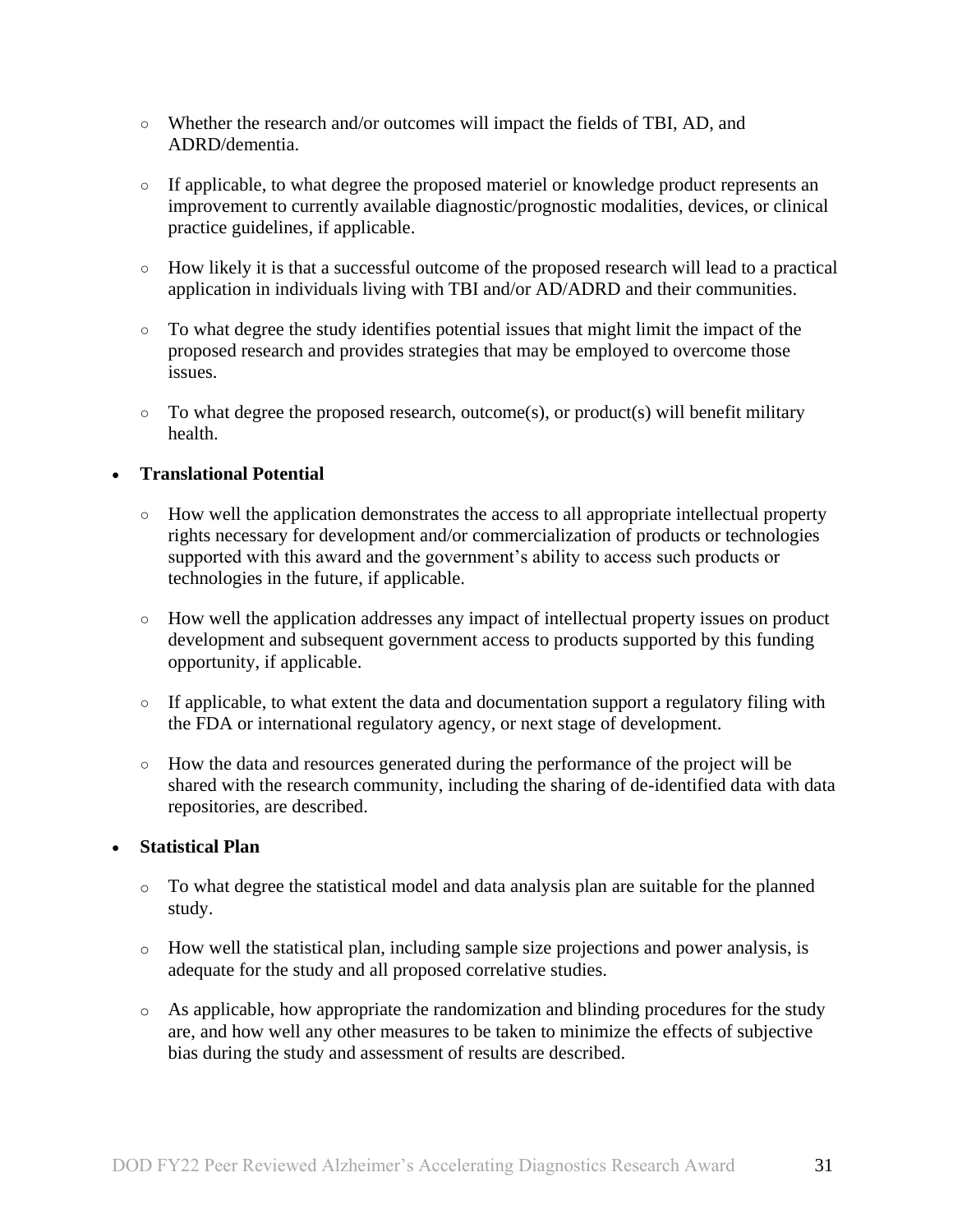o Whether the plans for the valid analysis of group differences on the basis of sex/gender, race, and/or ethnicity are appropriate for the proposed research.

#### **Research Team**

- o To what extent the background and experience of the PI and other key personnel are appropriate to accomplish the proposed research project.
- o To what degree the levels of effort by the PI and other key personnel are appropriate to ensure successful conduct of the proposed work.
- o If applicable, to what extent the study team composition is able to provide militaryrelevant subject matter expertise to the proposed research.
- o How well the collaborative research approach(es) and partners are appropriate and integrated into the study.

#### **Ethical Considerations**

- Whether the population selected to participate in the study stands to benefit from the knowledge to be gained as a result of the proposed research.
- How well the level of risk to human subjects is minimized and how the safety monitoring and reporting is appropriate for the level of risk.
- To what degree privacy and confidentiality of study records are appropriately considered.
- To what degree the process for seeking informed consent is appropriate and whether safeguards are in place for vulnerable populations.

In addition, the following **unscored criteria** will also contribute to the overall evaluation of the application:

#### **Budget**

- Whether the **total** costs exceed the allowable total costs as published in the program announcement.
- Whether the budget is appropriate for the proposed research.

#### **Environment**

- To what degree the scientific environment and the accessibility of institutional/ organizational resources support the proposed research.
- Whether the quality and extent of institutional support are appropriate for the proposed project.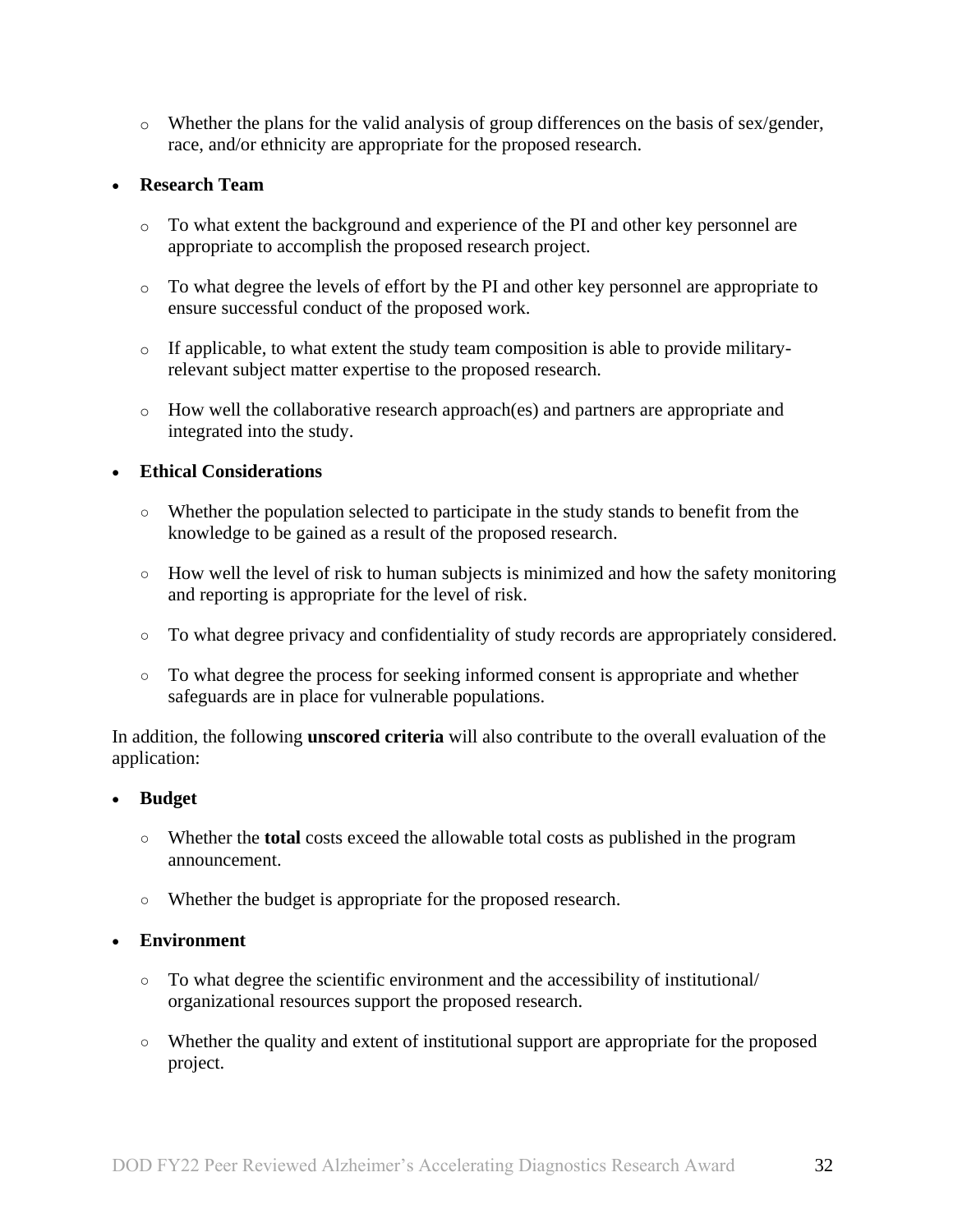#### **Application Presentation**

 $\circ$  To what extent the writing, clarity, and presentation of the application components influence the review.

### <span id="page-32-1"></span>**II.E.1.b. Programmatic Review**

To make funding recommendations and select the application(s) that, individually or collectively, will best achieve the program objectives, the following criteria are used by programmatic reviewers:

- Ratings and evaluations of the peer reviewers
- Relevance to the mission of the Defense Health Program and FY22 PRARP, as evidenced by the following:
	- Adherence to the intent of the award mechanism
	- Relative impact
	- Program portfolio composition
	- Relevance to military health

## <span id="page-32-0"></span>**II.E.2. Application Review and Selection Process**

All applications are evaluated by scientists, clinicians, and consumers in a two-tier review process. The first tier is **peer review**, the evaluation of applications against established criteria to determine technical merit, where each application is assessed for its own merit, independent of other applications. The second tier is **programmatic review**, a comparison-based process in which applications with high scientific and technical merit are further evaluated for programmatic relevance. Final recommendations for funding are made to the Commanding General, USAMRDC. *The highest-scoring applications from the first tier of review are not automatically recommended for funding. Funding recommendations depend on various factors as described in Section [II.E.1.b, Programmatic Review.](#page-32-1)* Additional information about the two-tier process used by the CDMRP can be found at [https://cdmrp.army.mil/about/2tierRevProcess.](http://cdmrp.army.mil/about/2tierRevProcess) An information paper describing the funding

recommendations and review process for the award mechanisms for the PRARP will be provided to the PI and posted on the CDMRP website.

All CDMRP review processes are conducted confidentially to maintain the integrity of the meritbased selection process. Panel members sign a statement declaring that application and evaluation information will not be disclosed outside the panel. Violations of confidentiality can result in the dissolving of a panel(s) and other corrective actions. In addition, personnel at the applicant or collaborating organizations are prohibited from contacting persons involved in the review and approval process to gain protected evaluation information or to influence the evaluation process. Violations of these prohibitions will result in the administrative withdrawal of the organization's application. Violations by panel members or applicants that compromise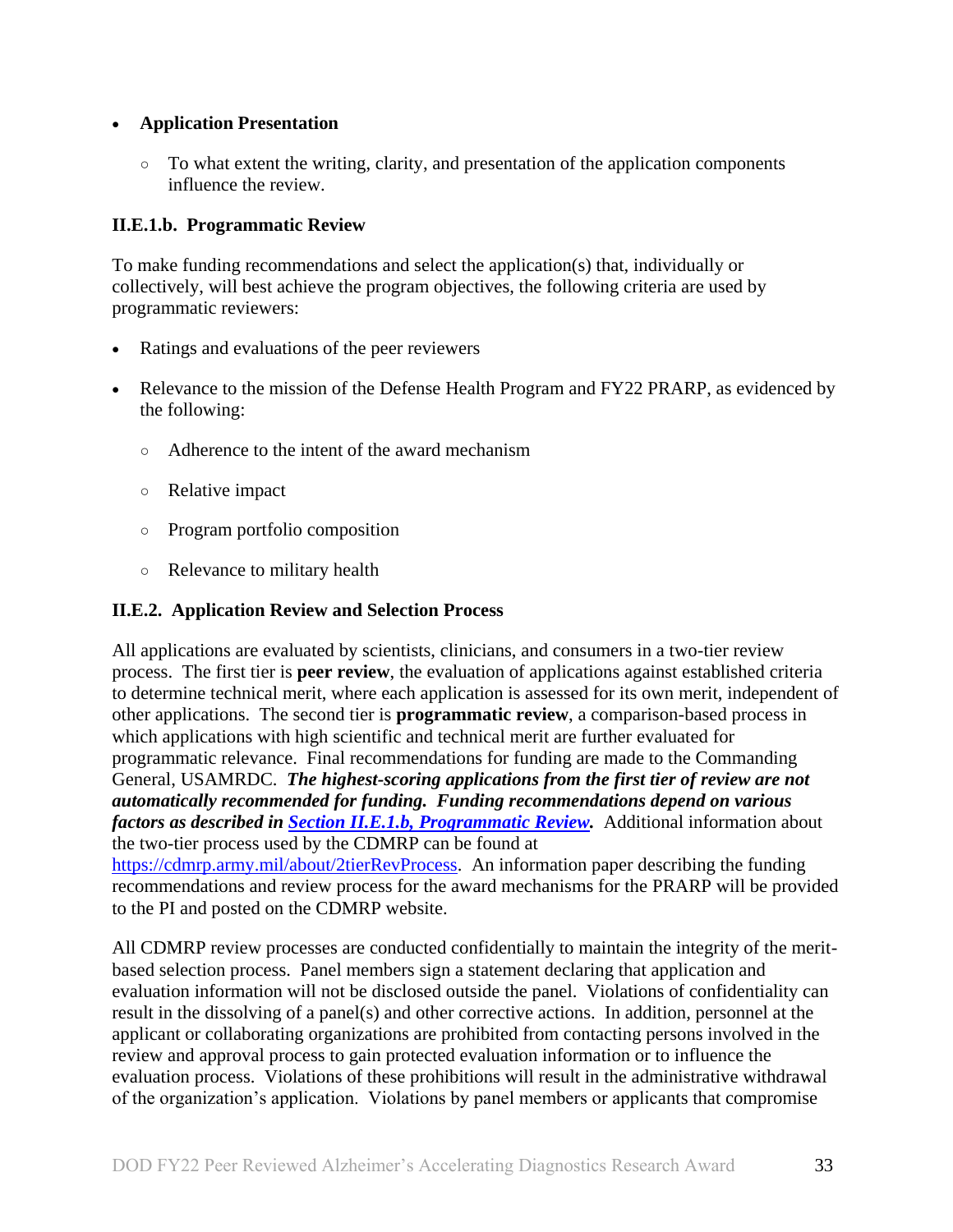the confidentiality of the review and approval process may also result in suspension or debarment from federal awards. Furthermore, the unauthorized disclosure of confidential information of one party to another third party is a crime in accordance with 18 USC 1905.

#### <span id="page-33-0"></span>**II.E.3. Integrity and Performance Information**

Prior to making an assistance agreement award where the federal share is expected to exceed the simplified acquisition threshold, as defined in 2 CFR 200.1, over the period of performance, the federal awarding agency is required to review and consider any information about the applicant that is available in the Federal Awardee Performance and Integrity Information System (FAPIIS).

An applicant organization may review FAPIIS, accessible through SAM, and submit comments to FAPIIS on any information about the organization that a federal awarding agency previously entered and is currently available in FAPIIS.

The federal awarding agency will consider any comments by the applicant, in addition to other information in the designated integrity and performance system, in making a judgment about the applicant's integrity, business ethics, and record of performance under federal awards when determining a recipient's qualification prior to award, according to the qualification standards of the Department of Defense Grant and Agreement Regulations (DoDGARs), Section 22.415.

## <span id="page-33-1"></span>**II.E.4. Anticipated Announcement and Federal Award Dates**

All application review dates and times are indicated in [Section I, Overview of the Funding](#page-0-1)  [Opportunity.](#page-0-1)

Each PI and organization will receive email notification of posting of the funding recommendation in eBRAP. Each PI will receive a peer review summary statement on the strengths and weaknesses of the application.

## <span id="page-33-2"></span>**II.F. Federal Award Administration Information**

## <span id="page-33-3"></span>**II.F.1. Federal Award Notices**

Awards supported with FY22 funds are anticipated to be made no later than September 30, 2023. Refer to the General Application Instructions, Appendix 2, for additional award administration information.

After email notification of application review results through eBRAP, and if selected for funding, a representative from the USAMRAA will contact the Business Official authorized to negotiate on behalf of the PI's organization.

**Pre-Award Costs:** An institution of higher education, hospital, or non-profit organization may, at its own risk and without the government's prior approval, incur obligations and expenditures to cover costs up to 90 days before the beginning date of the initial budget period of a new award. Refer to the General Application Instructions, Section III.A.5.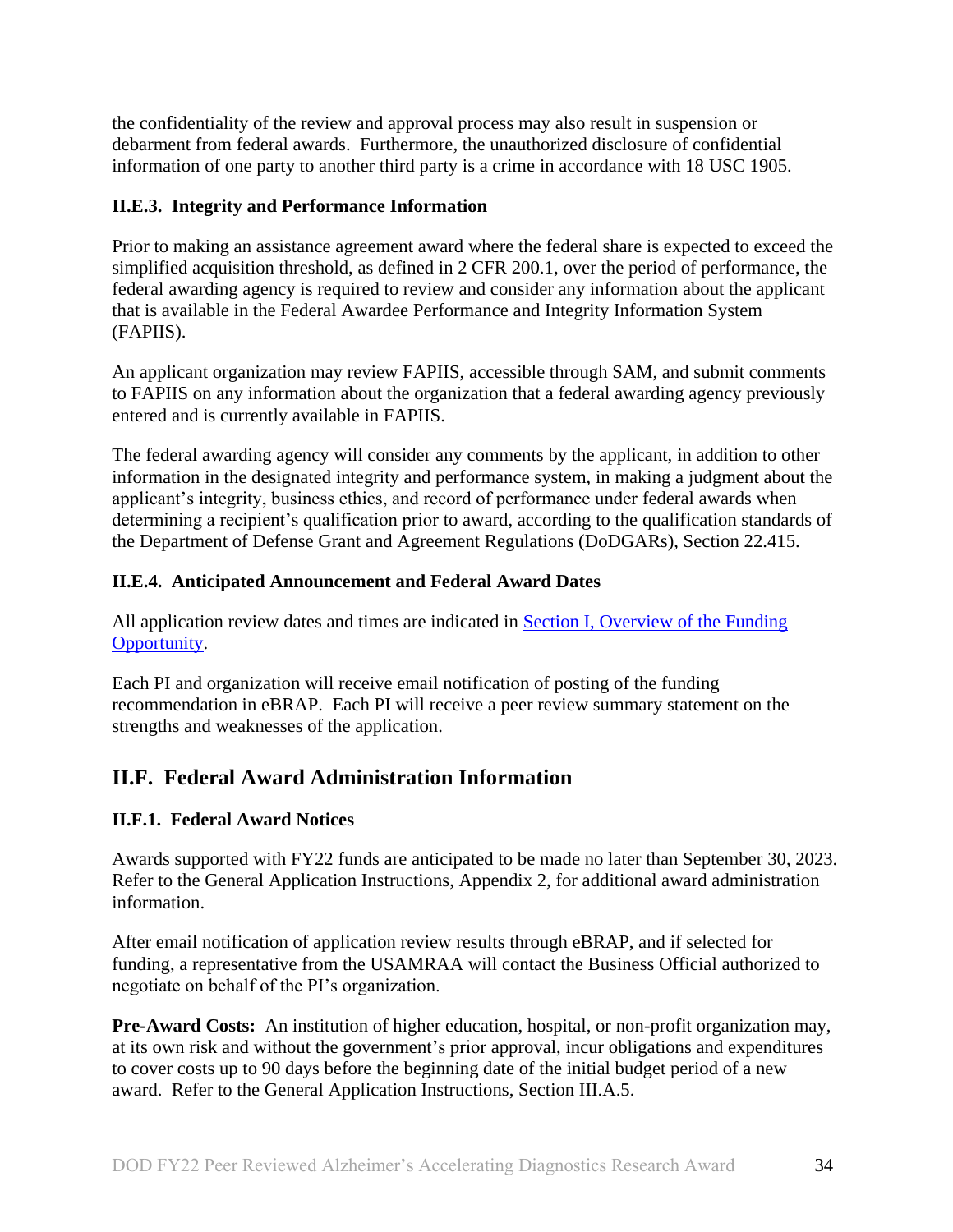*Only an appointed USAMRAA Grants Officer may obligate the government to the expenditure of funds.* No commitment on the part of the government should be inferred from discussions with any other individual. **The award document signed by the Grants Officer is the official authorizing document.**

**Federal Government Organizations:** Funding made to federal government organizations (to include intramural DOD organizations) will be executed through the Military Interdepartmental Purchase Request (MIPR) or Funding Authorization Document (FAD) process. Transfer of funds is contingent upon appropriate safety and administrative approvals. Intramural applicants and collaborators are reminded to coordinate receipt and commitment of funds through their respective Resource Manager/Task Area Manager/Comptroller or equivalent Business Official.

## **II.F.1.a. PI Changes and Award Transfers**

Changes in PI are not allowed, except under extenuating circumstances that will be evaluated on a case-by-case basis and at the discretion of the Grants Officer.

An organizational transfer of an award will not be allowed in the last year of the (original) period of performance or any extension thereof.

Refer to the General Application Instructions, Appendix 2, Section B, for general information on organization or PI changes.

## <span id="page-34-0"></span>**II.F.2. Administrative and National Policy Requirements**

Applicable requirements in the DoDGARs found in 32 CFR, Chapter I, Subchapter C, and 2 CFR, Chapter XI, apply to grants and cooperative agreements resulting from this program announcement.

Refer to the General Application Instructions, Appendix 2, for general information regarding administrative requirements.

Refer to the General Application Instructions, Appendix 5, for general information regarding national policy requirements.

Refer to full text of the latest **DoD R&D General Terms and Conditions**; the USAMRAA [General Research Terms and Conditions with Institutions of Higher Education, Hospitals, and](https://www.usamraa.army.mil/Pages/Resources.aspx)  [Non-Profit Organizations: Addendum to the DoD](https://www.usamraa.army.mil/Pages/Resources.aspx) R&D General Terms and Conditions; and the [USAMRAA General Research Terms and Conditions with For-Profit Organizations,](https://www.usamraa.army.mil/Pages/Resources.aspx) for further information.

*New Requirement:* Certification Regarding Disclosure of Funding Sources. The proposing entity must comply with Section 223(a) of the William M. (Mac) Thornberry National Defense Authorization Act for Fiscal Year 2021, which requires that the PI and all key personnel:

 Certify that the current and pending support provided on the application is current, accurate, and complete;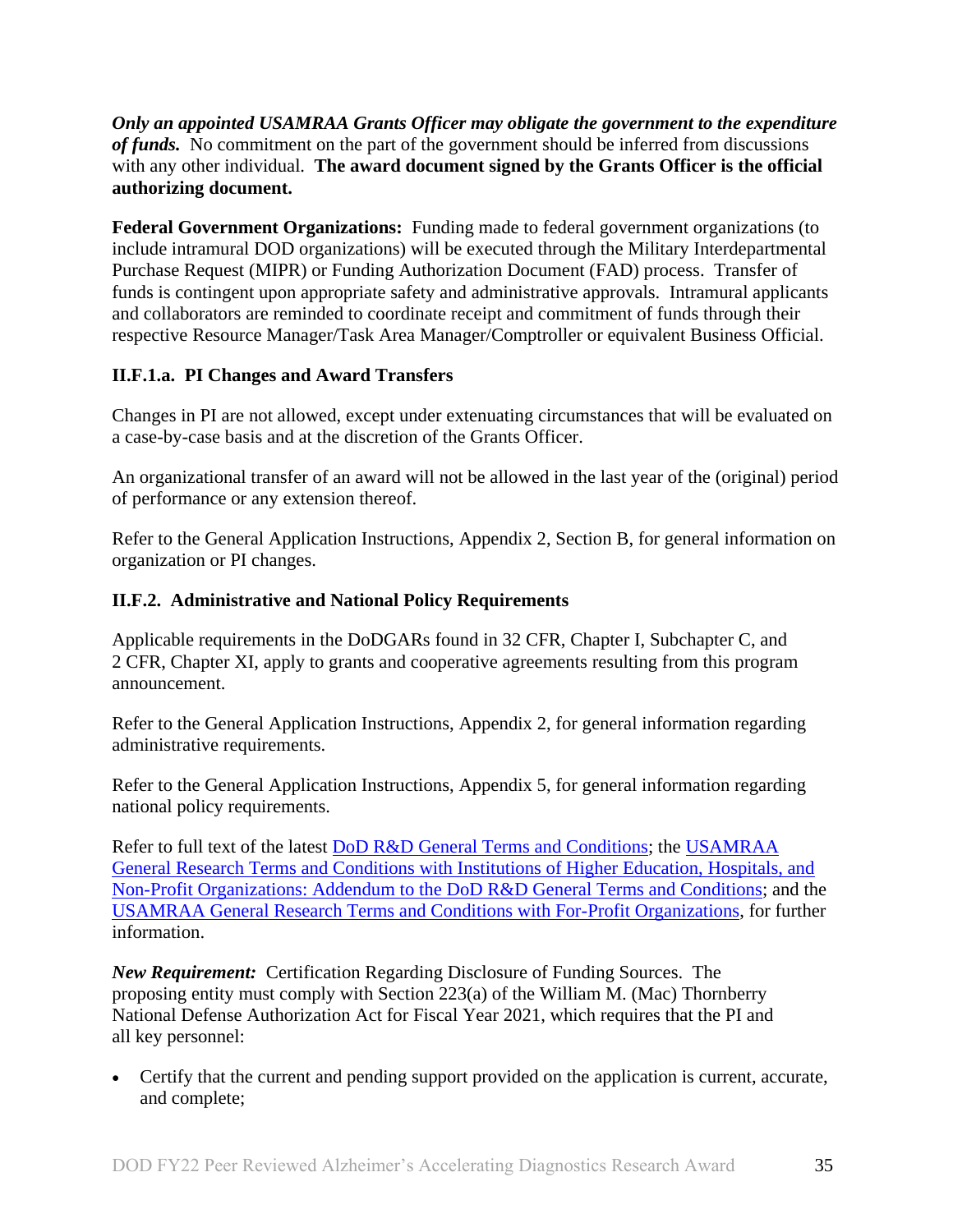- Agree to update such disclosure at the request of the agency prior to the award of support and at any subsequent time the agency determines appropriate during the term of the award; and
- Have been made aware of the requirements under Section  $223(a)(1)$  of this Act.

False, fictitious, or fraudulent statements or claims may result in criminal, civil, or administrative penalties (18 USC 1001).

#### <span id="page-35-0"></span>**II.F.3. Reporting**

Refer to the General Application Instructions, Appendix 2, Section A, for general information on reporting requirements. *If there are technical reporting requirement delinquencies for any existing USAMRAA-sponsored awards at the applicant organization, no new awards will be issued to the applicant organization until all delinquent reports have been submitted.*

Annual progress reports as well as a final progress report, including quad charts with each, will be required.

The Award Terms and Conditions will specify if more frequent reporting is required.

Award Expiration Transition Plan: An Award Expiration Transition Plan must be submitted with the final progress report. Use the one-page template "Award Expiration Transition Plan," available on the eBRAP "Funding Opportunities  $\&$  Forms" web page [\(https://ebrap.org/eBRAP/public/Program.htm\)](https://ebrap.org/eBRAP/public/Program.htm) under the "Progress Report Formats" section. The Award Expiration Transition Plan must outline if and how the research supported by this award will progress and must include source(s) of funding, either known or pending.

PHS Inclusion Enrollment Reporting Requirement *(required for clinical research studies)*: Enrollment reporting on the basis of sex/gender, race, and/or ethnicity will be required with each annual and final progress report. The PHS Inclusion Enrollment Report is available on the "Funding Opportunities & Forms" web page [\(https://ebrap.org/eBRAP/public/Program.htm\)](https://ebrap.org/eBRAP/public/Program.htm) in eBRAP.

Awards resulting from this program announcement may entail additional reporting requirements related to recipient integrity and performance matters. Recipient organizations that have federal contract, grant, and cooperative agreement awards with a cumulative total value greater than \$10M are required to provide information to FAPIIS about certain civil, criminal, and administrative proceedings that reached final disposition within the most recent 5-year period and that were connected with performance of a federal award. These recipients are required to disclose, semiannually, information about criminal, civil, and administrative proceedings as specified in the applicable Representations (see General Application Instructions, Appendix 5, Section B).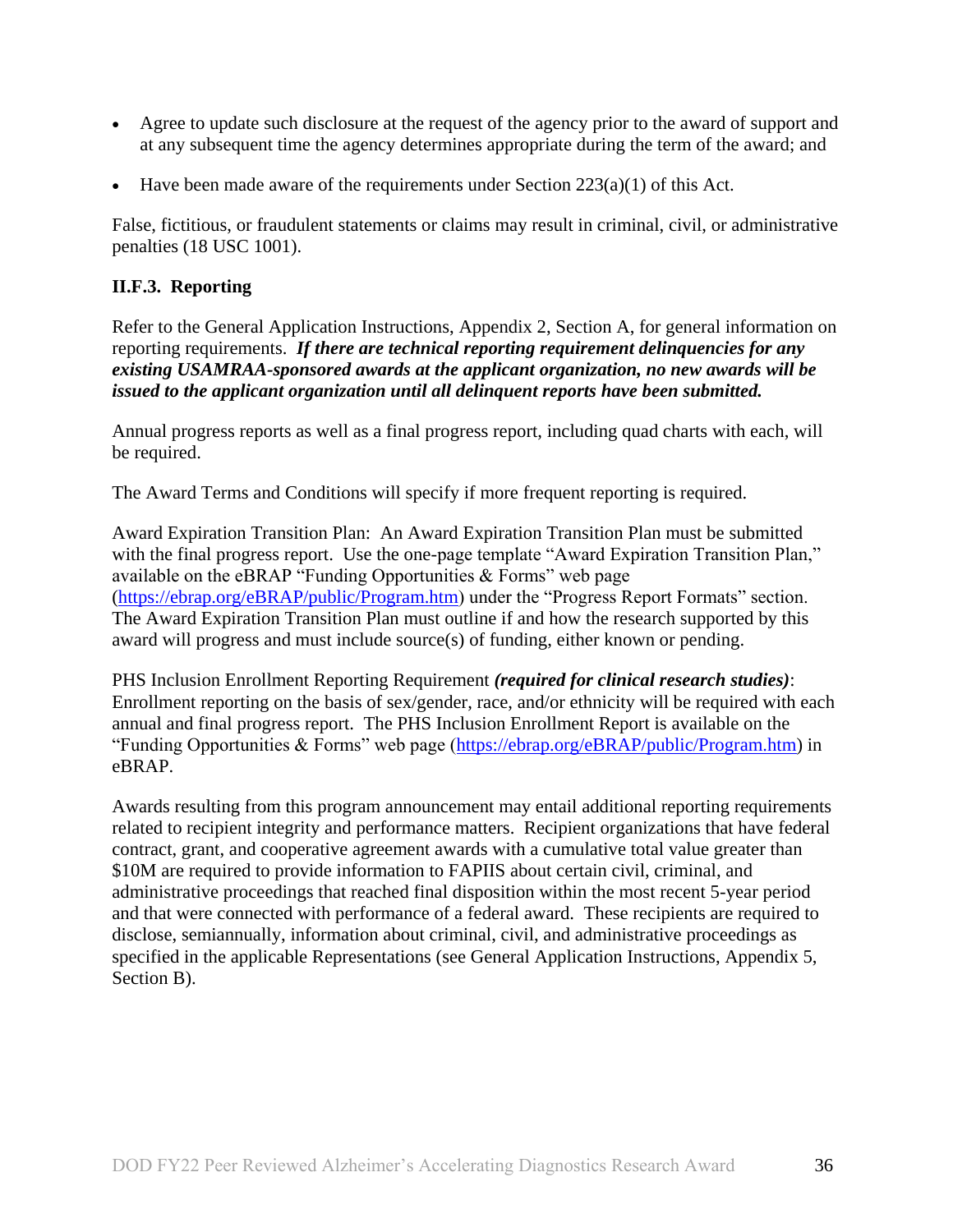## <span id="page-36-0"></span>**II.G. Federal Awarding Agency Contacts**

### <span id="page-36-1"></span>**II.G.1. eBRAP Help Desk**

Questions related to program announcement content or submission requirements as well as questions related to the pre-application or intramural application submission through eBRAP should be directed to the eBRAP Help Desk, which is available Monday through Friday from 8:00 a.m. to 5:00 p.m. ET. Response times may vary depending upon the volume of inquiries.

Phone: 301-682-5507

Email: [help@eBRAP.org](mailto:help@eBRAP.org)

#### <span id="page-36-2"></span>**II.G.2. Grants.gov Contact Center**

Questions related to extramural application submission through Grants.gov portal should be directed to the Grants.gov Contact Center, which is available 24 hours a day, 7 days a week (closed on U.S. federal holidays). Note that the eBRAP Help Desk is unable to provide technical assistance with Grants.gov submission.

Phone: 800-518-4726; International 1-606-545-5035

Email: [support@grants.gov](mailto:support@grants.gov)

Sign up on Grants.gov for "send me change notification emails" by following the link on the "Synopsis" page for the program announcement or by responding to the prompt provided by Grants.gov when first downloading the Grants.gov application package. If the Grants.gov application package is updated or changed, the original version of the application package may not be accepted by Grants.gov.

## <span id="page-36-3"></span>**II.H. Other Information**

#### <span id="page-36-4"></span>**II.H.1. Program Announcement and General Application Instructions Versions**

Questions related to this program announcement should refer to the program name, the program announcement name, and the program announcement version code 702b. The program announcement numeric version code will match the General Application Instructions version code 702.

#### <span id="page-36-5"></span>**II.H.2. Administrative Actions**

After receipt of applications, the following administrative actions may occur:

#### **II.H.2.a. Rejection**

The following will result in administrative rejection of the application:

• Pre-application was not submitted.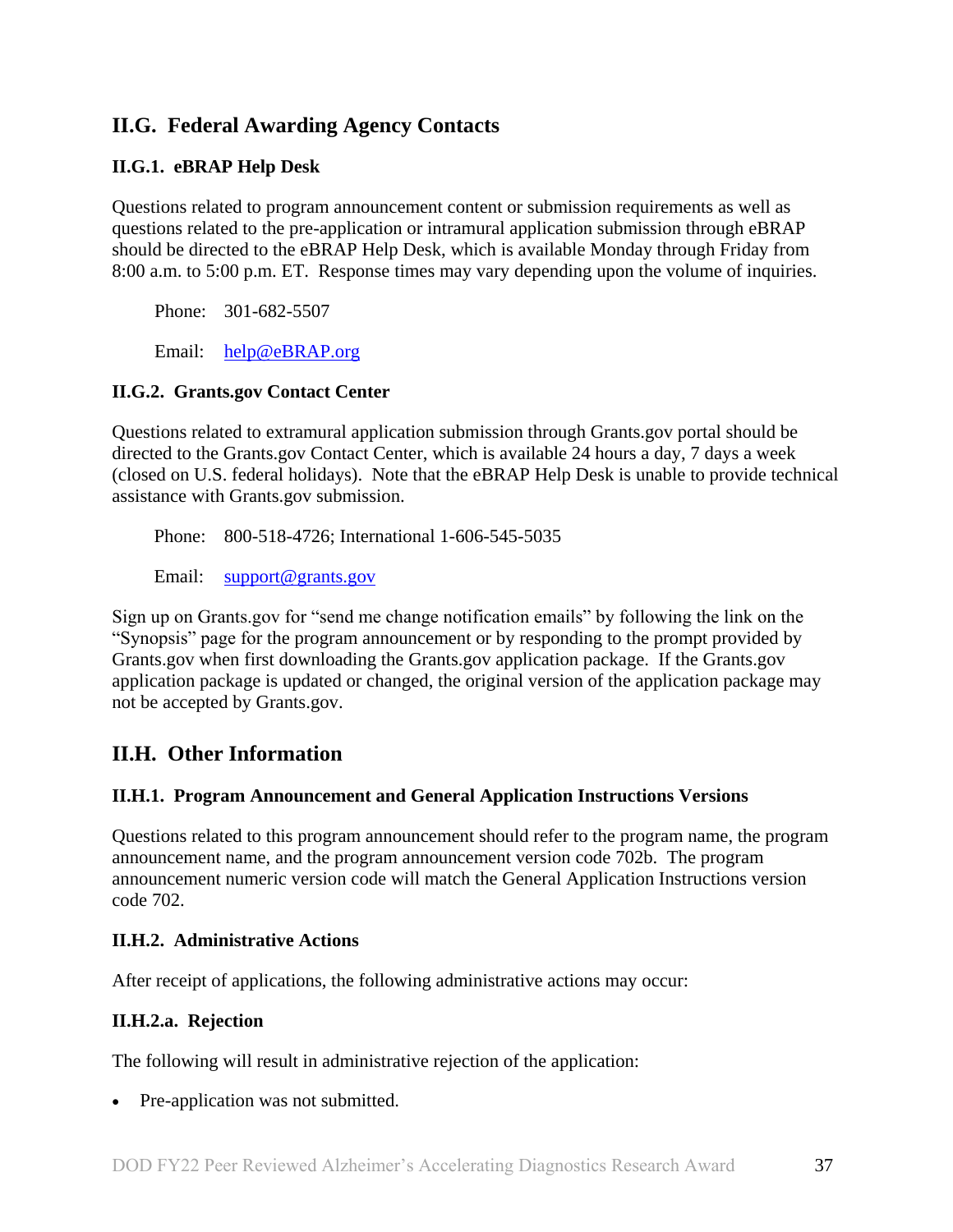- Project Narrative exceeds page limit.
- Project Narrative is missing.
- Budget is missing.

### **II.H.2.b. Modification**

- Pages exceeding the specific limits will be removed prior to review for all documents other than the Project Narrative.
- Documents not requested will be removed.

## <span id="page-37-0"></span>**II.H.2.c. Withdrawal**

The following may result in administrative withdrawal of the application:

- An FY22 PRARP Programmatic Panel member is named as being involved in the research proposed or is found to have assisted in the pre-application or application processes including, but not limited to, concept design, application development, budget preparation, and the development of any supporting documentation. *A list of the FY22 PRARP Programmatic Panel members can be found at<https://cdmrp.army.mil/prarp/pscs/psc22>.*
- The application fails to conform to this program announcement description.
- Inclusion of URLs, with the exception of links in References Cited and Publication and/or Patent Abstract sections.
- Page size is larger than 8.5 inches x 11.0 inches (approximately  $21.59 \text{ cm} \times 27.94 \text{ cm}$ ).
- To preserve the integrity of its peer and programmatic review processes, the CDMRP discourages inclusion of any employee of its review contractors having any role in the preparation, research or other duties for submitted applications. For FY22, the identities of the peer review contractor and the programmatic review contractor may be found at the CDMRP website [\(https://cdmrp.army.mil/about/2tierRevProcess\)](https://cdmrp.army.mil/about/2tierRevProcess). Applications that include names of personnel from either of these companies may be administratively withdrawn.
- Personnel from applicant or collaborating organizations are found to have contacted persons involved in the review or approval process to gain protected evaluation information or to influence the evaluation process.
- Applications from extramural organizations, including non-DOD federal agencies, received through eBRAP may be withdrawn.
- Applications submitted by an intramural DOD organization may be withdrawn if the intramural organization cannot coordinate the use of contractual, assistance, or other appropriate agreements to provide funds to extramural collaborators.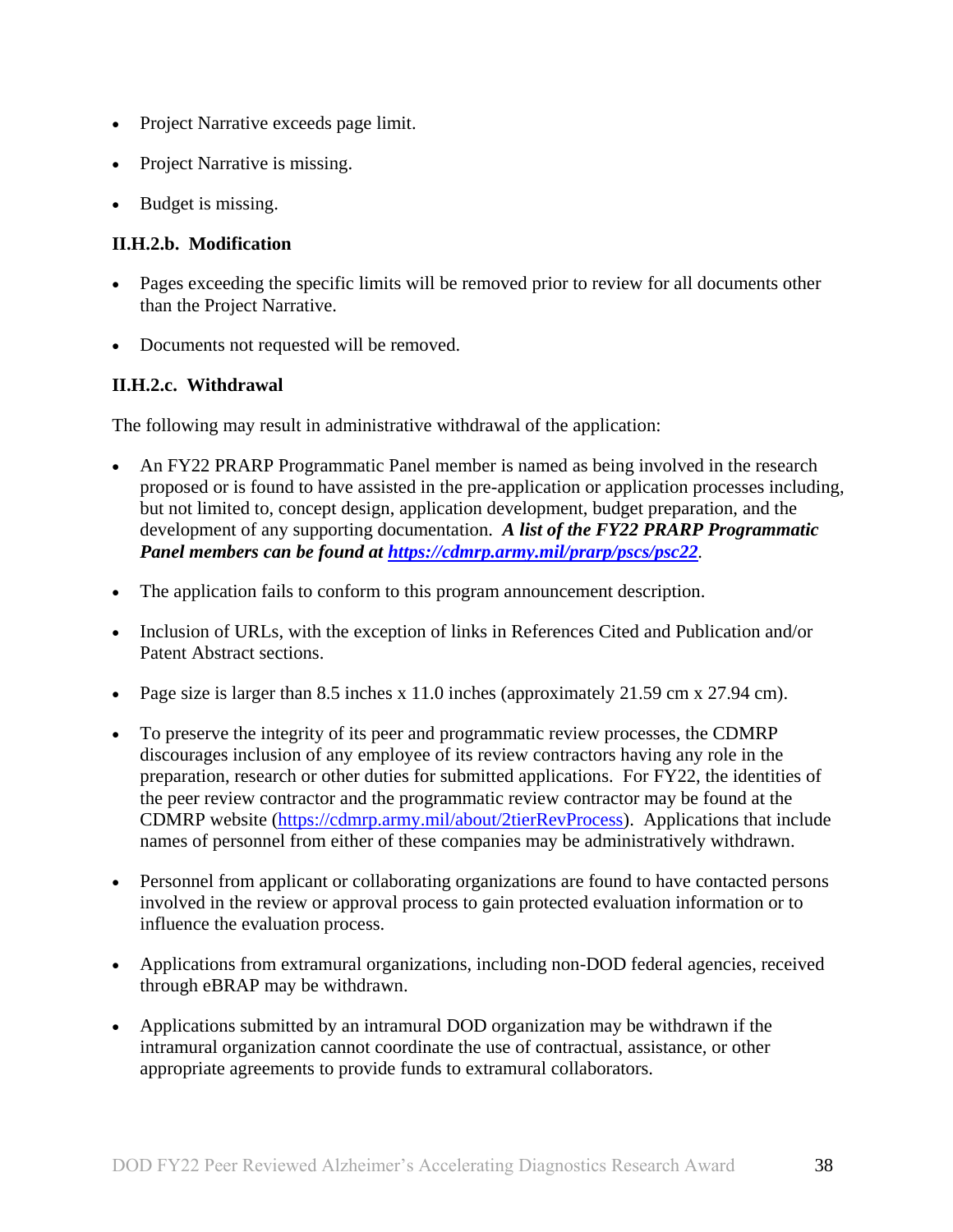- Submission of the same research project to different funding opportunities within the same program and fiscal year.
- A clinical trial is proposed.
- Animal research is proposed.
- Community Collaboration Plan [\(Attachment 6\)](#page-20-0) is missing.
- The application does not include a minimum of one collaborative community partner.
- Clinical Research Strategy Statement [\(Attachment 9\)](#page-22-0) is missing

## **II.H.2.d. Withhold**

Applications that appear to involve research misconduct will be administratively withheld from further consideration pending organizational investigation. The organization will be required to provide the findings of the investigation to the USAMRAA Grants Officer for a determination of the final disposition of the application.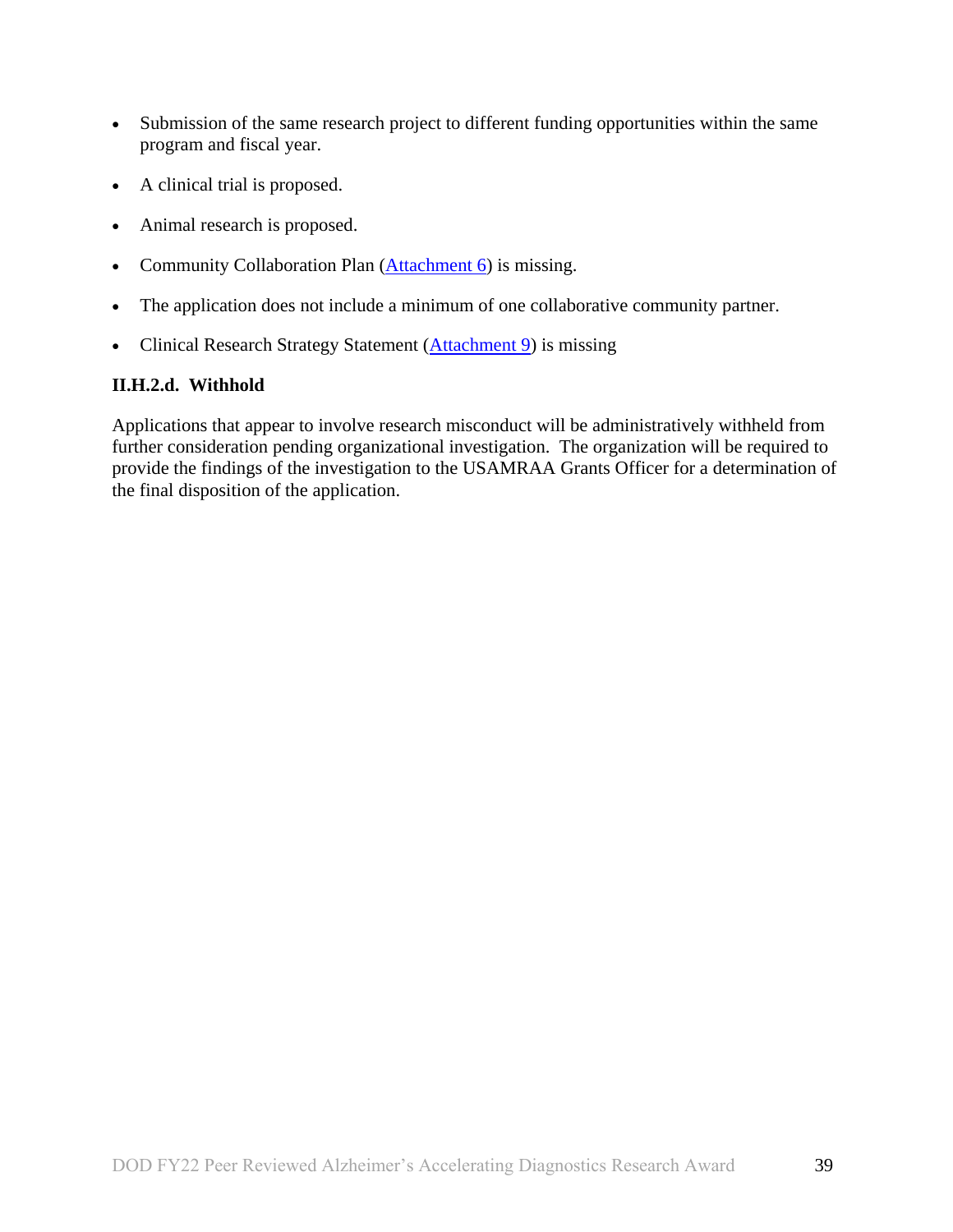# <span id="page-39-0"></span>**II.H.3. Application Submission Checklist**

| <b>Application Components</b>                                                                             | <b>Action</b>                                                                                                                                    | <b>Completed</b> |
|-----------------------------------------------------------------------------------------------------------|--------------------------------------------------------------------------------------------------------------------------------------------------|------------------|
| SF424 Research & Related<br><b>Application for Federal</b><br>Assistance (extramural<br>submissions only) | Complete form as instructed                                                                                                                      |                  |
| Summary (Tab 1) and<br><b>Application Contacts (Tab 2)</b><br>(intramural submissions<br>only)            | Complete tabs as instructed                                                                                                                      |                  |
|                                                                                                           | Project Narrative: Upload as Attachment 1<br>with file name "ProjectNarrative.pdf"                                                               |                  |
|                                                                                                           | Supporting Documentation: Upload as<br>Attachment 2 with file name "Support.pdf"                                                                 |                  |
|                                                                                                           | Technical Abstract: Upload as Attachment 3<br>with file name "TechAbs.pdf"                                                                       |                  |
|                                                                                                           | Lay Abstract: Upload as Attachment 4 with<br>file name "LayAbs.pdf"                                                                              |                  |
|                                                                                                           | Statement of Work: Upload as Attachment 5<br>with file name "SOW.pdf"                                                                            |                  |
|                                                                                                           | Community Collaboration Plan: Upload as<br>Attachment 6 with file name<br>"Collaboration.pdf"                                                    |                  |
| Attachments                                                                                               | Impact Statement: Upload as Attachment 7<br>with fila name "Impact.pdf"                                                                          |                  |
|                                                                                                           | Relevance to Military Health: Upload as<br>Attachment 8 with file name "Military.pdf"                                                            |                  |
|                                                                                                           | Clinical Research Strategy Statement: Upload<br>as Attachment 9 with the file name<br>"Clinical.pdf" if applicable                               |                  |
|                                                                                                           | Transition Plan: Upload as Attachment 10<br>with the file name "Transition.pdf"                                                                  |                  |
|                                                                                                           | Representations (extramural submissions)<br>only): Upload as Attachment 11 with file<br>name "RequiredReps.pdf"                                  |                  |
|                                                                                                           | <b>Suggested Collaborating DOD Military</b><br>Facility Budget Format: Upload as<br>Attachment 12 with file name<br>"MFBudget.pdf" if applicable |                  |
| Research & Related Personal<br>Data                                                                       | Complete form as instructed                                                                                                                      |                  |
| Research & Related<br>Senior/Key Person Profile<br>(Expanded)                                             | <b>Attach PI Biographical Sketch</b><br>(Biosketch_LastName.pdf) to the appropriate<br>field                                                     |                  |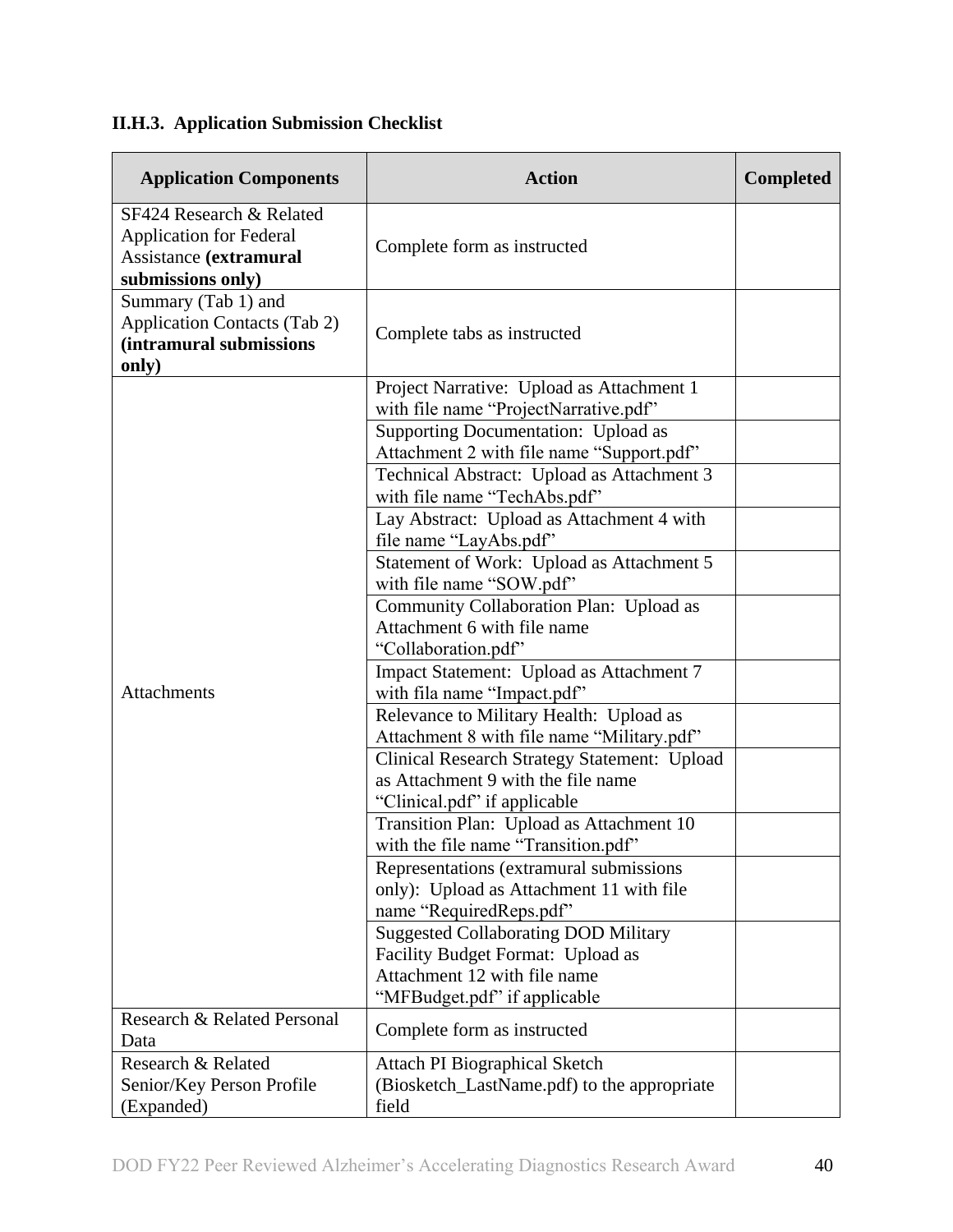| <b>Application Components</b> | <b>Action</b>                                     | <b>Completed</b> |
|-------------------------------|---------------------------------------------------|------------------|
|                               | <b>Attach PI Previous/Current/Pending Support</b> |                  |
|                               | (Support_LastName.pdf) to the appropriate         |                  |
|                               | field                                             |                  |
|                               | <b>Attach Biographical Sketch</b>                 |                  |
|                               | (Biosketch_LastName.pdf) for each senior/key      |                  |
|                               | person to the appropriate field                   |                  |
|                               | <b>Attach Previous/Current/Pending</b>            |                  |
|                               | (Support_LastName.pdf) for each senior/key        |                  |
|                               | person to the appropriate field                   |                  |
| Research & Related Budget     | Complete as instructed. Attach Budget             |                  |
| (extramural submissions       | Justification (BudgetJustification.pdf) to the    |                  |
| only)                         | appropriate field                                 |                  |
| <b>Budget (intramural</b>     | Suggested DOD Military Budget Format,             |                  |
| submissions only)             | including justification                           |                  |
| Project/Performance Site      | Complete form as instructed                       |                  |
| Location(s) Form              |                                                   |                  |
| Research & Related Subaward   |                                                   |                  |
| Budget Attachment(s) Form, if | Complete form as instructed                       |                  |
| applicable                    |                                                   |                  |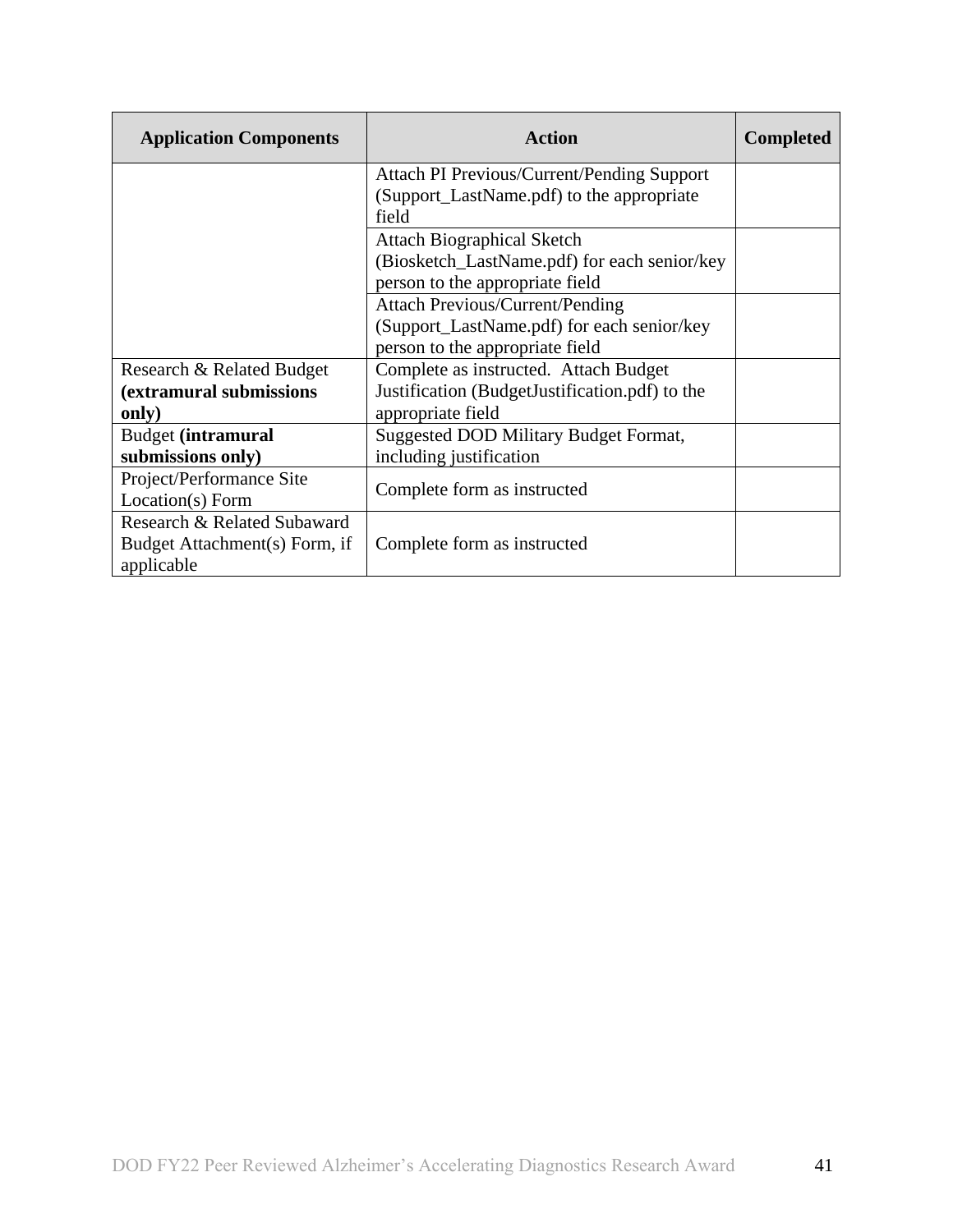## <span id="page-41-0"></span>**APPENDIX 1: ACRONYM LIST**

| ACOS/R&D       | Associate Chief of Staff for Research and Development        |
|----------------|--------------------------------------------------------------|
| AD             | Alzheimer's Disease                                          |
| <b>ADRA</b>    | <b>Accelerating Diagnostics Research Award</b>               |
| <b>ADRD</b>    | Alzheimer's Disease-Related Dementias                        |
| CAB            | <b>Community Advisory Board</b>                              |
| <b>CBPR</b>    | <b>Community-Based Participatory Research</b>                |
| <b>CDE</b>     | <b>Common Data Element</b>                                   |
| <b>CDMRP</b>   | <b>Congressionally Directed Medical Research Programs</b>    |
| <b>CFR</b>     | Code of Federal Regulations                                  |
| <b>DHHS</b>    | U.S. Department of Health and Human Services                 |
| <b>DOD</b>     | Department of Defense                                        |
| <b>DoDGARs</b> | Department of Defense Grant and Agreement Regulations        |
| <b>DUNS</b>    | Data Universal Numbering System                              |
| eBRAP          | Electronic Biomedical Research Application Portal            |
| EC             | <b>Ethics Committee</b>                                      |
| ET             | <b>Eastern Time</b>                                          |
| FAD            | <b>Funding Authorization Document</b>                        |
| <b>FAPIIS</b>  | Federal Awardee Performance and Integrity Information System |
| <b>FDA</b>     | U.S. Food and Drug Administration                            |
| <b>FITBIR</b>  | Federal Interagency Traumatic Brain Injury Research          |
| <b>FY</b>      | <b>Fiscal Year</b>                                           |
| <b>GUID</b>    | Global Unique Identifier                                     |
| <b>HIPAA</b>   | Health Insurance Portability and Accountability Act          |
| <b>HRPO</b>    | Human Research Protection Office                             |
| <b>IRB</b>     | <b>Institutional Review Board</b>                            |
| <b>LEC</b>     | <b>Lived Experience Consultant</b>                           |
| LOI            | Letter of Intent                                             |
| M              | Million                                                      |
| <b>MB</b>      | Megabytes                                                    |
| <b>MIPR</b>    | Military Interdepartmental Purchase Request                  |
| <b>NIH</b>     | National Institutes of Health                                |
| <b>NINDS</b>   | National Institute of Neurological Disorders and Stroke      |
| <b>ORCID</b>   | Open Researcher and Contributor ID, Inc.                     |
| <b>ORP</b>     | <b>Office of Research Protections</b>                        |
| PDF            | <b>Portable Document Format</b>                              |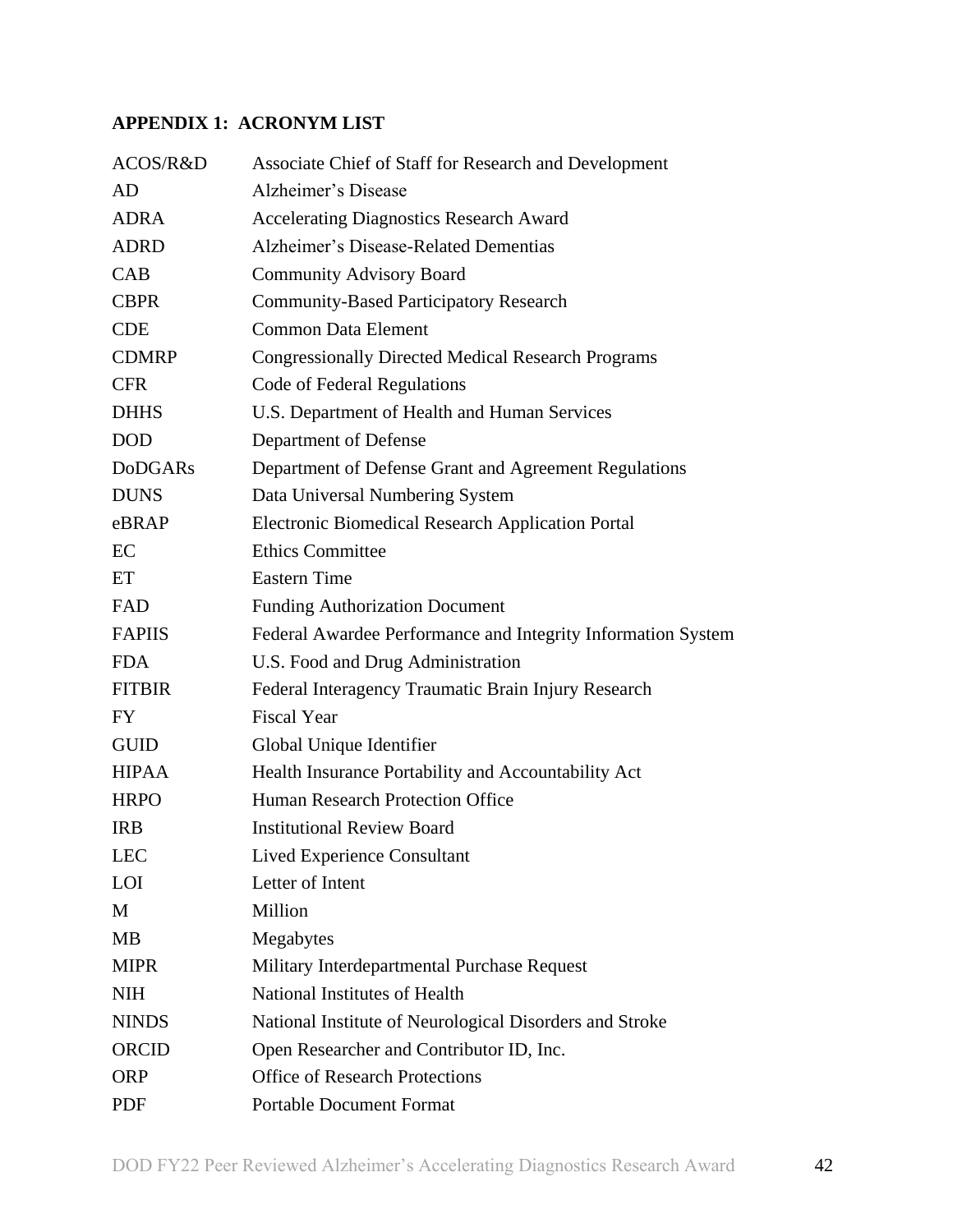| <b>PHS</b>     | <b>Public Health Service</b>                         |
|----------------|------------------------------------------------------|
| PI             | Principal Investigator                               |
| PII            | Personally Identifiable Information                  |
| <b>PRARP</b>   | Peer Reviewed Alzheimer's Research Program           |
| <b>SAM</b>     | <b>System for Award Management</b>                   |
| SOW            | <b>Statement of Work</b>                             |
| <b>STEM</b>    | Science, Technology, Engineering, and/or Mathematics |
| <b>TBI</b>     | Traumatic Brain Injury                               |
| <b>UDE</b>     | Unique Data Element                                  |
| UEI            | Unique Entity Identifier                             |
| URL            | Uniform Resource Locator                             |
| <b>USAMRAA</b> | U.S. Army Medical Research Acquisition Activity      |
| <b>USAMRDC</b> | U.S. Army Medical Research and Development Command   |
| <b>USC</b>     | <b>United States Code</b>                            |
| VA             | Department of Veterans Affairs                       |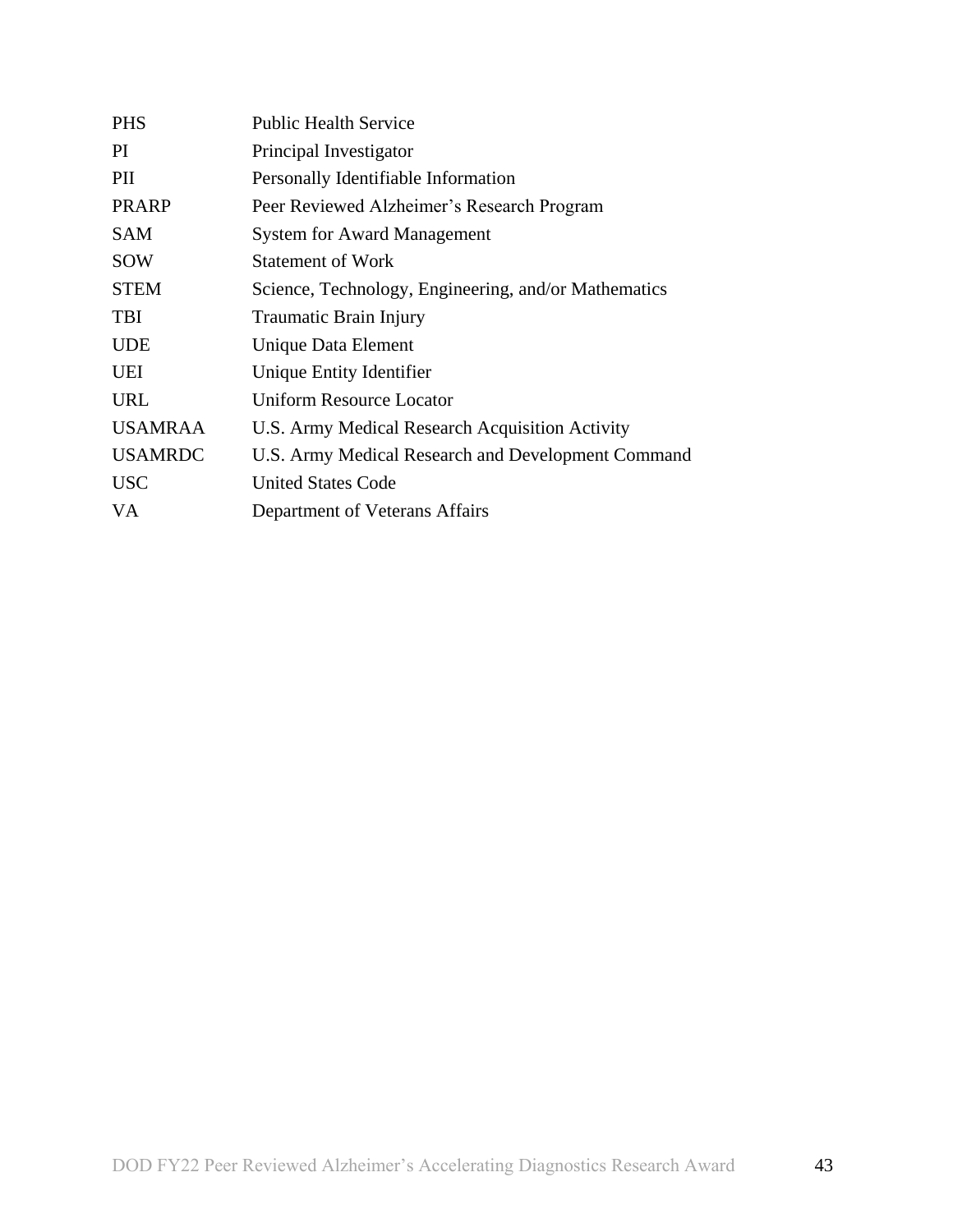### <span id="page-43-0"></span>**APPENDIX 2: DOD AND VA WEBSITES**

PIs are encouraged to integrate and/or align their research projects with DOD and/or VA research laboratories and programs. Collaboration with DOD or VA investigators is also encouraged. Below is a list of websites that may be useful in identifying additional information about DOD and VA areas of research interest, ongoing research, or potential opportunities for collaboration.

Air Force Office of Scientific Research <https://www.wpafb.af.mil/afrl/afosr/>

Air Force Research Laboratory <https://www.wpafb.af.mil/afrl>

Armed Forces Radiobiology Research Institute <https://afrri.usuhs.edu/home>

Combat Casualty Care Research Program [https://ccc.amedd.army.mil](https://ccc.amedd.army.mil/)

Congressionally Directed Medical Research Programs [https://cdmrp.army.mil](https://cdmrp.army.mil/)

Defense Advanced Research Projects Agency <https://www.darpa.mil/>

Defense Health Agency <https://health.mil/dha>

Defense Suicide Prevention Office <https://www.dspo.mil/>

Defense Technical Information Center [https://www.dtic.mil](https://www.dtic.mil/)

Defense Threat Reduction Agency <https://www.dtra.mil/>

Military Health System Research Symposium [https://mhsrs.amedd.army.mil/SitePages/](https://mhsrs.amedd.army.mil/SitePages/Home.aspx) [Home.aspx](https://mhsrs.amedd.army.mil/SitePages/Home.aspx)

Military Infectious Diseases Research Program [https://midrp.amedd.army.mil](https://midrp.amedd.army.mil/)

Military Operational Medicine Research Program [https://momrp.amedd.army.mil](https://momrp.amedd.army.mil/)

Naval Health Research Center [https://www.med.navy.mil/Naval-Medical-](https://www.med.navy.mil/Naval-Medical-Research-Center/Naval-Health-Research-Center/)[Research-Center/Naval-Health-Research-](https://www.med.navy.mil/Naval-Medical-Research-Center/Naval-Health-Research-Center/)[Center/](https://www.med.navy.mil/Naval-Medical-Research-Center/Naval-Health-Research-Center/)

Navy Bureau of Medicine and Surgery <https://www.med.navy.mil/>

Navy and Marine Corps Public Health Center [https://www.med.navy.mil/Navy-Marine-](https://www.med.navy.mil/Navy-Marine-Corps-Public-Health-Center)[Corps-Public-Health-Center](https://www.med.navy.mil/Navy-Marine-Corps-Public-Health-Center)

Naval Medical Research Center [https://www.med.navy.mil/Naval-Medical-](https://www.med.navy.mil/Naval-Medical-Research-Center/)[Research-Center/](https://www.med.navy.mil/Naval-Medical-Research-Center/)

Office of Naval Research <https://www.onr.navy.mil/>

Office of the Under Secretary of Defense for Acquisition, Technology and Logistics <https://www.acq.osd.mil/>

Psychological Health Center of Excellence [https://health.mil/Military-Health-](https://health.mil/Military-Health-Topics/Centers-of-Excellence/Psychological-Health-Center-of-Excellence)[Topics/Centers-of-Excellence/Psychological-](https://health.mil/Military-Health-Topics/Centers-of-Excellence/Psychological-Health-Center-of-Excellence)[Health-Center-of-Excellence](https://health.mil/Military-Health-Topics/Centers-of-Excellence/Psychological-Health-Center-of-Excellence)

Telemedicine and Advanced Technology Research Center <https://www.tatrc.org/>

Traumatic Brain Injury Center of Excellence [https://health.mil/Military-Health-Topics/Centers](https://health.mil/Military-Health-Topics/Centers-of-Excellence/Traumatic-Brain-Injury-Center-of-Excellence)[of-Excellence/Traumatic-Brain-Injury-Center-of-](https://health.mil/Military-Health-Topics/Centers-of-Excellence/Traumatic-Brain-Injury-Center-of-Excellence)**[Excellence](https://health.mil/Military-Health-Topics/Centers-of-Excellence/Traumatic-Brain-Injury-Center-of-Excellence)** 

Uniformed Services University of the Health Sciences

<https://www.usuhs.edu/research>

U.S. Air Force 59<sup>th</sup> Medical Wing <https://www.59mdw.af.mil/>

U.S. Army Aeromedical Research **Laboratory** <https://www.usaarl.army.mil/>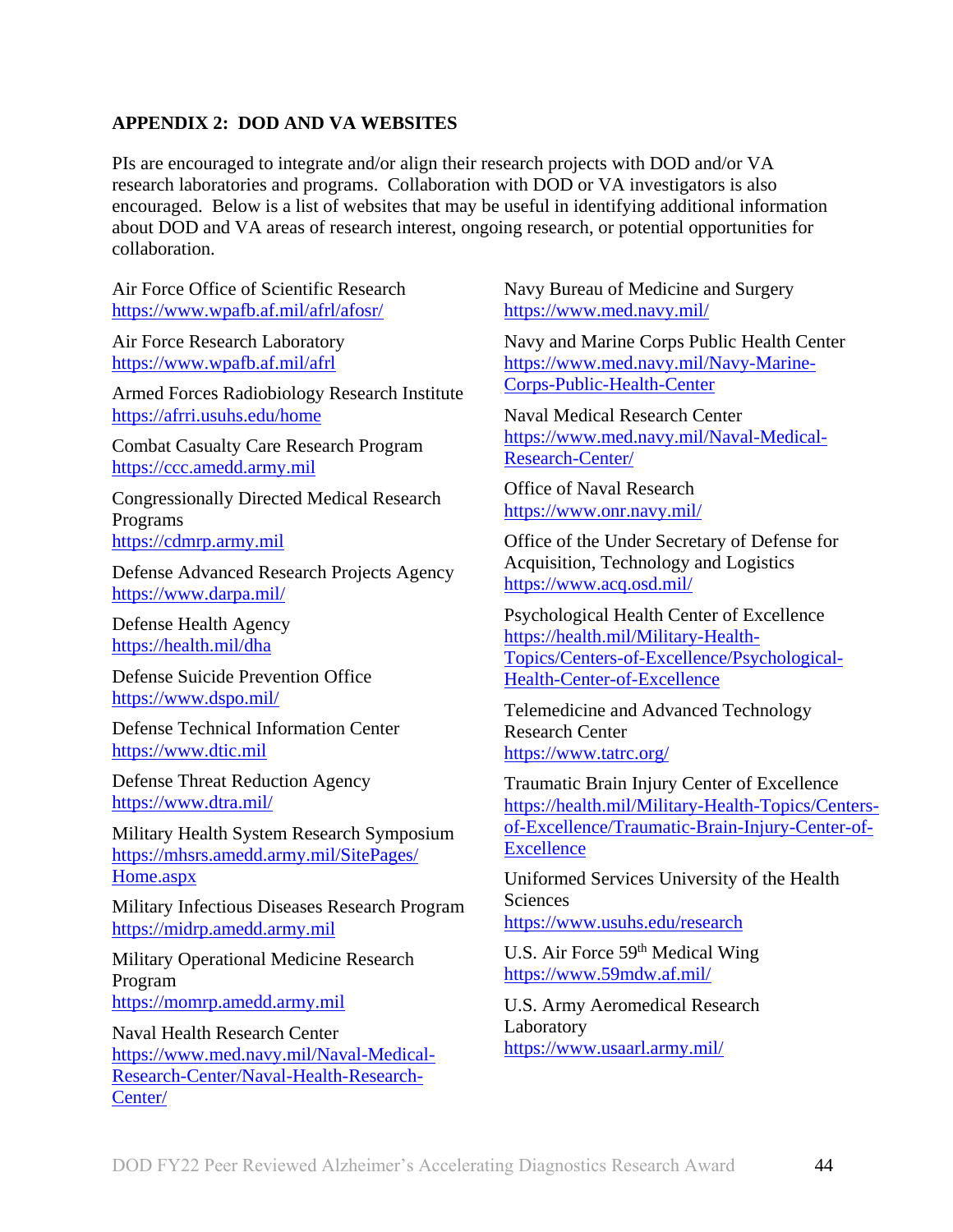U.S. Army Combat Capabilities Development Command <https://www.army.mil/ccdc>

U.S. Army Institute of Surgical Research [https://usaisr.amedd.army.mil](https://usaisr.amedd.army.mil/)

U.S. Army Medical Materiel Development Activity <https://www.usammda.army.mil/>

U.S. Army Medical Research and Development Command <https://mrdc.amedd.army.mil/>

U.S. Army Medical Research Institute of Infectious Diseases <https://www.usamriid.army.mil/>

U.S. Army Research Institute of Environmental Medicine <https://www.usariem.army.mil/>

U.S. Army Research Laboratory [https://www.arl.army.mil](https://www.arl.army.mil/)

U.S. Army Sharp, Ready and Resilient **Directorate** [https://www.armyresilience.army.mil/sharp/i](https://www.armyresilience.army.mil/sharp/index.html) [ndex.html](https://www.armyresilience.army.mil/sharp/index.html)

U.S. Department of Defense Blast Injury Research Program <https://blastinjuryresearch.amedd.army.mil/>

U.S. Department of Defense Sexual Assault Prevention and Response Office [https://www.sapr.mil](https://www.sapr.mil/)

U.S. Department of Veterans Affairs, Office of Research and Development [https://www.research.va.gov](https://www.research.va.gov/)

U.S. Naval Research Laboratory [https://www.nrl.navy.mil](https://www.nrl.navy.mil/)

Walter Reed Army Institute of Research [https://www.wrair.army.mil](https://www.wrair.army.mil/)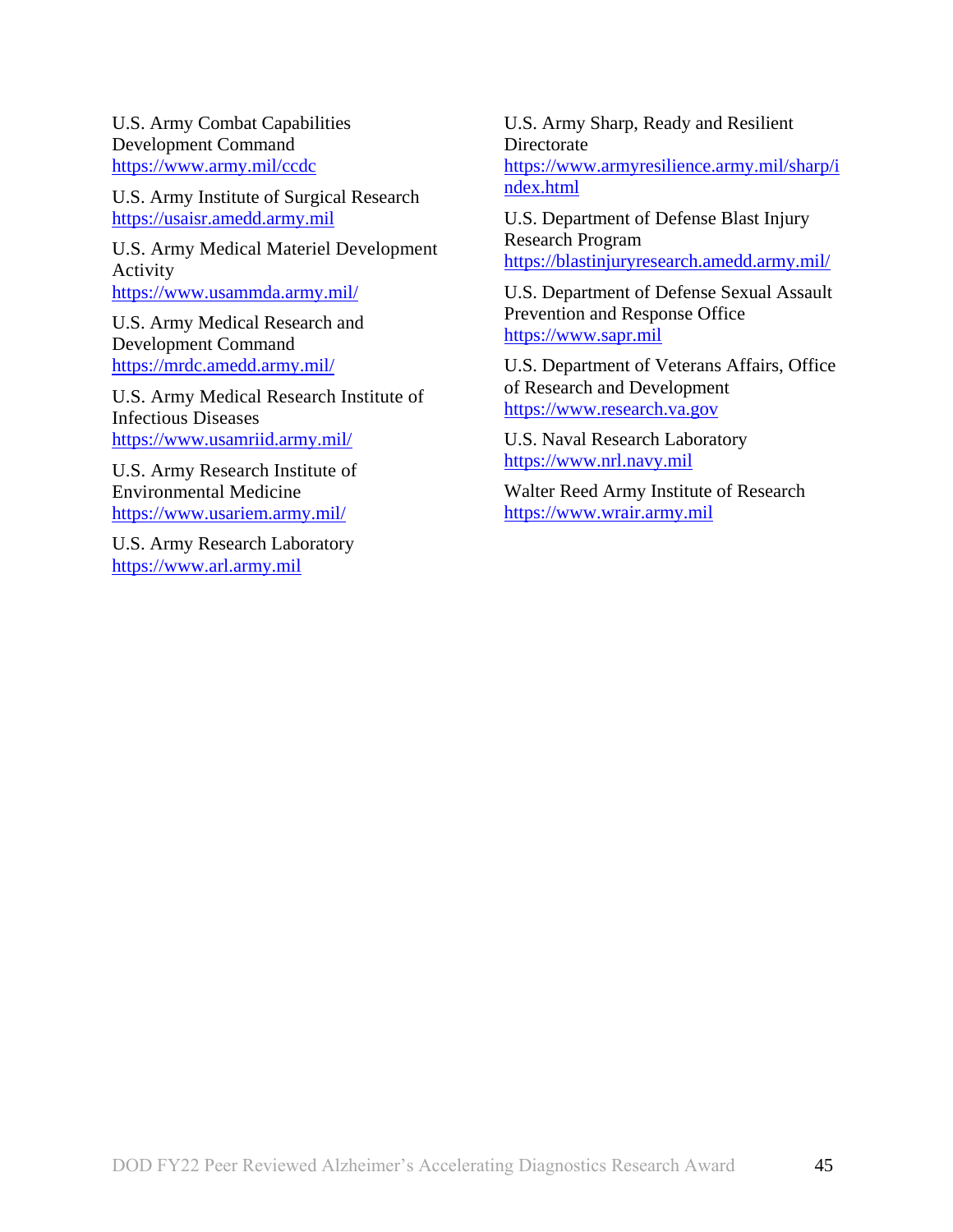## <span id="page-45-0"></span>**APPENDIX 3: SAMPLE CONSENT LANGUAGE**

#### **SAMPLE LANGUAGE FOR DISCUSSION OF FITBIR IN INFORMED CONSENT DOCUMENTS**

Data from this study may be submitted to the Federal Interagency Traumatic Brain Injury (FITBIR) informatics system. FITBIR is a computer system run by the National Institutes of Health (NIH) that allows researchers studying traumatic brain injury to collect and share information with each other. With an easier way to share, researchers hope to learn new and important things about traumatic brain injury more quickly than before.

During and after the study, the researchers will send information about your or your child's health and behavior, and in some cases your or your child's genetic information, to FITBIR. However, before they send it to FITBIR, they will remove information such as name, date of birth, and city of birth, and replace that information with a code number. Other researchers nationwide can then file an application to obtain access to your study data for research purposes. Experts who know how to protect health and science information will look at every request carefully to minimize risks to your privacy.

You or your child may not benefit directly from allowing your information to be shared with FITBIR. The information provided to FITBIR might help researchers around the world treat future children and adults with traumatic brain injury so that they have better outcomes. FITBIR will report on its website about the different studies that researchers are conducting using FITBIR data; however, FITBIR will not be able to contact you or your child individually about specific studies.

You may decide now or later that you do not want to share your or your child's information using FITBIR. If so, contact the researchers who conducted this study, and they will tell FITBIR, which can stop sharing the research information. However, FITBIR cannot take back information that was shared before you changed your mind. If you would like more information about FITBIR, this is available online at [https://fitbir.nih.gov.](https://fitbir.nih.gov/)

#### **LANGUAGE TO BE USED TO DESCRIBE CERTIFICATES OF CONFIDENTIALITY (THREE VERSIONS)**

#### **1. Language for new studies that will be consenting subjects for the first time or for ongoing studies that will be re-consenting subjects because they are applying for a Certificate of Confidentiality for the study**

To help protect you and/or your child's privacy the investigators of this study [have applied for]/[have obtained] a Certificate of Confidentiality from the National Institutes of Health (NIH), part of the U.S. Department of Health and Human Services (DHHS), an agency of the U.S. government.

With this Certificate, we, the investigators, cannot be forced (e.g., by court subpoena) to disclose information that may identify you in any federal, state, or local civil, criminal, administrative, legislative, or other proceedings. Be aware that disclosure of your and/or your child's identity may be found necessary, however, upon request of DHHS for the purpose of audit or evaluation.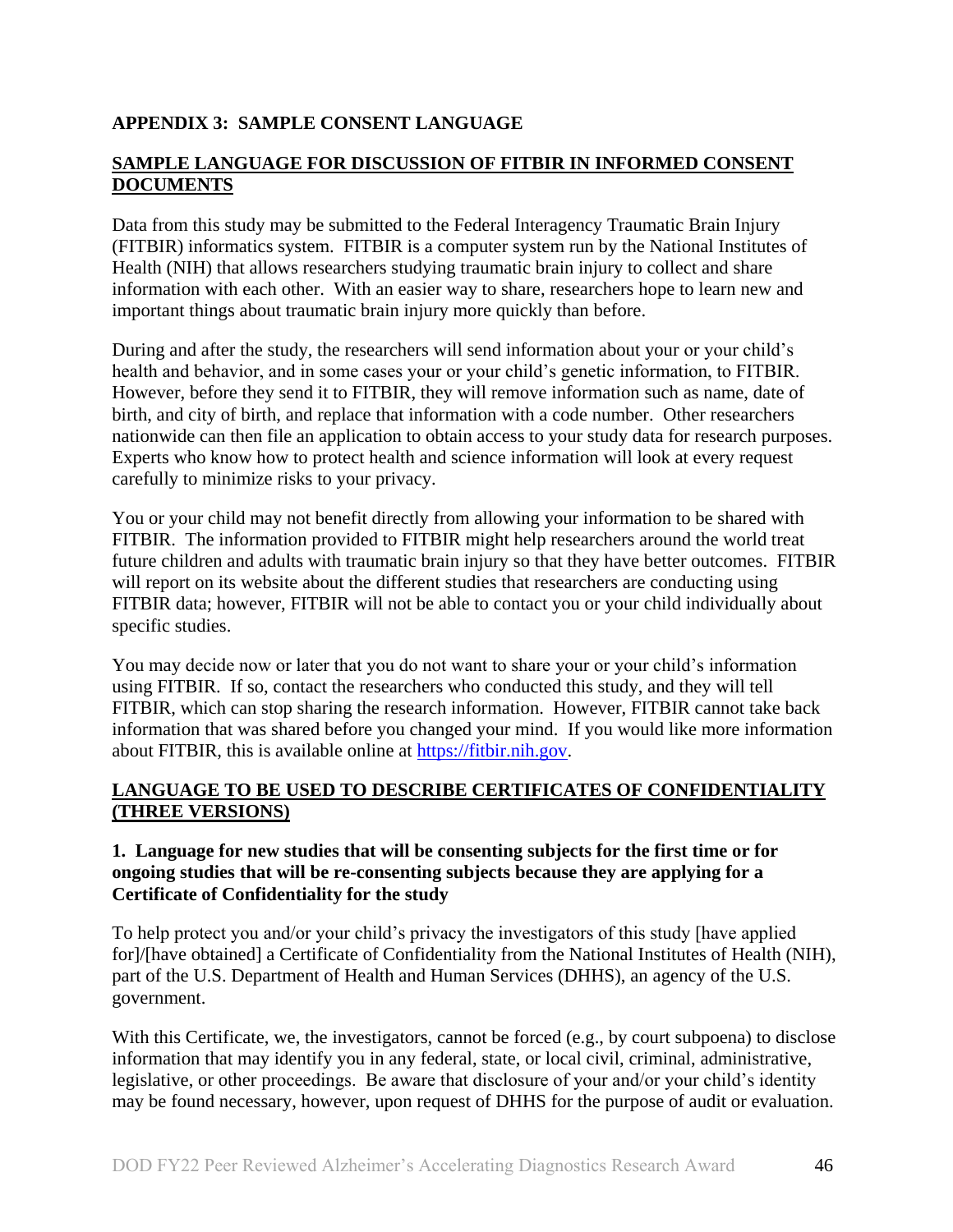You should also understand that a Confidentiality Certificate does not prevent you or a member of your family from **voluntarily** releasing information about your child, yourself, or your involvement in this research. Note, however, that if an insurer or employer learns about your and/or your child's participation and obtains your consent to receive research information, then the investigator may not use the Certificate of Confidentiality to withhold this information. This means that you and your family must also actively protect your own privacy.

We are also asking your consent to provide research data and related findings to the Federal Interagency Traumatic Brain Injury Research (FITBIR) informatics system. FITBIR is a biomedical informatics system and data repository, created by the Department of Defense and the National Institutes of Health to assist biomedical researchers working to develop a better understanding of traumatic brain injury and/or to develop more effective methods to diagnose, treat and prevent traumatic brain injuries.

Data entered into FITBIR will be kept confidential, with FITBIR being designed for access by qualified researchers only. Data provided to FITBIR as part of your and/or your child's participation in this research study will be de-identified—i.e., your and/or your child's name will be separated from the data. However, since this institution and others submitting data to FITBIR will retain individually identifying information related to the data they provide, NIH has issued a legislatively authorized "Certificate of Confidentiality" that will help FITBIR and participating institutions avoid being forced to disclose information that may identify you as a FITBIR participant in any federal, state, or local civil, criminal, administrative, legislative, or other proceedings.

Finally, you should understand that we, the investigators, are not prevented from taking steps, including reporting to authorities, to prevent serious harm to you, your child, or others. With respect to you and/or your child's participation in FITBIR, we do not plan to make voluntary disclosures except if there were severe threats to the public health or safety.

#### **2. Language for studies that already have a Certificate and will be re-consenting subjects about FITBIR**

With your consent, this study will collect and provide research data and related findings to the Federal Interagency Traumatic Brain Injury Research (FITBIR) informatics system. FITBIR is a biomedical informatics system and data repository created by the Department of Defense and National Institutes of Health (NIH)—part of the U.S. Department of Health and Human Services (DHHS), an agency of the U.S. government—to assist biomedical researchers working to develop a better understanding of traumatic brain injury and/or to develop more effective methods to diagnose, treat and prevent traumatic brain injury.

Data entered into FITBIR will be kept confidential, with FITBIR being designed for access by researchers only. Data provided to FITBIR as part of your and/or your child's participation in this research study will be de-identified—i.e., your and/or your child's name will be separated from the data. However, since this institution and others submitting data to FITBIR will retain individually identifying information related to the data they provide, NIH has issued a legislatively authorized "Certificate of Confidentiality" to help FITBIR and participating institutions avoid being forced (e.g., by court subpoena) to disclose information that may identify you as a FITBIR participant in any federal, state, or local civil, criminal, administrative,